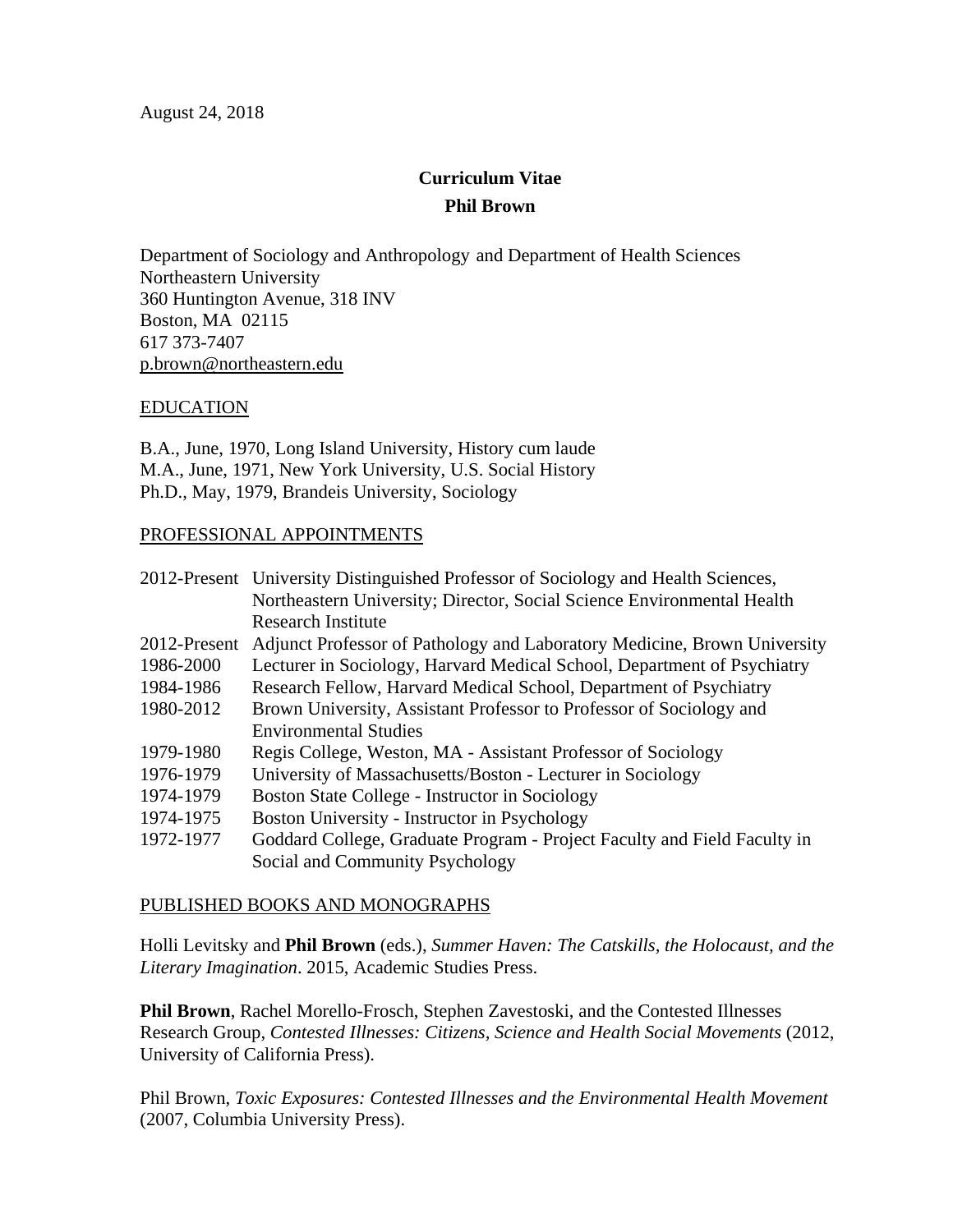**Phil Brown** and Stephen Zavestoski (eds.), *Social Movements in Health* (2005, Blackwell Publishers).

Phil Brown (ed.), *In the Catskills: A Century Of The Jewish Experience In "The Mountains"* (2002, Columbia University Press).

J. Stephen Kroll-Smith, **Phil Brown**, and Valerie Gunter (eds.), *Illness and the Environment: A Reader in Contested Medicine* (2000, New York University Press).

Phil Brown, *Catskill Culture: A Mountain Rat's Memories of the Great Jewish Resort Area* (1998, Temple University Press).

**Phil Brown** and Edwin J. Mikkelsen*, No Safe Place: Toxic Waste, Leukemia, and Community Action*, (1990, revised edition 1997, University of California Press).

Phil Brown (ed.), *Perspectives in Medical Sociology* (1989, fourth edition 2007, Waveland Press).

Phil Brown (ed.), *Mental Health Care and Social Policy* (1985, Routledge & Kegan Paul).

Phil Brown, *The Transfer of Care: Psychiatric Deinstitutionalization and Its Aftermath* (1985, Routledge & Kegan Paul).

# PUBLISHED ARTICLES

- 1. Pahriya Ashrap, Deborah Watkins, Antonia Calafat, Xiaoyun Ye, Zaira Rosario, **Phil Brown**, Carmen Vélez-Vega, Akram Alshawabkeh, Jose Cordero "Elevated Concentrations of Urinary Triclocarban, Phenol and Paraben among Pregnant Women in Northern Puerto Rico: Predictors and Trends" *Environmental International* In press.
- 2. Lauren Richter, Alissa Cordner, and **Phil Brown**, "Non-Stick Science: Sixty Years of Research and (In)Action on Fluorinated Compounds" *Social Studies of Science* In press.
- 3. **Phil Brown**, Vanessa De La Rosa, and Alissa Cordner. "Toxic Trespass and Emerging Contaminants: Science, Activism, and Policy for Chemicals in Our Bodies." In Alice Mah, ed. *Environmental Justice and Citizen Science in a Post Truth Age.* In press.
- 4. Elisabeth Wilder and **Phil Brown,** "Environmental Factors in Health" In *International Handbook of Environmental Sociolog*y, Edited by David Pellow, Beth Caniglia, Andrew Jorgenson, Stephanie Malin, and Lori Peek. In press.
- 5. Alissa Cordner and **Phil Brown** "Science, Expertise, and Environmental Justice" In Michael Mascarenhas, ed., *Lessons in Environmental Justice. From Civil Rights to Black Lives and Idle No More.* In press.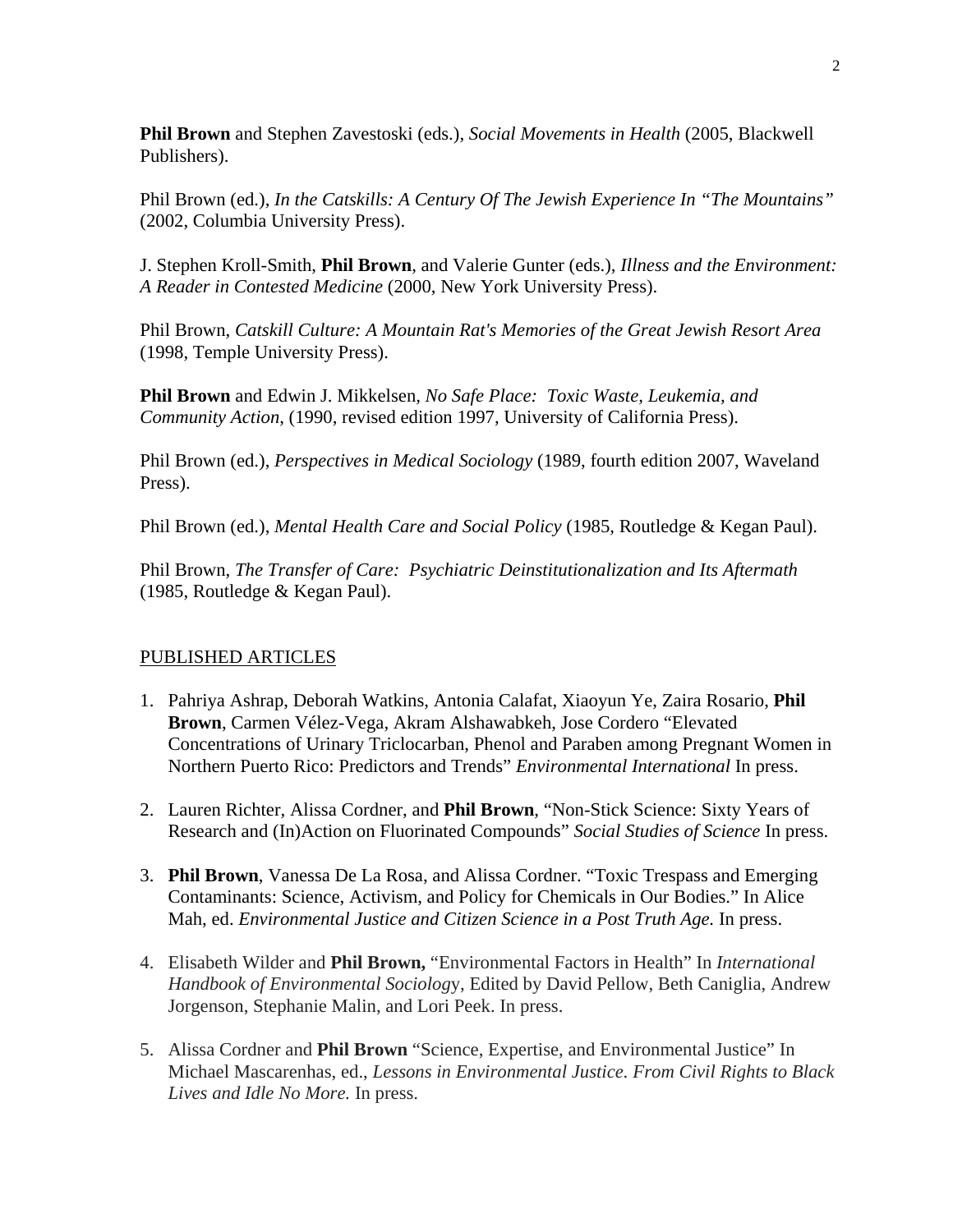- 6. Jennifer Carrera and **Phil Brown,** "Toxicity: Health and the Environment" In *The Cambridge Handbook of Environmental Sociology* Edited by Katharine Legun, Julie Keller, Michael Bell, and Michael Carolan. In press.
- 7. Emily Zimmerman, Catherine Borkowski, Stephanie Clark, and **Phil Brown**, "Educating Speech-Language Pathologists Working in Early Intervention on Environmental Health." *BMC Medical Education* 2018 18:155.
- 8. **Phil Brown**, Carmen Milagros Velez Vega, Colleen B. Murphy Vellena, Michael Welton, Hector Torres, Zaira Rosario, Akram Alshawabkeh, Jose Cordero, Ingrid Padilla, and John Meeker "The Hurricanes and the Environmental Justice Island: Irma and Maria on Puerto Rico" *Environmental Justice* 2018 11(4):148-153.
- 9. Laura Perovich, Jennifer Ohayon, Elicia Cousins, Rachel Morello-Frosch, **Phil Brown**, Gary Adamkiewicz, Julia Brody, "Reporting to Parents on Children's Exposures to Asthma Triggers in Low-Income and Public Housing: Environmental Literacy, Individual Action, and Public Health Benefits" *Environmental Health*. 2018 17:48.
- 10. Leif Fredrickson, Christopher Sellers, Lindsey Dillon, Jennifer Liss Ohayon, Nicholas Shapiro, Marianne Sullivan, Chris Amoss, Stephen Bocking, **Phil Brown**, Vanessa De La Rosa, Jill Harrison, Sara Johns, Katherine Kulik, Rebecca Lave, Emily Marquez, Michelle Murphy, Liza Piper, Lauren Richter, Sara Wylie, and the Environmental Data and Governance Initiative. "History of US Presidential Assaults on Modern Environmental Health Protection" *American Journal of Public Health* 2018. 108 (S2):S95-S103
- 11. Lindsey Dillon, Vivian Underhill, Nicholas Shapiro, Christopher Sellers, Jennifer Liss Ohayon, Marianne Sullivan, Chris Amoss, Stephen Bocking, **Phil Brown**, Vanessa De La Rosa, Jill Harrison, Sara Johns, Katherine Kulik, Rebecca Lave, Michelle Murphy, Liza Piper, Lauren Richter, Sara Wylie, and the Environmental Data and Governance Initiative. "The Environmental Protection Agency in the Early Trump Administration: Prelude to Regulatory Capture" *American Journal of Public Health* 2018. 108 (S2):S89- S94
- 12. José F. Cordero, John D. Meeker, Rita Loch-Caruso, Roger Giese, Ingrid Padilla, Dorothy Vesper, David Kaeli, Thomas Sheahan, **Phil Brown**, Carmen M. Vélez-Vega, and Akram N. Alshawabkeh "Team Science Applied to Environmental Health Research: Karst Hydrogeology and Preterm Birth in Puerto Rico" Pp. 17-25 in W. White, J. Herman, E. Herman, and M. Rutigliano (eds) *Karst Groundwater Contamination and Public Health*. 2018. NY: Springer.
- 13. Jennifer Carrera, **Phil Brown**, Julia Green Brody, and Rachel Morello-Frosch, "Research Altruism: Why People Agree to Research Participation in Biomonitoring and Household Exposure Studies" *Social Science & Medicine*. 2018 196: 175-181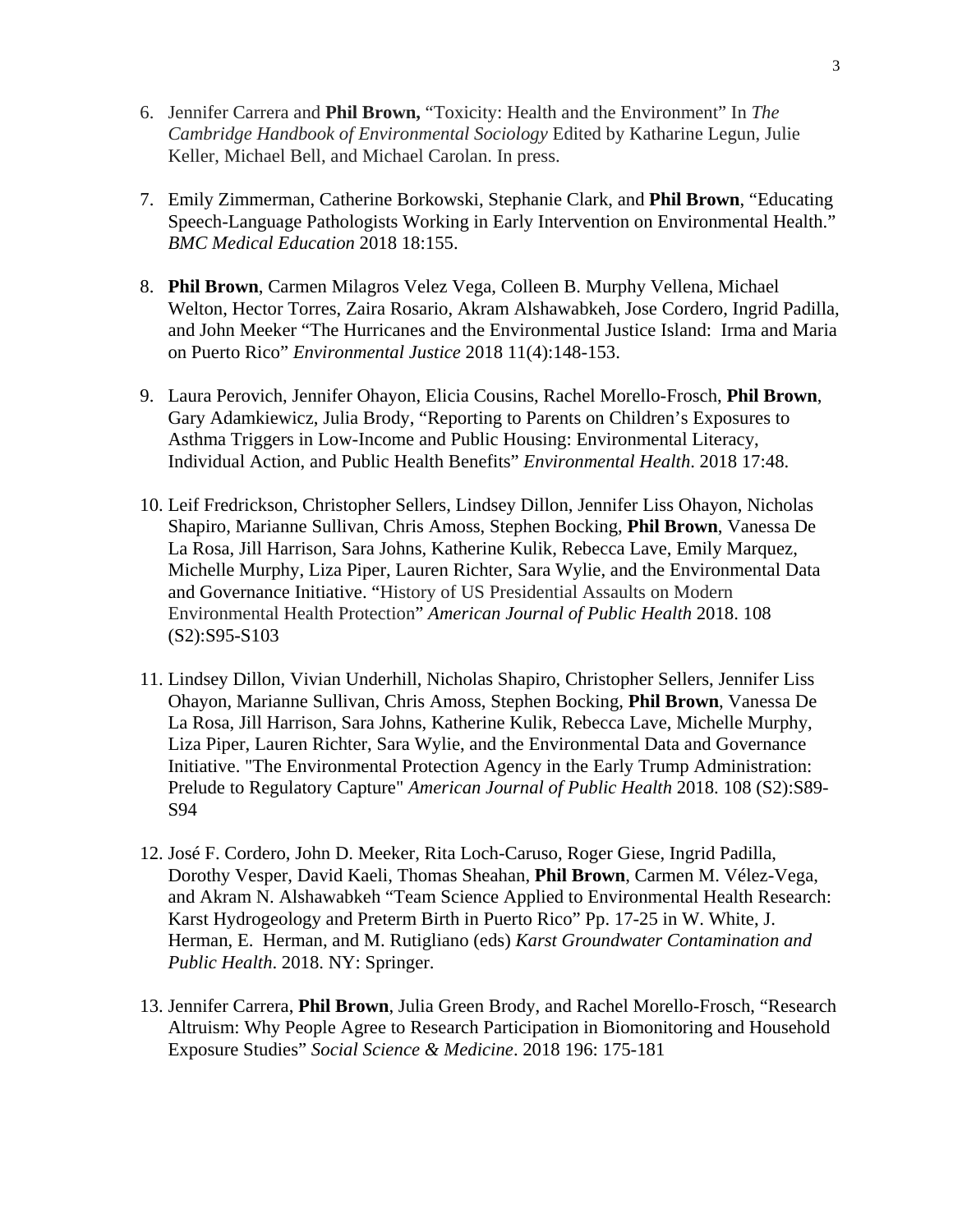- 14. **Phil Brown**, Stephanie Clark, Emily Zimmerman, Mark Miller, and Maria Valenti, "Health Professionals' Environmental Health Literacy." In press in Symma Finn and Liam O'Fallon, eds. *Environmental Health Literacy*. Springer.
- 15. Julia Green Brody, **Phil Brown**, and Rachel A. Morello-Frosch, "Returning Chemical Exposure Results to Individuals and Communities." In press in Symma Finn and Liam O'Fallon, eds. *Environmental Health Literacy*. Springer.
- 16. Dianne Quigley, Alana Levine, David Sonnenfeld, **Phil Brown**, Qing Tian and Xiaofan Wei. "Ethical Challenges for Field Practices in Environmental Research" *Science and Engineering Ethics* Published online January 3, 2018
- 17. Lindsey Dillon Dawn Walker, Sara Wylie, Nick Shapiro, Rebecca Lave, Megan Martenyi, Vivian Underhill, and **Phil Brown**, "Environmental Data Justice and the Trump Administration: Reflections on Forming EDGI" *Environmental Justice* Published Online December 1, 2017 doi.org/10.1089/env.2017.0020
- 18. Latanya Sweeney, Ji Su Yoo, Laura Perovich, Katherine E. Boronow, **Phil Brown.** and Julia Green Brody, "Re-identification Risks in HIPAA Safe Harbor Data: A Study of Data from One Environmental Health Study" *Technology Science* in press.
- 19. Rachel Morello-Frosch, **Phil Brown**, and Julia Green Brody "Democratizing Ethical Oversight of Research through CBPR." In Nina Wallerstein, Bonnie Duran, John Oetzel, and Meredith Minkler, eds. *Community-Based Participatory Research for Health: Advancing Social and Health Equity, 3rd Edition*. New York: Wiley 2017.
- 20. Jennifer Ohayon, Rachel Morello-Frosch, Julia Brody, **Phil Brown**, and Elicia Cousins, "Researcher and Institutional Review Board Reflections on the Benefits and Challenges of Reporting Back Biomonitoring and Environmental Exposure Results" *Environmental Research*. 2017 153:140-149.
- 21. Alissa Cordner, Lauren Richter, and **Phil Brown**, "Can chemical-class based approaches replace chemical-by-chemical strategies?: Lessons from recent FDA regulatory action on perfluorinated compounds." *Environmental Science & Technology* 2016 50 (23), pp 12584–12591.
- 22. Katherine E. Boronow, Herbert P. Susmann, Krzysztof Z. Gajos, Ruthann A. Rudel, Kenneth C. Arnold, **Phil Brown**, Rachel Morello-Frosch, Laurie Havas, and Julia Green Brody "DERBI: A Digital Method to Help Researchers Offer "Right-to-Know" Personal Exposure Results" *Environmental Health Perspectives* 2017 125: A27-A33.
- 23. Jacob Matz, **Phil Brown**, and Julia Brody "Social Science-Environmental Health Collaborations: An Exciting New Direction" *New Solutions.* 2016 26:349-358.
- 24. Carmen Milagros Vélez Vega, **Phil Brown**, Colleen Murphy, Abigail Figueroa, Jóse Cordero, and Akram Alshawabkeh, "Community Engagement and Research Translation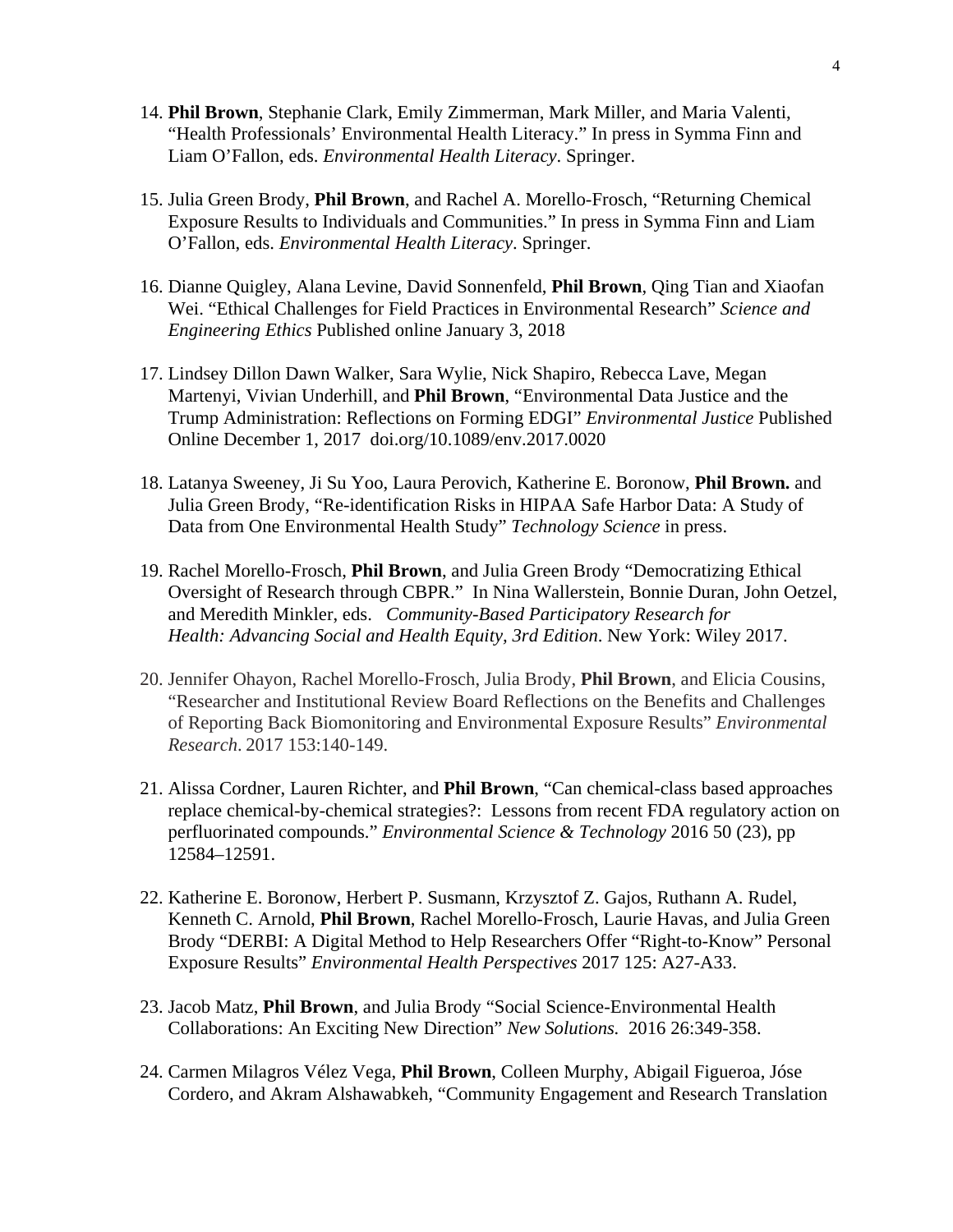in Puerto Rico's Northern Karst Region: The PROTECT Superfund Research Program" *New Solutions*. 2016 26:475-495.

- 25. Monica Ramirez-Andreotta, Julia Green Brody, Nathan Lothrop, Miranda Loh, Paloma I. Beamer, and **Phil Brown**, "Improving Environmental Health Literacy and Justice Through Environmental Exposure Results Communication." *International Journal of Environmental Research and Public Health.* 2016 13(7):690.
- 26. Laura Senier, **Phil Brown**, Sara Shostak, and Bridget Hanna, "The Socio-Exposome: Advancing Environmental Science in a Post-Genomic Era." *Environmental Sociology*. Published online head of print November 7, 2016.
- 27. Monica Ramirez-Andreotta, Julia Green Brody, Nathan Lothrop, Miranda Loh, Paloma I Beamer, and **Phil Brown,** "Building Informal Science Education and Environmental Health Literacy through Reporting Back Environmental Exposure Data." *Environmental Health.* 2016 15:2.
- 28. Matthew Judge, **Phil Brown**, Julia Brody, Ruthann Rudel, and Serena Ryan, "The Exposure Experience: Participant Responses to a Biomonitoring Study of Perfluorooctanoic Acid (PFOA)." *Journal of Health and Social Behavior.* 2016 57: 333- 350, doi:10.1177/0022146516661595
- 29. Dvera I. Saxton, **Phil Brown**, Samarys Seguinot-Medina, Lorraine Eckstein, David O. Carpenter, Pamela K. Miller, and Vi Waghiyi, "Environmental Justice and the Right to Research: IRB Opposition to Chemical Biomonitoring of Breast Milk." *Environmental Health*. 2015, 14:90.
- 30. Oscar Zarate, Julia Green Brody, **Phil Brown**, Monica Ramirez-Andreotta, Laura Perovich, and Jacob Matz, "Balancing Benefits and Risks of Immortal Data: Participants' Views of Open Consent in the Personal Genome Project, *Hastings Center Report*. 2016. 46:1-10
- 31. Dianne Quigley, David Sonnenfield, **Phil Brown**, Linlang He, and Quing Tian, "Research Ethics and Cultural Competence Training for Place-based Communities and Cultural Groups" *Journal of Environmental Studies and Science,* 2016. 6(3):479-489. DOI: 10.1007/s13412-015-0236-x.
- 32. Elizabeth Hoover, Mia Renauld, Michael Edelstein, and **Phil Brown**, "Social Science Contributions to Transdisciplinary Environmental Health," *Environmental Health Perspectives*. 2015,123:1100–1106. DOI:10.1289/ehp.1409283
- 33. Alissa Cordner, **Phil Brown**, and Rachel Morello-Frosch, "Health" In David Pellow, Joni Adamson, and William Gleason, (eds.) *Keywords in the Study of Environment and Culture*. 2016 New York University Press.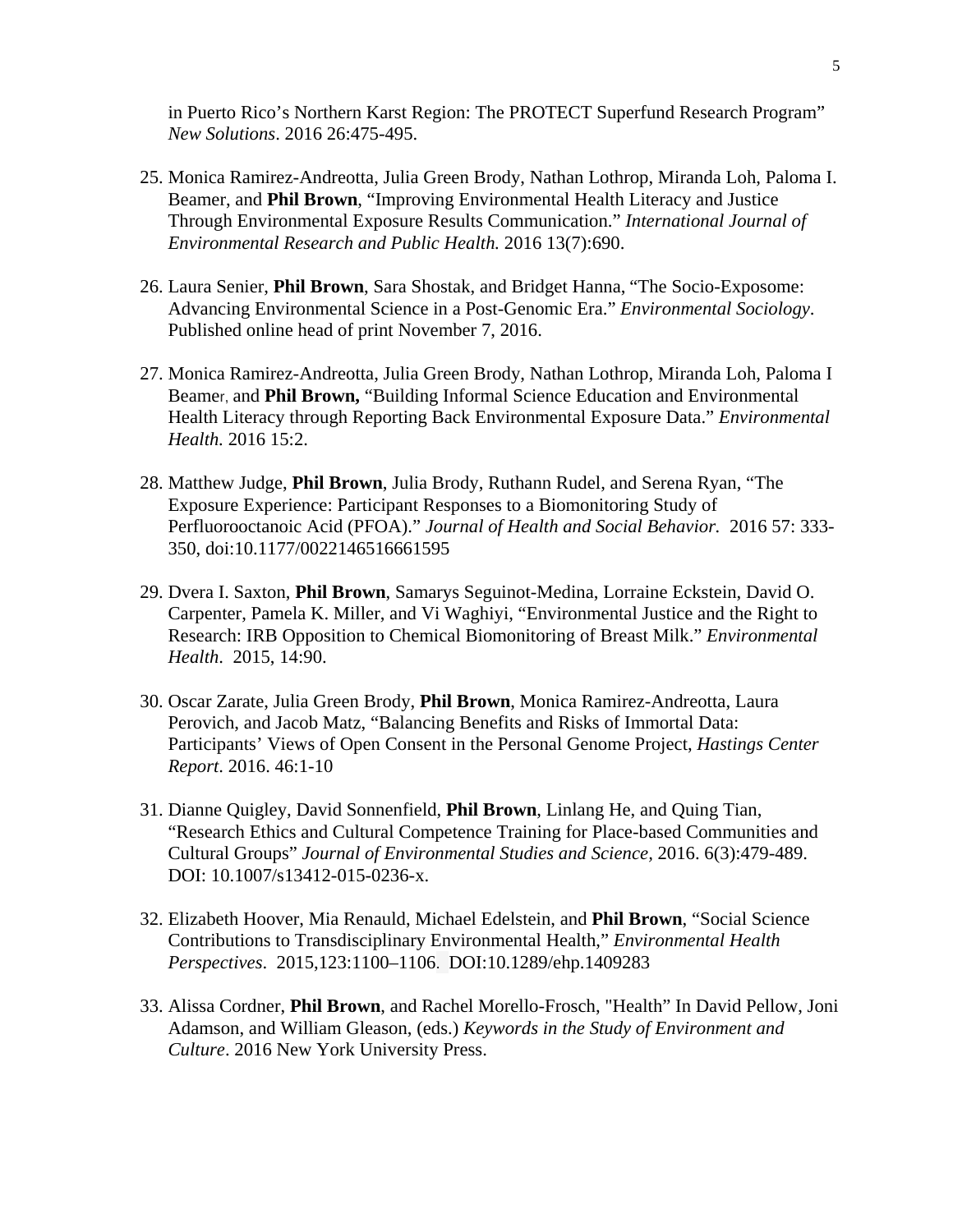- 34. Alissa Cordner and **Phil Brown**, "Flame Retardants as a Prompt to Chemical Reform in the United States: A Multi-Sector Alliance," *Environmental Sociology,* 2015, 1:69-79. DOI: 10.1080/23251042.2015.1016685.
- 35. Rachel Morello-Frosch, Julia Varshavsky, Max Liboiron, **Phil Brown**, and Julia Green Brody, "Communicating Results in Post-Belmont Era Biomonitoring Studies: Lessons from Genetics and Neuroimaging Research," *Environmental Research,* 2015, 136:363- 372. DOI:10.1016/j.envres.2014.10.001.
- 36. Alissa Cordner, **Phil Brown**, and Margaret Mulcahy "Playing with Fire: The World of Flame Retardant Activism and Policy" In Jan Willem Duyvendak and James M. Jasper (eds.) *Players and Arenas: The Interactive Dynamics of Protest,* Amsterdam University Press, 2015.
- 37. Alissa Cordner, Kathryn Rodgers, Rachel Morello-Frosch, and **Phil Brown,** "Firefighters and Flame Retardant Activism," *New Solutions,* 2014, 24:507-530. DOI: 10.2190/NS.24.4.f.
- 38. Christine M. Vatovec, Mujde Z. Erten, Jane Kolodinsky, **Phil Brown**, Marie Wood, Ted James, and Brian L. Sprague **"**Ductal carcinoma in situ: a brief review of treatment variation and impacts on patients and society," *Critical Reviews in Eukaryotic Gene Expression,* 2014, 24: 281–286. DOI: 10.1615/CritRevEukaryotGeneExpr.2014011495. PMCID: PMC4372113.
- 39. Julia G Brody, Sarah C Dunagan, Rachel Morello-Frosch, **Phil Brown**, Sharylle Patton and Ruthann A. Rudel, "Reporting individual results for biomonitoring and environmental exposures: Lessons learned from environmental communication case studies," *Environmental Health,* 2014, 13:40. DOI: 10.1186/1476-069X-13-40. PMCID: PMC4098947.
- 40. Alissa Cordner, **Phil Brown**, and Rachel Morello-Frosch, "Health Social Movements" In William Cockerham, Robert Dingwall, and Stella Quah (eds.) *Wiley-Blackwell Encyclopedia of Health, Illness, Behavior, and Society,* Wiley-Blackwell, 2014.
- 41. Rachel Morello-Frosch and **Phil Brown**, "Science, Social Justice, and Post-Belmont Research Ethics: Implications for Regulation and Environmental Health Science," In Daniel Kleinman and Kelly Moore (eds.) *Handbook of Science, Technology, and Society,* Routledge, 2014.
- 42. Kelly G. Pennell, Marcella Thompson, James W. Rice, Laura Senier, **Phil Brown**, and Eric Suuberg, "Bridging Research and Environmental Regulatory Processes: The Role of Knowledge Brokers," *Environmental Science & Technology*, 2013, 47(21):11985-11992. DOI: 10.1021/es4025244. PMCID: PMC3875357.
- 43. Alissa Cordner, **Phil Brown**, and Margaret Mulcahy, "Chemical Regulation on Fire: Rapid Policy Successes on Flame Retardants," *Environmental Science & Technology,* 2013, 47(3): 7067–7076. DOI: 10.1021/es3036237.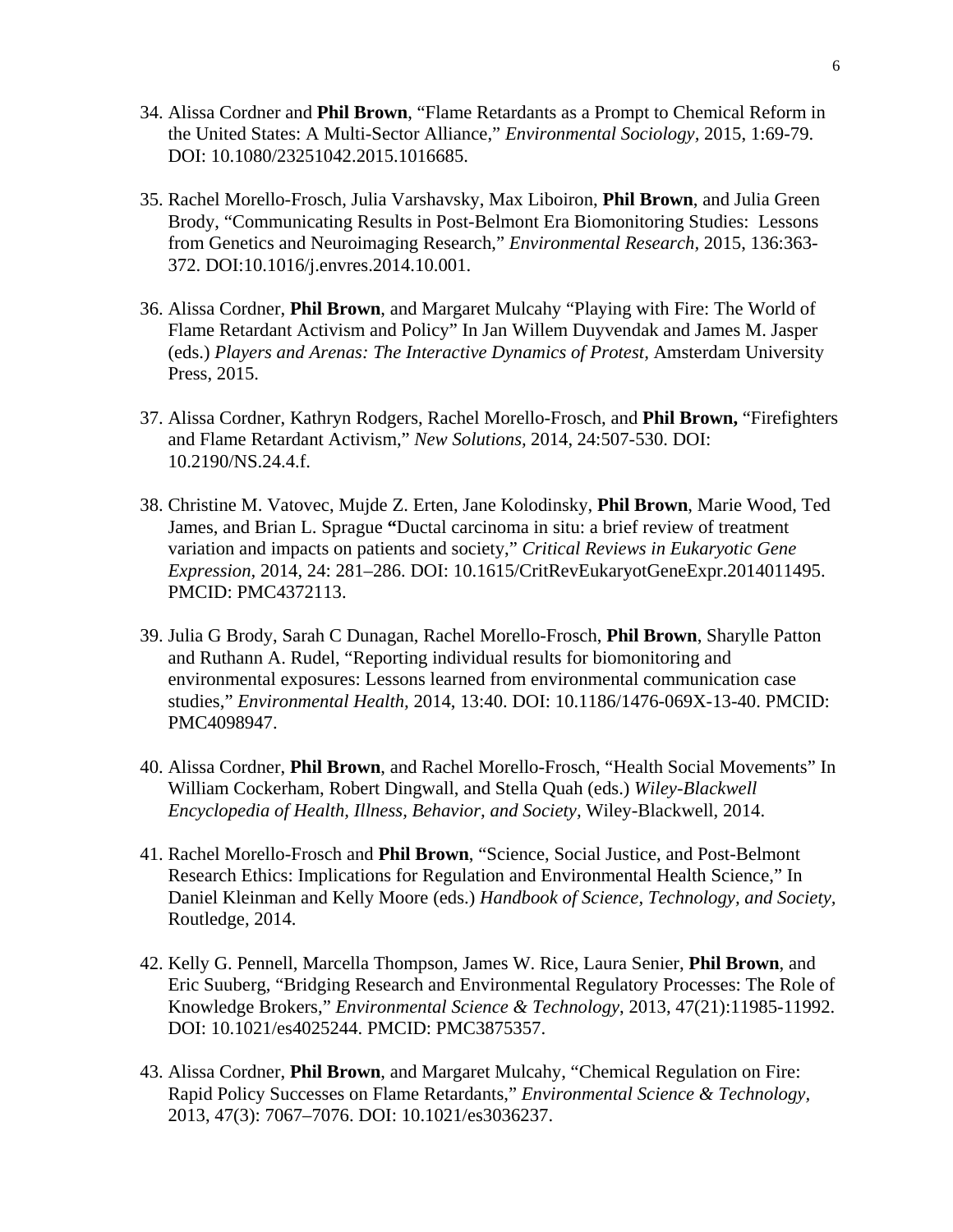- 44. **Phil Brown**, "Integrating Medical and Environmental Sociology with Environmental Health: Crossing Boundaries and Building Connections through Advocacy," *Journal of Health and Social Behavior*, 2013, 54:144-163. DOI: 10.1177/0022146513484473.
- 45. Alissa Cordner and **Phil Brown**, "Moments of Uncertainty: Ethical Considerations and Emerging Contaminants," *Sociological Forum,* 2013, 28(3):63-107. DOI: 10.1111/socf.12034. PMCID: PMC3829201.
- 46. Bindu Panikkar, Natasha Smith, and **Phil Brown**, "Reflexive Research Ethics in Fetal Tissue Xenotransplantation Research," *Accountability in Research: Policies and Quality Assurance*, 2012, 19(6):344-369. DOI: 10.1080/08989621.2012.728910. PMCID: PMC3689847.
- 47. Alissa Cordner, David Ciplet, Rachel Morello-Frosch, and **Phil Brown**, "Research Ethics for Environmental Health and Justice: Academics and Movement-Building," *Social Movement Studies*, 2012, 11:161-176. DOI: 10.1080/14742837.2012.664898. PMCID: PMC3370411.
- 48. **Phil Brown**, Julia Green Brody, Rachel Morello-Frosch, Jessica Tovar, Ami R. Zota, and Ruthann A. Rudel, "Measuring the Success Of Community Science: The Northern California Household Exposure Study," *Environmental Health Perspectives*, 2012, 120:326–331. DOI: 10.1289/ehp.1103734. PMCID: PMC3295345.
- 49. Alison K. Cohen, Allison Waters, and **Phil Brown**, "Place-based Environmental Health Justice Education: A Community-University-Government-Middle School Partnership," *Environmental Justice,* 2012, 5(4): 188-197. DOI: 10.1089/env.2010.0021.
- 50. Alissa Cordner, Alison Cohen, and **Phil Brown**, "Public Sociology for Environmental Health and Environmental Justice," In Philip Nyden, Leslie Hossfeld, and Gendolyn Nyden (eds.) *Public Sociology; Research, Action, and Change,* Los Angeles: Sage, 2011, 97-106.
- 51. **Phil Brown** and Alissa Cordner, "Lessons Learned from Flame Retardant Use and Regulation Could Enhance Future Control of Potentially Hazardous Chemicals," *Health Affairs,* 2011, 30(5):1-9. DOI: 10.1377/hlthaff.2010.1228.
- 52. **Phil Brown**, Mercedes Lyson, and Tania Jenkins, "From Diagnosis to Social Diagnosis," *Social Science and Medicine*, 2011, 73:939-943. DOI: 10.1016/j.socscimed.2011.05.031.
- 53. Crystal Adams, **Phil Brown**, Rachel Morello-Frosch, Julia Green Brody, Ruthann Rudel, Ami Zota, Sarah Dunagan, Jessica Tovar, and Sharylle Patton, "Disentangling the Exposure Experience: The Roles of Community Context and Report-back of Environmental Exposure Data," *Journal of Health and Social Behavior,* 2011, 52(2):180- 196. DOI: 10.1177/0022146510395593. PMCID: PMC3175404.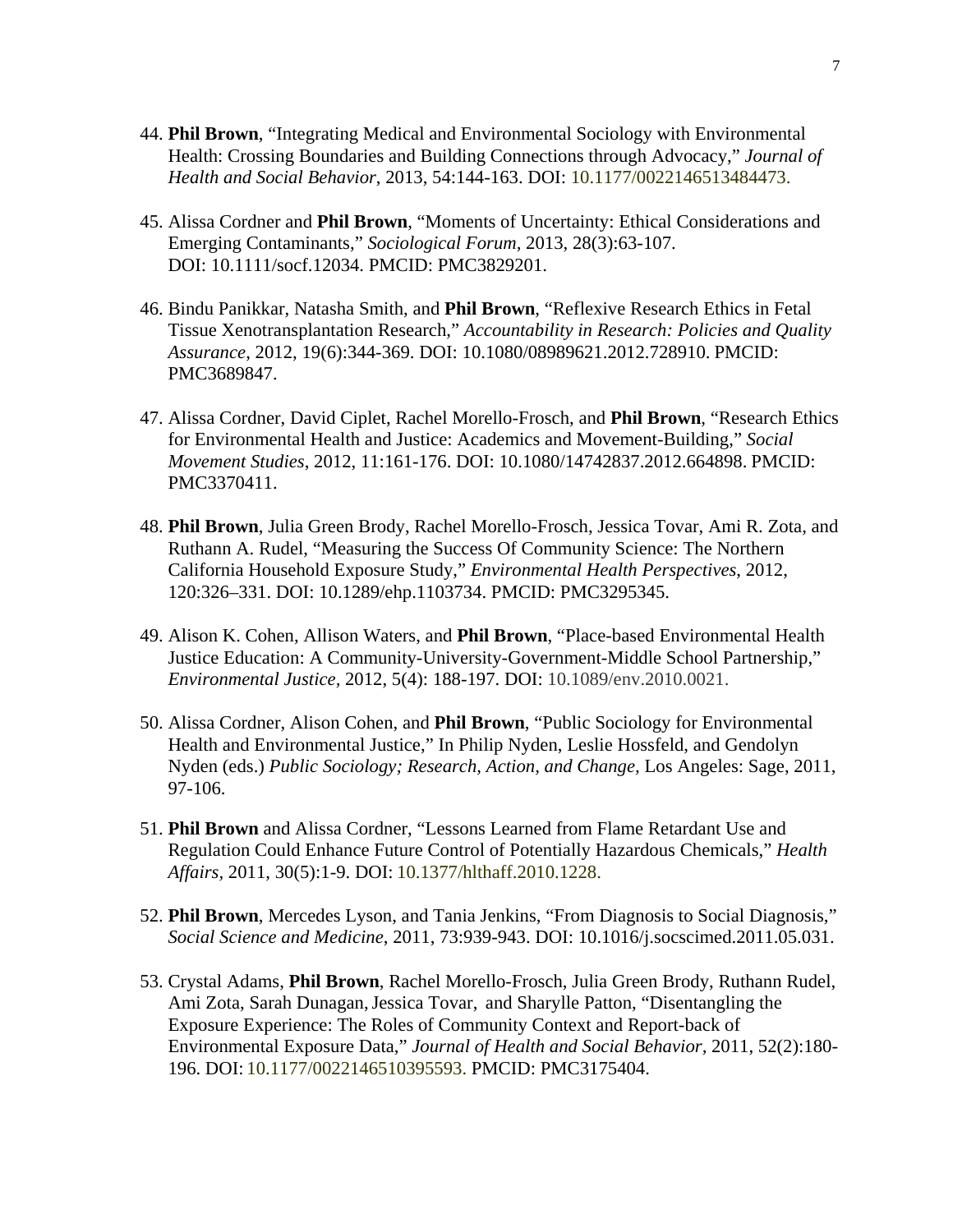- 54. **Phil Brown**, Rachel Morello-Frosch, Stephen Zavestoski, Laura Senier, Rebecca Altman, Elizabeth Hoover, Sabrina McCormick, Brian Mayer, and Crystal Adams, "Social Movements and Health," In Bernice A. Pescosolido, Jack K. Martin, Jane McLeod, and Anne Rogers (eds.) *Handbook of Health, Illness & Healing: Blueprint for the 21st Century,* New York: Springer, 2011.
- 55. Rachel Morello-Frosch, **Phil Brown**, Mercedes Lyson, Alison Cohen, and Kimberly Krupa, "Community Voice, Vision and Resilience in Post-Hurricane Katrina Recovery," *Environmental Justice*, 2011, 4:71-80. DOI: 10.1089/env.2010.0029.
- 56. Rachel Morello-Frosch, **Phil Brown**, Julia Green Brody, Rebecca Gasior Altman, Ruthann A. Rudel, Ami Zota, and Carla Perez, "Experts, Ethics, and Environmental Justice: Communicating and Contesting Results from Personal Exposure Science," In Gwen Ottinger and Benjamin Cohen (eds.) *Engineers, Scientists, and Environmental Justice,* Cambridge, MA: MIT Press, 2011. DOI: 10.7551/mitpress/9780262015790.001.0001.
- 57. **Phil Brown**, Rachel Morello-Frosch, Julia Green Brody, Rebecca Gasior Altman, Ruthann A. Rudel, Laura Senier, Carla Pérez and Ruth Simpson, "Institutional Review Board Challenges Related to Community-Based Participatory Research on Human Exposure to Environmental Toxins: A Case Study," *Environmental Health,* 2010, 9:39. DOI: 10.1186/1476-069X-9-39. PMCID: PMC2914003.
- 58. Brian Mayer, **Phil Brown**, and Rachel Morello-Frosch, "Labor-Environmental Coalition Formation: Framing and the Right-to-Know," *Sociological Forum*, 2010, 25:745-768. DOI: 10.1111/j.1573-7861.2010.01210.x.
- 59. **Phil Brown**, "Qualitative Approaches for Studying Environmental Health" In Ivy Lynn Bourgeault, Raymond DeVries, and Robert Dingwall (eds.) *Handbook of Qualitative Health Research*, Sage, 2010. DOI: 10.4135/9781446268247.n39.
- 60. **Phil Brown**, Crystal Adams, Rachel Morello-Frosch, Laura Senier, and Ruth Simpson, "Health Social Movements: History, Current Work, and Future Directions," Forthcoming in Peter Conrad, Chloe Bird, Allan Fremont, and Stefan Timmermans (eds.) *Handbook of Medical Sociology,* 2010.
- 61. **Phil Brown**, Rachel Morello-Frosch, Stephen Zavestoski, Laura Senier, Rebecca Altman, Elizabeth Hoover, Sabrina McCormick, Brian Mayer, and Crystal Adams, "Field Analysis and Policy Ethnography: New Directions for Studying Health Social Movements," In Jane Banaszak-Holl, Sandra Levitsky, and Mayer Zald (eds.) *Social Movements and the Transformation of American Health Care,* Oxford University Press, 2010. DOI: 10.1093/acprof:oso/9780195388299.001.0001.
- 62. Julia Green Brody, Rachel Morello-Frosch, Ami Zota, **Phil Brown**, Carla Pérez, and Ruthann A. Rudel, "Linking Exposure Assessment Science with Policy Objectives for Environmental Justice and Breast Cancer Advocacy: The Northern California Household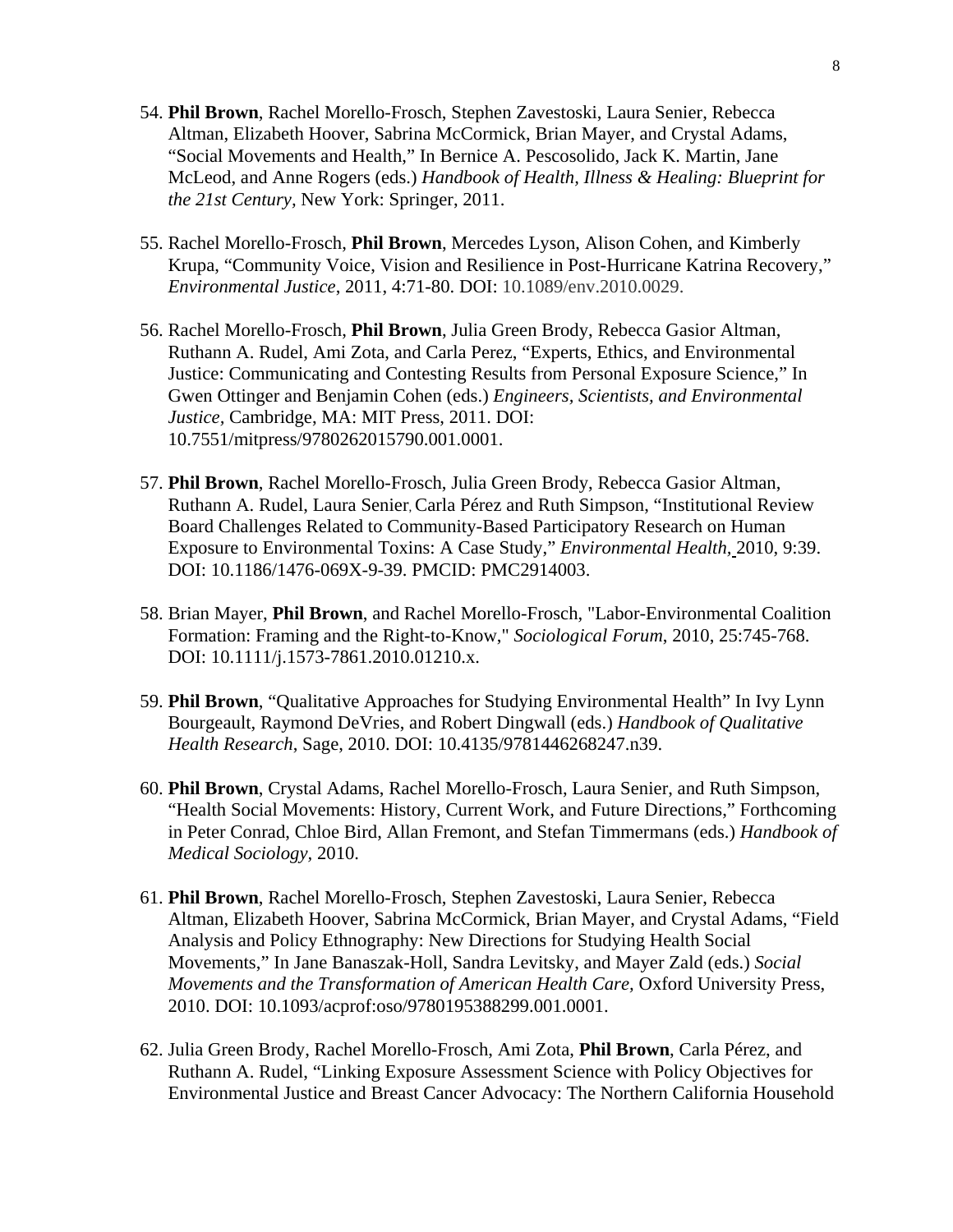Exposure Study," *American Journal of Public Health,* 2009, 99:S600-S609. DOI: 10.2105/AJPH.2008.149088. PMCID: PMC2774181.

- 63. Julia Brody, Rachel Morello-Frosch, **Phil Brown**, and Ruthann Rudel, "Reporting Individual Results for Environmental Chemicals in Breastmilk in a Context That Supports Breastfeeding," *Breastfeeding Medicine,* 2009, 4(2): 121–121. DOI: 10.1089/bfm.2009.0006. PMCID: PMC2932546.
- 64. Nerissa Wu, Michael D. McClean, **Phil Brown**, Ann Aschengrau, and Thomas F. Webster, "Participant Experiences in a Breastmilk Biomonitoring Study," *Environmental Health,* 2009, 8:4. DOI: 10.1186/1476-069X-8-4. PMCID: PMC2649062.
- 65. Rachel Morello-Frosch, Julia Green Brody, **Phil Brown**, Rebecca Gasior Altman, Ruthann A. Rudel, Carla Pérez, "'Toxic Ignorance' and the Right-to-Know: Assessing Strategies for Biomonitoring Results Communication in a Survey of Scientists and Study Participants," *Environmental Health,* 2009, 8:6. DOI: 10.1186/1476-069X-8-6.
- 66. Madeleine Kangsen Scammell, David Ozonoff, Laura Senier, Jennifer Darrah, **Phil Brown**, and Susan Santos, "Tangible Evidence and Common Sense: Finding Meaning in a Community Health Study," *Social Science and Medicine,* 2009, 68:143-153. DOI: 10.1016/j.socscimed.2008.10.002.
- 67. Elizabeth Hoover, **Phil Brown**, Mara Averick, Agnes Kane, and Robert Hurt, "Teaching Small and Thinking Large: Effects of Including Social and Ethical Implications in an Interdisciplinary Nanotechnology Course," *Journal of Nano Education*, 2008, 1:1-10. DOI: 10.1166/jne.2009.013.
- 68. Rebecca Altman, Julia Brody, Ruthann Rudel, Rachel Morello-Frosch, **Phil Brown**, and Mara Averick, "Pollution Comes Home and Pollution Gets Personal: Women's Experience of Household Toxic Exposure," *Journal of Health and Social Behavior,* 2008, 49:417-435. DOI: 10.1177/002214650804900404. PMCID: PMC2720130.
- 69. Laura Senier, **Phil Brown**, Benjamin Hudson, Sarah Fort, Elizabeth Hoover, and Rebecca Tillson, "The Brown Superfund Basic Research Program (SBRP): A Multistakeholder Partnership Addresses Real-World Problems in a Contaminated Community," *Environmental Science and Technology,* 2008, 42(13):4655-4662. DOI: 10.1021/es7023498. PMCID: PMC2504735.
- 70. **Phil Brown** and Laura Senier, "Environmental Sociologists Help Form Local Environmental Justice Organization" Environment and Technology Section Newsletter, American Sociological Association, 2008.
- 71. **Phil Brown**, "Environmental Health as a Core Public Health Component" In James Colgrove, Gerald Markowitz, and David Rosner (eds.) *The Contested Boundaries of American Public Health,* New Brunswick, NJ: Rutgers University Press, 2008.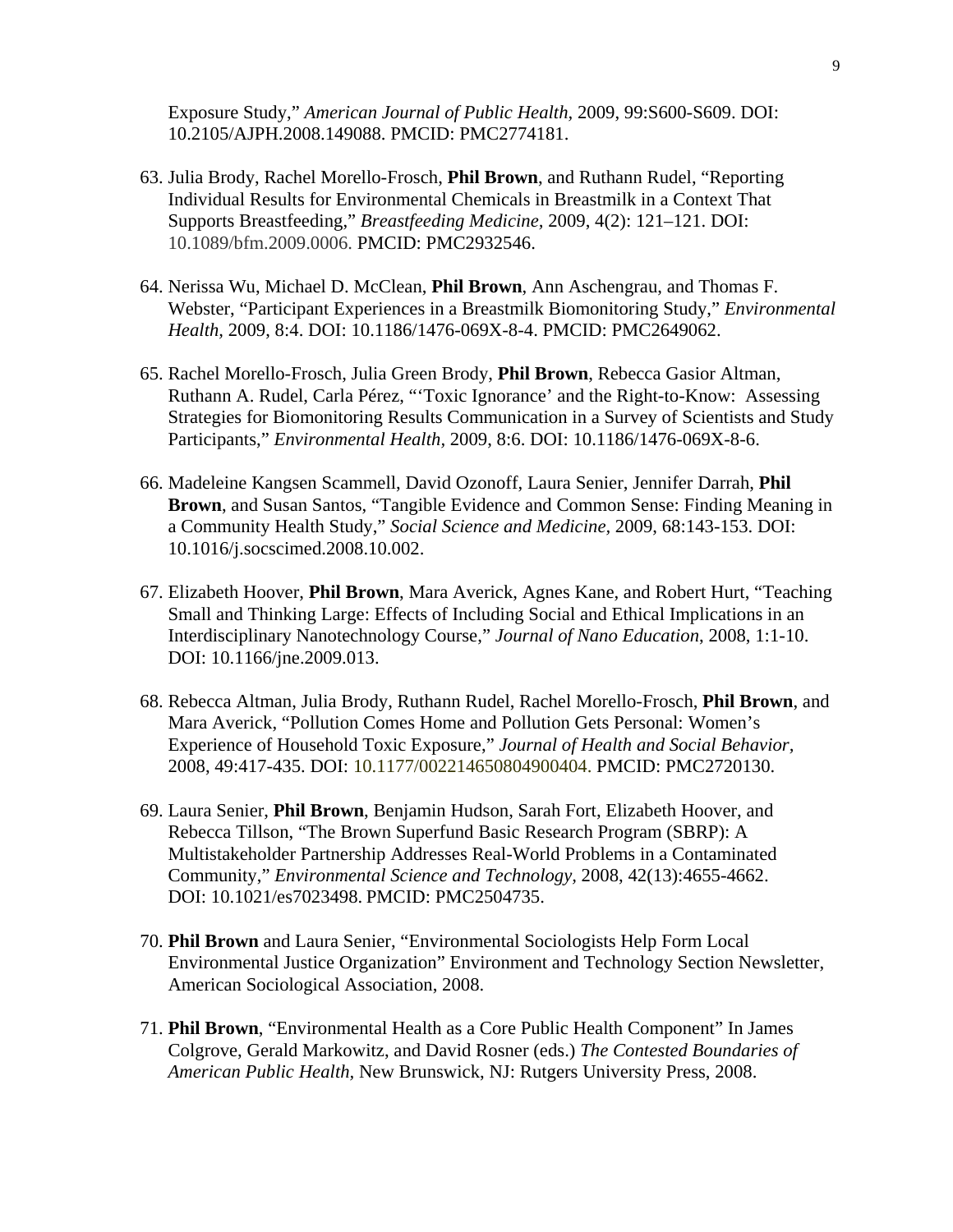- 72. Laura Senier, Brian Mayer, **Phil Brown**, and Rachel Morello-Frosch, "School Custodians and Green Cleaners: New Approaches to Labor-Environmental Coalitions," *Organization and Environment*, 2007, 20:304-324. DOI: 10.1177/1086026607305740.
- 73. Julia Green Brody, Rachel Morello-Frosch, **Phil Brown**, Ruthann A. Rudel, Rebecca Gasior Altman, Margaret Frye, Cheryl C. Osimo, Carla Perez, and Liesel M. Seryak, **"Is It Safe? New Ethics for Reporting Personal Exposures to Environmental** Chemicals," *American Journal of Public Health*, 2007, 97: 1547-1554. DOI: 10.2105/AJPH.2006.094813. PMCID: PMC1963285.
- 74. Laura Senier, Rebecca Gasior Altman, Rachel Morello-Frosch, and **Phil Brown,** "Research and Action for Environmental Health and Environmental Justice: A Report on the Brown University Contested Illnesses Research Group," *Collective Behavior and Social Movements Newsletter,* American Sociological Association, 2006.
- 75. **Phil Brown**, "The Jewish Community in the Catskills" In Paul Buhle (ed.) *Jews in American Popular Culture,* NY: Praeger Publishers, 2006.
- 76. **Phil Brown**, Sabrina McCormick, Brian Mayer, Stephen Zavestoski, Rachel Morello-Frosch, Rebecca Gasior, and Laura Senier, "'A Lab of Our Own': Environmental Causation of Breast Cancer and Challenges to the Dominant Epidemiological Paradigm," *Science, Technology, and Human Values*, 2006, 31:499-536. DOI: 10.1177/0162243906289610.
- 77. Rachel Morello-Frosch, Steve Zavestoski, **Phil Brown**, Sabrina McCormick, Brian Mayer, and Rebecca Gasior, "Social Movements in Health: Responses to and Shapers of a Changed Medical World," Kelly Moore and Scott Frickel (eds.) In *The New Political Sociology of Science: Institutions, Networks, and Power*, Madison, WI: University of Wisconsin Press, 2005.
- 78. Benjamin Gerhardstein and **Phil Brown**, "The Benefits of Community Medical Monitoring at Nuclear Weapons Production Sites: Lessons from Fernald," *Environmental Law Reporter,* 2005, XXXV:10530-10538.
- 79. Stephen Zavestoski, **Phil Brown**, Sabrina McCormick, "Gender, Embodiment, and Disease: Environmental Breast Cancer Activists' Challenges to Science, the Biomedical Model, and Policy," *Science as Culture,* 2004, 13:563-586. DOI: 10.1080/0950543042000311869.
- 80. Stephen Zavestoski, Rachel Morello-Frosch, **Phil Brown**, Brian Mayer, Sabrina McCormick, and Rebecca Gasior, "Health Social Movements and Contested Illnesses," *Research in Social Movements, Conflict and Change,* 2004, 25:253-278. DOI: 10.1016/S0163-786X(04)25010-8.
- 81. Kirsten Rudestam, **Phil Brown**, Christine Zarcadoolas, and Catherine Mansell, "Children's Asthma Experience and the Importance of Place," *Health,* 2004, 8:423-444. DOI: 10.1177/1363459304045697.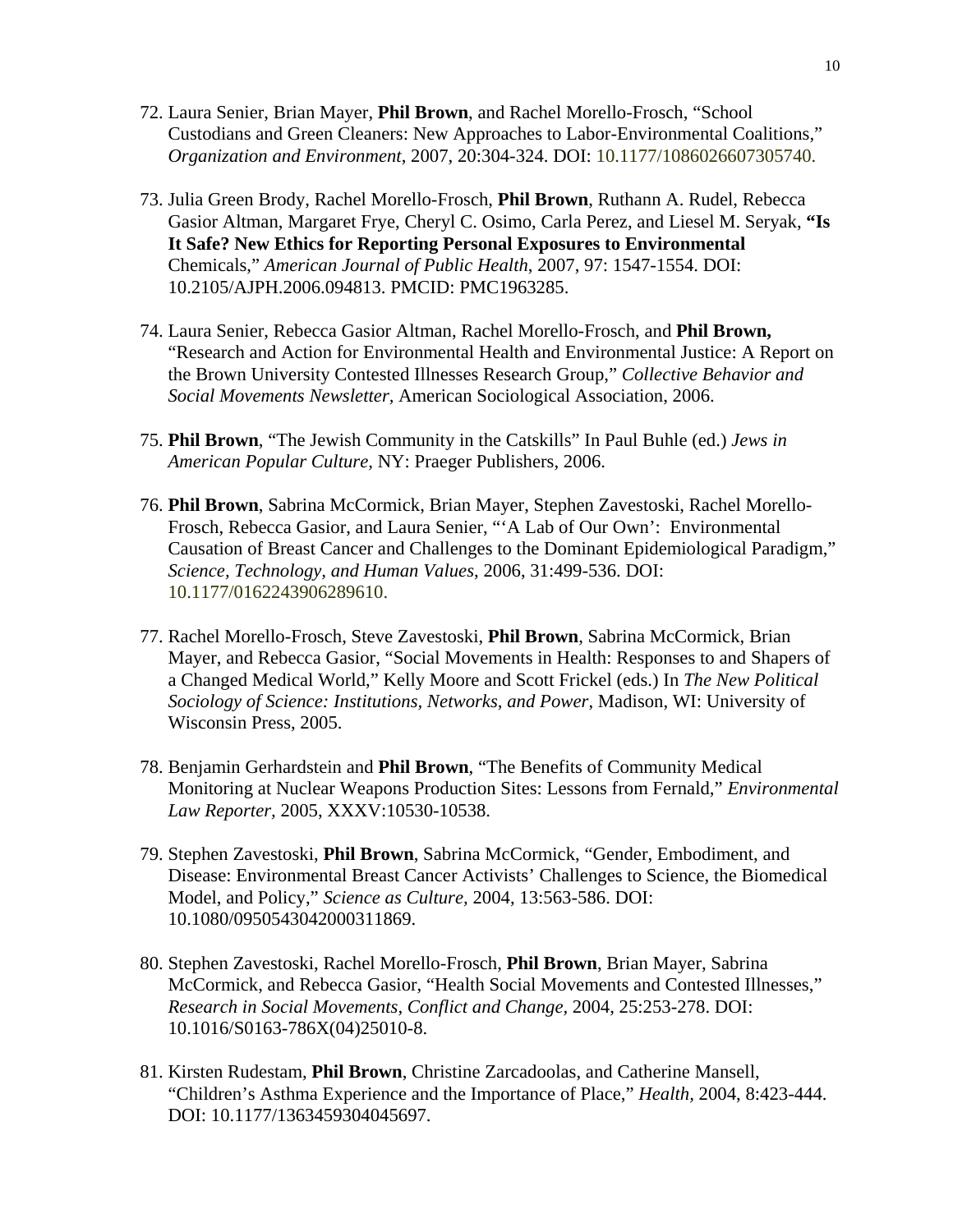- 82. **Phil Brown**, Steve Zavestoski, Theo Luebke, Josh Mandlebaum, Sabrina McCormick, and Brian Mayer, "Clearing the Air and Breathing Freely: The Health Politics of Air Pollution and Asthma," Melanie Dupuis (ed.) In *Smoke and Mirrors: Air Pollution as a Social and Political Artifact*, New York: New York University Press, 2004. DOI: 10.2190/d7qx-q3fq-bjug-evhl.
- 83. **Phil Brown**, Brian Mayer, Stephen Zavestoski, Theo Luebke, Josh Mandlebaum, and Sabrina McCormick, "The Politics of Asthma Suffering: Environmental Justice and the Social Movement Transformation of Illness Experience," David Pellow and Robert Brulle (eds.) In *Where We Live, Work, and Play: A Critical Appraisal of the Environmental Justice Movement*, Cambridge: MIT Press, 2005.
- 84. **Phil Brown** and Stephan Zavestoski, "Social Movements in Health: An Introduction," *Sociology of Health and Illness,* 2004, 26:679-694. DOI: 10.1111/j.0141- 9889.2004.00413.x.
- 85. Phil Brown, Steve Zavestoski<sup>,</sup> Theo Luebke, Joshua Mandelbaum, Sabrina McCormick, and Brian Mayer, "Clearing the Air and Breathing Freely: Disputes Over Air Pollution and Asthma," *International Journal of Health Services*, 2004, 34:39-63. DOI: 10.2190/D7QX-Q3FQ-BJUG-EVHL.
- 86. Sabrina McCormick, Julia Brody, and **Phil Brown**, "Lay Involvement in Breast Cancer Research," *International Journal of Health Services,* 2004, 34:625-646. DOI: 10.2190/HPXB-9RK8-ETVM-RVEA.
- 87. Stephen Zavestoski, **Phil Brown**, Sabrina McCormick, Brian Mayer, Maryhelen D'Ottavi, and Jaime Lucove, "Patient Activism and the Struggle for Diagnosis: Gulf War Illnesses and Other Medically Unexplained Physical Symptoms in the US," *Social Science and Medicine,* 2004, 58:161-175. DOI: 10.1016/S0277-9536(03)00157-6.
- 88. **Phil Brown**, Steve Zavestoski, Sabrina McCormick, Brian Mayer, Rachel Morello-Frosch, and Rebecca Gasior, "Embodied Health Movements: Uncharted Territory in Social Movement Research," *Sociology of Health and Illness,* 2004, 26:1-31. DOI: 10.1111/j.1467-9566.2004.00378.x.
- 89. **Phil Brown**, "Qualitative Methods in Environmental Health Research," *Environmental Health Perspectives,* 2003, 111:1789-1798. DOI: 10.1289/ehp.6196.
- 90. Sabrina McCormick, **Phil Brown**, and Stephen Zavestoski, "The Personal Is Scientific, the Scientific is Political: The Environmental Breast Cancer Movement," *Sociological Forum,* 2003, 18:545-576. DOI: 10.1023/B:SOFO.0000003003.00251.2f.
- 91. **Phil Brown**, Steve Zavestoski, Theo Luebke, Joshua Mandelbaum, Sabrina McCormick, and Brian Mayer, "The Politics of Asthma Suffering: Environmental Justice and the Social Movement Transformation of Illness Experience," *Social Science and Medicine,*  2003, 57:453-464. DOI: 10.1016/S0277-9536(02)00375-1.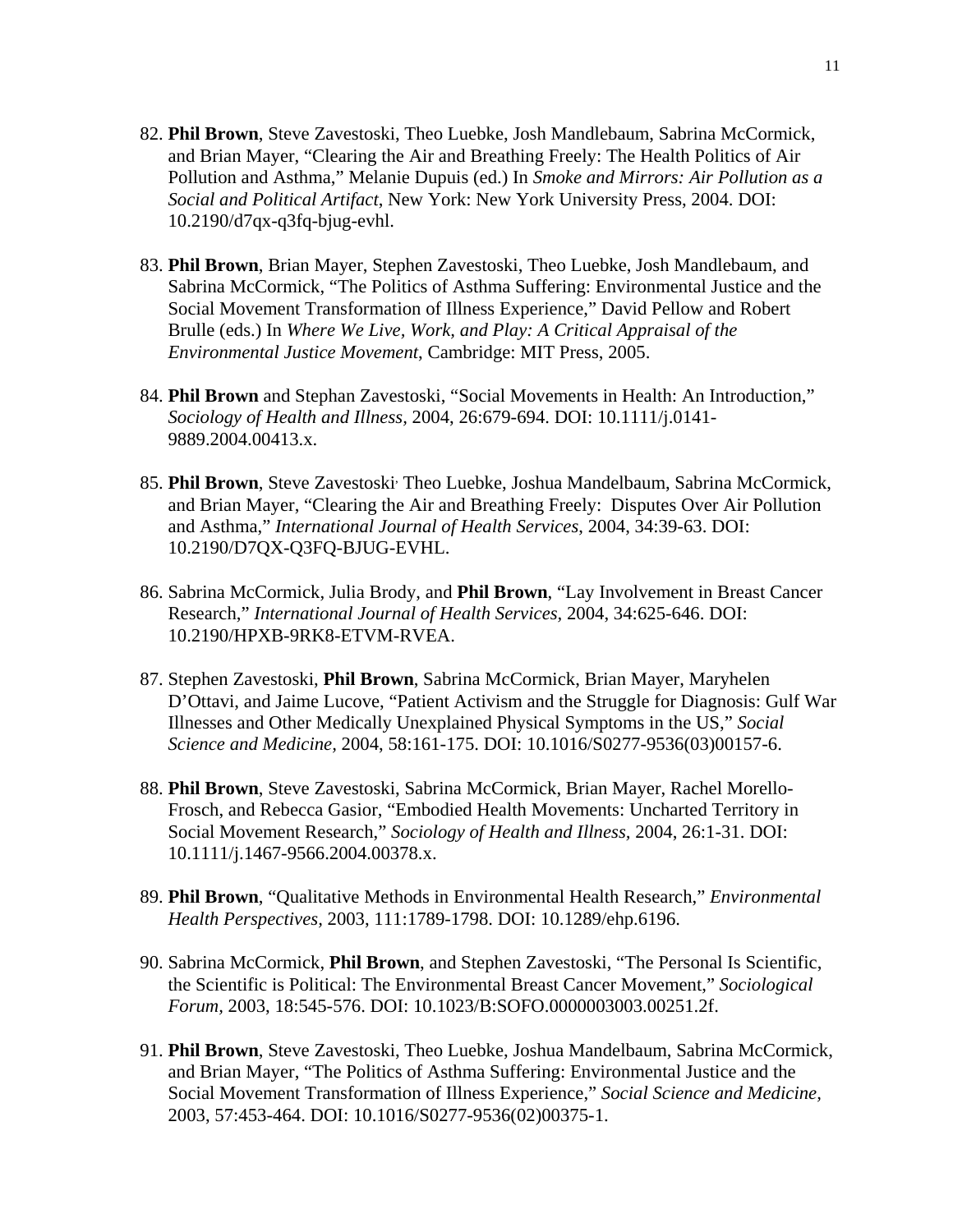- 92. **Phil Brown**, Steve Zavestoski, Meadow Linder, Sabrina McCormick, and Brian Mayer, "Chemicals and Casualties: The Search for Causes of Gulf War Illnesses," In Monica Casper (ed.) *Synthetic Planet: Chemical Politics and the Hazards of Modern Life*, 2003, Routledge.
- 93. **Phil Brown**, Brian Mayer, and Meadow Linder, "Moving Further Upstream: From Toxics Reduction to the Precautionary Principle," *Public Health Reports*, 2002, 117:574- 586. DOI: 10.1016/S0033-3549(04)50202-9. PMCID: PMC1497491.
- 94. **Phil Brown**, Brian Mayer, Stephen Zavestoski, Sabrina McCormick, and Pamela Webster, "Policy Outcomes for Contested Environmental Diseases," *Annals of the American Academy of Political and Social Science,* 2002, 584:175-202. DOI: 10.1177/0002716202584001013.
- 95. **Phil Brown** and Richard Clapp, "Looking Back on Love Canal," *Public Health Reports,*  2002, 117:95-117. DOI: 10.1016/S0033-3549(04)50115-2. PMCID: PMC1497413.
- 96. **Phil Brown**, "Environmental Health and Safety, Social Aspects," *International Encyclopedia of the Social and Behavioral Sciences*, 2002.
- 97. Steve Zavestoski, **Phil Brown**, Meadow Linder, Brian Mayer, and Sabrina McCormick, "Science, Policy, Activism, and War: Defining the Health of Gulf War Veterans," *Science, Technology, and Human Values,* 2002, 27:171-205. DOI: 10.1177/016224390202700201.
- 98. **Phil Brown**, Steve Zavestoski, Sabrina McCormick, Joshua Mandelbaum, and Theo Luebke, "Print Media Coverage of Environmental Causation of Breast Cancer," *Sociology of Health and Illness*, 2001, 23:747-775. DOI: 10.1111/1467-9566.00274.
- 99. **Phil Brown**, Steve Zavestoski, Sabrina McCormick, Joshua Mandelbaum, Theo Luebke, Meadow Linder, "A Gulf Of Difference: Disputes Over Gulf War-Related Illnesses," *Journal of Health and Social Behavior,* 2001, 42:235-257. DOI: 10.2307/3090213.
- 100. **Phil Brown**, "Health and the Environment," In Peter Conrad, Chloe Bird, and Alan Fremont (eds.) *Handbook of Medical Sociology,* Prentice-Hall, 2000.
- 101. Elizabeth Cooksey and **Phil Brown**, "Spinning on its Axes: DSM and the Social Construction of Psychiatric Diagnosis," *International Journal of Health Services*, 1998, 28: 525-554. DOI: 10.2190/1C4D-B7XT-BLLY-WH4X.
- 102. **Phil Brown**, "Popular Epidemiology Revisited" *Current Sociology,* 1997, 45:137- 156. DOI: 10.1177/001139297045003008.
- 103. **Phil Brown**, "Social Science and Environmental Activism: A Personal Account" In Philip Nyden, Anne Figert, Mark Shibley, and Darryl Burrows (eds.) *Building Community: Social Science in Action*, Pine Forge Press, 1997.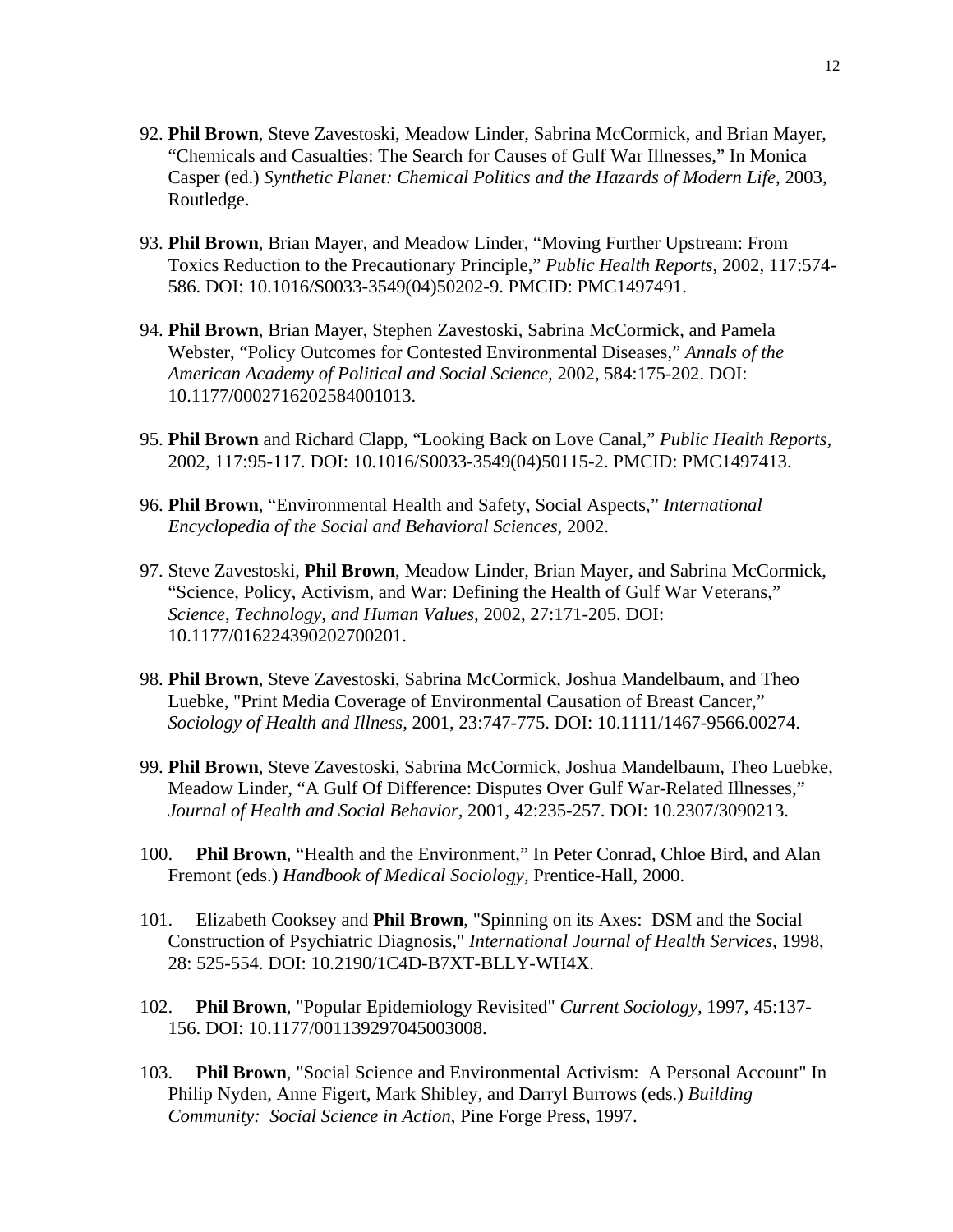- 104. **Phil Brown**, Desiree Ciambrone, and Lori Hunter, "Does Green Mask Gray?: Environmental Equity Issues at the Metropolitan Level," *International Journal of Contemporary Sociology*, 1997, 34:141-158.
- 105. **Phil Brown**, Peter Conrad, Jonathan Howland, Nicole Bell, and Martha Lang, "State Level Clustering of Safety Measures and Its Relationship to Injury Mortality," *International Journal of Health Services*, 1997, 27:347-357. Reprinted in Nancy Krieger (ed.) *Embodying Inequality: Epidemiologic Perspectives,* Amityville, N.Y.: Baywood, 2005.
- 106. **Phil Brown**, "Catskill Culture: An Ethnography of Jewish-American Resort Society" *Journal of Contemporary Ethnography*, 1996, 25:83-119. DOI: 10.1177/089124196025001006.
- 107. **Phil Brown** and Judith Kelley, "Physicians' Knowledge of and Actions Concerning Environmental Health Hazards: Analysis of Survey of Massachusetts Physicians," *Industrial and Environmental Crisis Quarterly*, 1996, 9:512-542.
- 108. **Phil Brown**, "Race, Class, and Environmental Health: A Review and Systematization of the Literature," *Environmental Research*, 1995, 69:15-30. DOI: 10.1006/enrs.1995.1021.
- 109. **Phil Brown**, "Popular Epidemiology, Toxic Wastes, and Social Movements," In Jonathan Gabe (ed.) *Medicine, Health and Risk: Sociological Perspectives,* Oxford, UK: Blackwell, 1995, 91-112.
- 110. **Phil Brown**, "Naming and Framing: The Social Construction of Diagnosis and Treatment," *Journal of Health and Social Behavior*, 1995, extra issue:34-52.
- 111. **Phil Brown** and Margaret Drugovich, "'Some of These Questions May Sound Silly': Humor, Discomfort, and Evasion in the Mental Status Examination," *Research in the Sociology of Health Care*, 1995, 12:159-174.
- 112. **Phil Brown** and Faith Ferguson, "'Making a Big Stink': Women's Work, Women's Relationships, and Toxic Waste Activism" *Gender & Society*, 1995, 9:145-172. Reprinted in Carolyn Sachs (ed.) *Women and Natural Resources,* Taylor and Francis, 1997.
- 113. Ann Dill, **Phil Brown**, Desiree Ciambrone, and William Rakowski, "The Meaning and Practice of Self Care by Older Adults," *Research on Aging*, 1995, 17:8-41. DOI: 10.1177/0164027595171002.
- 114. **Phil Brown** and Susan Masterson-Allen, "The Toxic Waste Movement: A New Kind of Activism," *Society and Natural Resources*, 1994, 7:269-286. DOI: 10.1080/08941929409380864.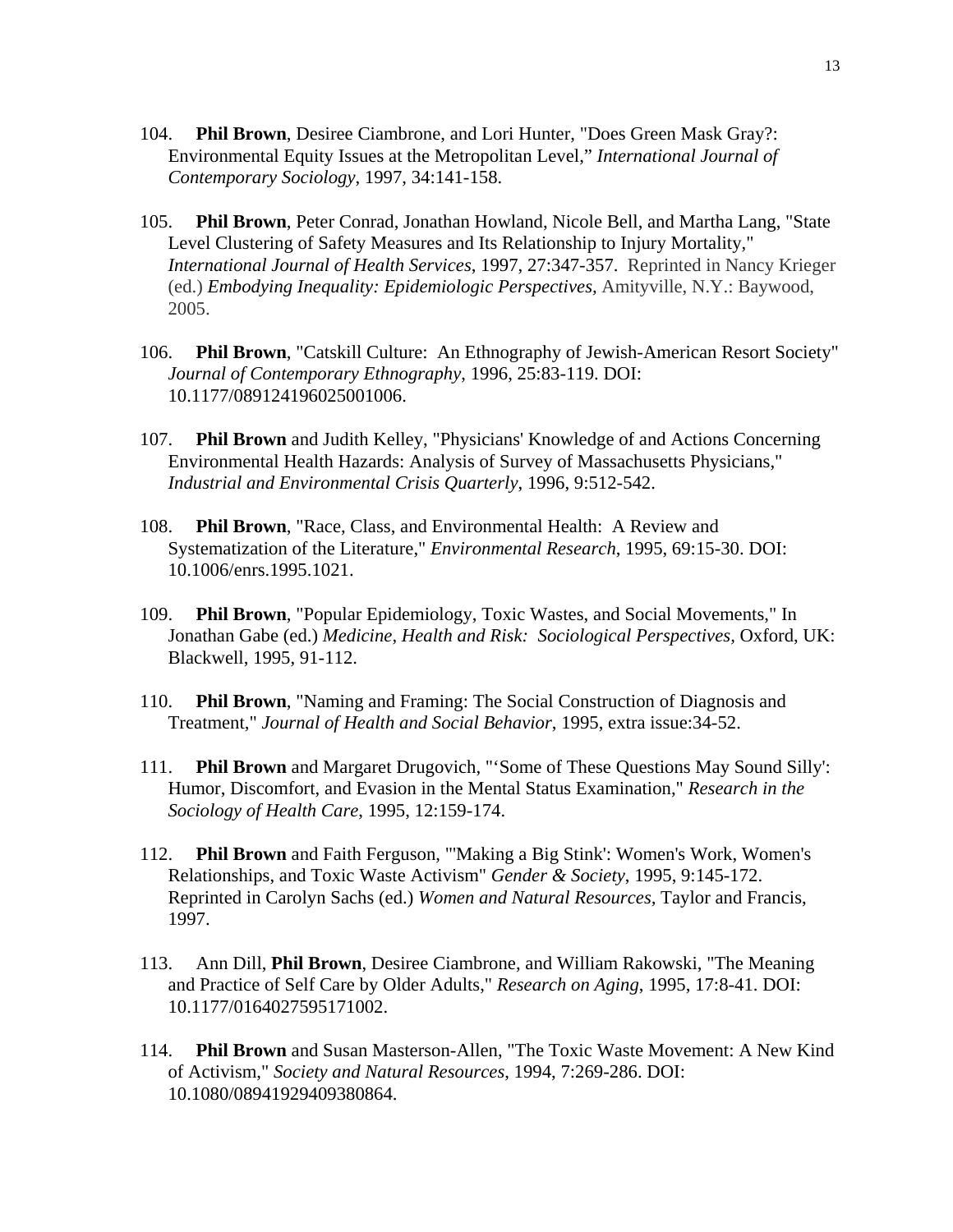- 115. Peter Conrad and **Phil Brown**, "Rationing Medical Care: A Sociological Viewpoint," *Research in the Sociology of Health Care*, 1993, 10:3-22.
- 116. **Phil Brown**, "Psychiatric Intake as a Mystery Story," *Culture, Medicine, and Psychiatry*, 1993, 17:255-280. DOI: 10.1007/BF01379328.
- 117. **Phil Brown**, "Popular Epidemiology and Toxic Waste Contamination: Lay and Professional Ways of Knowing," *Journal of Health and Social Behavior*, 1992, 33:267- 281. DOI: 10.2307/2137356.
- 118. **Phil Brown**, "Themes in Medical Sociology," *Journal of Health Policy, Politics, and Law*, 1991, 16:595-604. Reprinted in Howard Schwartz (ed.) *Dominant Themes in Medical Sociology*, McGraw-Hill. DOI: 10.1215/03616878-16-3-595.
- 119. **Phil Brown**, "The Popular Epidemiology Approach to Toxic Waste Contamination," In Stephen Robert Couch and J. Stephen Kroll-Smith (eds.) *Communities at Risk: Collective Responses to Technological Hazards*. Peter Lang Publishers, 1991.
- 120. Susan Allen and **Phil Brown**, "Public Reaction to Toxic Waste Contamination: Analysis of a Social Movement," *International Journal of Health Services*, 1990, 20:485- 499. DOI: 10.2190/ATLC-AX39-M5EX-BYHF.
- 121. **Phil Brown**, "The Name Game: Toward a Sociology of Diagnosis," *Journal of Mind and Behavior*, 1990, 11(2-3).
- 122. **Phil Brown** "Psychiatric Dirty Work Revisited: Conflicts in Servicing Non-Psychiatric Agencies," *Journal of Contemporary Ethnography*, 1989, 2:182-201. DOI: 10.1177/089124189018002005.
- 123. **Phil Brown** and Elizabeth Cooksey, "Mental Health Monopoly: Corporate Trends in Mental Health Services," *Social Science and Medicine*, 1989, 28:1129-1138. DOI: 10.1016/0277-9536(89)90005-1.
- 124. **Phil Brown**, "Recent Trends in the Political Economy of Mental Health Care" In Christopher J. Smith and John Giggs (eds.) *Location and Stigma: Emerging Themes in the Study of Mental Health and Mental Illness,* London: Allen and Unwin, 1989, 58-80.
- 125. **Phil Brown** and Christopher J. Smith, "Mental Patients' Rights: An Empirical Study of Variation across the United States," *International Journal of Law and Psychiatry*, 1988, 11:157-165. DOI: 10.1016/0160-2527(88)90028-3.
- 126. **Phil Brown**, "Popular Epidemiology: Community Response to Toxic Waste-Induced Disease in Woburn, Massachusetts and Other Sites," *Science, Technology, and Human Values*, 1987, 12(3-4):76-85. Reprinted in Peter Conrad and Rochelle Kern (eds.) *The Sociology of Health and Illness*, St. Martin's Press and in Howard Schwartz (ed.) *Dominant Themes in Medical Sociology,* McGraw-Hill.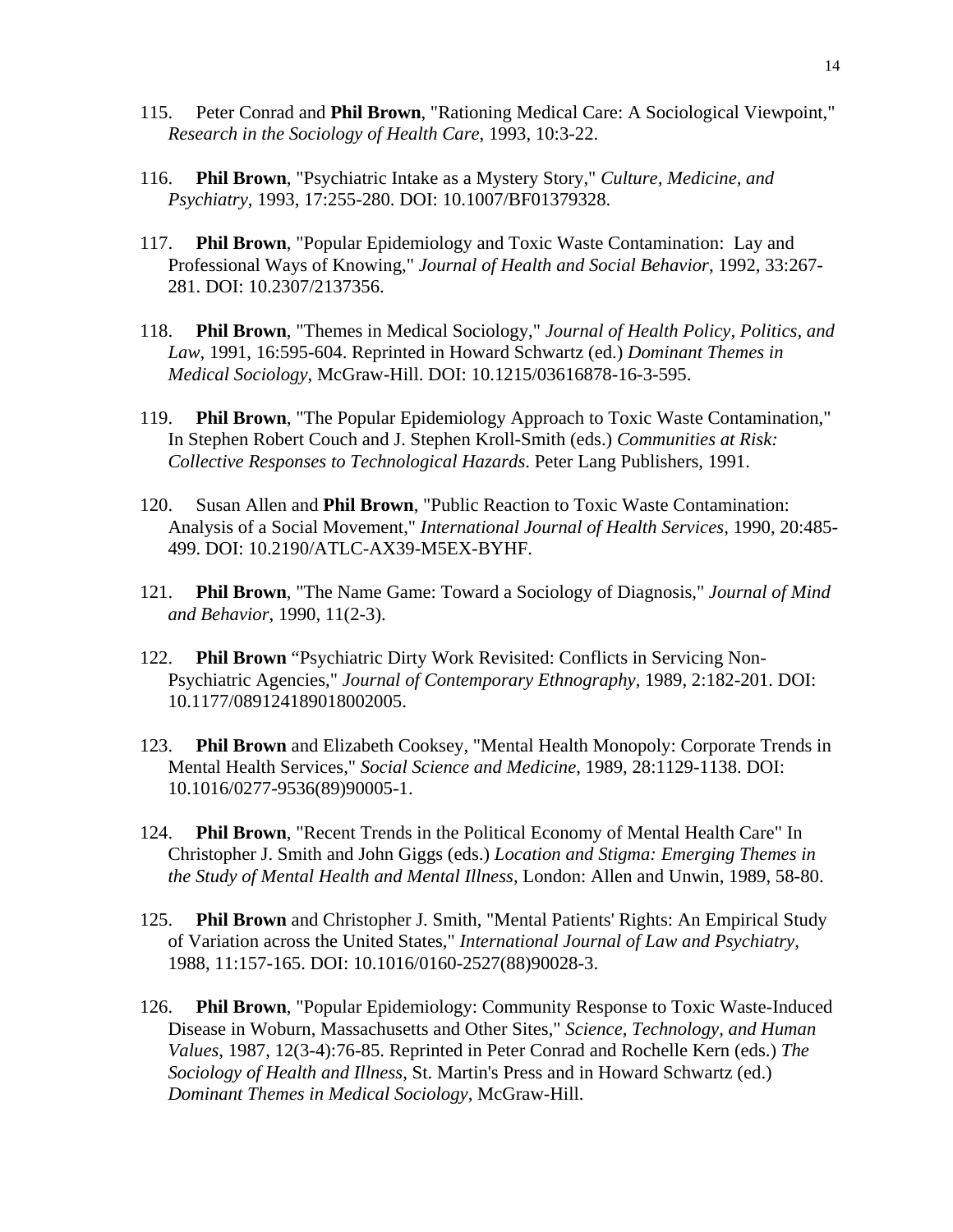- 127. **Phil Brown**, "Diagnostic Conflict and Contradiction in Psychiatry," *Journal of Health and Social Behavior*, 1987, 28:37-50. DOI: 10.2307/2137139.
- 128. Marion Wolf and **Phil Brown**, "Overcoming Institutional and Community Resistance to a Tardive Dyskinesia Management Program," *Hospital and Community Psychiatry*, 1987, 38:65-68. Reprinted in Marion E. Wolf and Aron Mosnaim (eds.) *Tardive Dyskinesia: Biological Mechanisms and Clinical Aspects*, Washington, DC: American Psychiatric Press, 1988.
- 129. **Phil Brown** and Steven C. Funk, "Tardive Dyskinesia: Barriers to the Professional Recognition of an Iatrogenic Disease," *Journal of Health and Social Behavior*, 1986, 29:116-132. DOI: 10.2307/2136311.
- 130. **Phil Brown**, "Mental Hospital Staff Attitudes towards Mental Patients' Rights," *International Journal of Law and Psychiatry*, 1986, 8:423-441. DOI: 10.1016/0160- 2527(86)90054-3.
- 131. **Phil Brown**, "Psychiatric Treatment Refusal, Patient Competence, and Informed Consent," *International Journal of Law and Psychiatry*, 1986, 8:83-94. DOI: 10.1016/0160-2527(86)90085-3.
- 132. **Phil Brown**, "The Right to Refuse Treatment and the Movement for Mental Health Reform," *Journal of Health Policy, Politics, and Law*, 1984, 9:291-313. DOI: 10.1215/03616878-9-2-291.
- 133. **Phil Brown**, "Marxism, Psychology, and the Sociology of Mental Health" *International Journal of Health Services*, 1984, 14:237-264. DOI: 10.2190/H82D-NBGF-3EYH-3AFY.
- 134. **Phil Brown**, "Interdisciplinary Methods of Teaching about Mental Illness," In Paul A. Lacy (ed.) *Revitalizing Teaching through Faculty Development*, Jossey-Bass, 1983.
- 135. **Phil Brown**, "Mental Patients as Victims and Victimizers," In Andrew Karmen and Donald MacNamara (eds.) *Deviance and Victimology*, Sage Publications, 1983, 183-217.
- 136. **Phil Brown**, "Attitudes toward the Rights of Mental Patients: A National Study in the United States," *Social Science & Medicine*, 1982, 16:2025-2039. DOI: 10.1016/0277- 9536(82)90159-9.
- 137. **Phil Brown**, "Public Policy and the Rights of Mental Patients: A National Study in the United States," *Mental Disability Law Reporter*, Vol. 6, No. 1, 1982:55-58.
- 138. **Phil Brown** "Approaches to Evaluating the Outcome of Deinstitutionalization: A Reply to Christenfeld," *Journal of Community Psychology*, 1982, 10:256-280. DOI: 10.1002/1520-6629(198207)10:3<276::AID-JCOP2290100312>3.0.CO;2-H.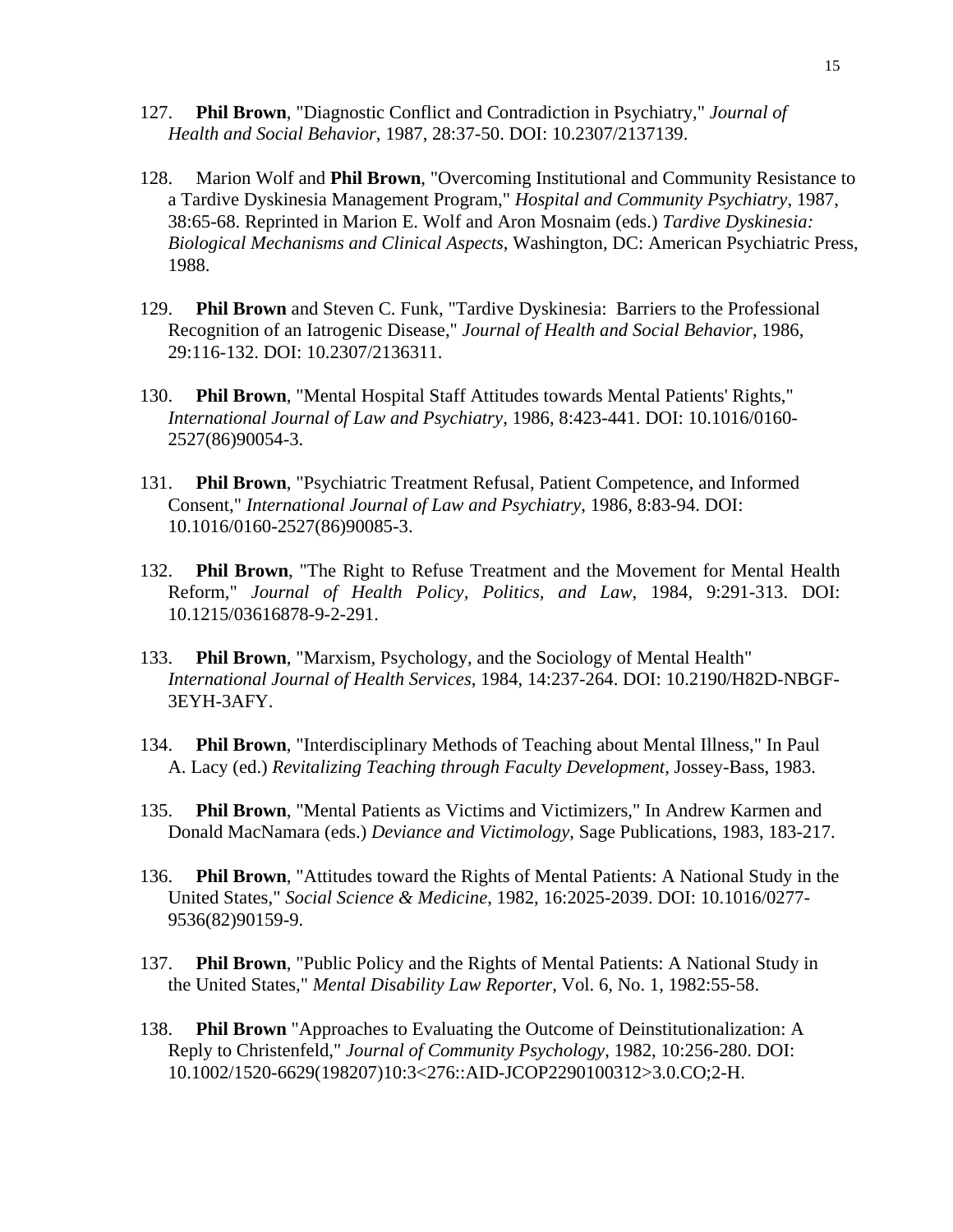- 139. **Phil Brown**, "Public Policy Failures in Deinstitutionalization: A Response to Critics," *Journal of Community Psychology*, 1982, 10:90-94. DOI: 10.1002/1520- 6629(198201)10:1<90::AID-JCOP2290100117>3.0.CO;2-B.
- 140. **Phil Brown**, "Antipsychiatry and the Left," *Psychology and Social Theory*, 1982, 1(2):19-28.
- 141. **Phil Brown**, "The Mental Patients' Rights Movement and Mental Health Institutional Change," *International Journal of Health Services*, 1981, 11:523-540. DOI: 10.2190/CU8G-D0RJ-YY54-UC3F.
- 142. **Phil Brown**, "Social Implications of Deinstitutionalization," *Journal of Community Psychology*, Vol. 8, No. 4, October 1980. DOI: 10.1002/1520- 6629(198010)8:4<314::AID-JCOP2290080405>3.0.CO;2-J.
- 143. **Phil Brown**, "Mental Health Policy Problems," In Richard Baron, Irving Rutman and Barbara Klaczynski (eds.) *The Community Imperative: Proceedings of a National Conference on Overcoming Care of the Mentally Ill*, Philadelphia, Horizon House Institute for Research and Development, 1980, 415-428.
- 144. **Phil Brown**, "The Transfer of Care: U.S. Mental Health Policy since World War II" *International Journal of Health Services*, Vol. 9, No. 4, November 1979. DOI: 10.2190/T9PN-63L0-Q9DW-U8FT.
- 145. **Phil Brown**, "Political-Economic and Professionalist Barriers to Community Control of Mental Health Services," *Journal of Community Psychology*, Vol. 6, No. 4, October 1978. DOI: 10.1002/1520-6629(197810)6:4<384::AID-JCOP2290060417>3.0.CO;2-V.
- 146. **Phil Brown**, "Political Psychology," *Issues in Radical Therapy*, No. 20, Fall 1977.
- 147. **Phil Brown**, "Early Indian Trade in the Development of South Carolina: Politics, Economics, and Social Mobility in the Proprietary Period, 1670-1719," *South Carolina Historical Magazine*, Vol. 76, No. 3, July 1975.
- 148. **Phil Brown**, "Social Change at Harrowdale State Hospital," *Rough Times*, Vol. 2, No. 6, April 1972. Reprinted in Radical Therapist Collective (ed.) *Rough Times*, Ballantine, 1973.
- 149. **Phil Brown**, "Civilization and Its Dispossessed: Wilhelm Reich's Correlation of Sexual and Political Repression," *The Radical Therapist*, Vol. 2, No. 4, December 1971.
- 150. **Phil Brown**, "Male Supremacy in Freud," *The Radical Therapist*, Vol. 2, No. 2, September 1971. Reprinted in Jim Smrtic (ed.) *Abnormal Psychology: A Perspectives Approach*, Wayne, NJ, Avery Publishing, 1979.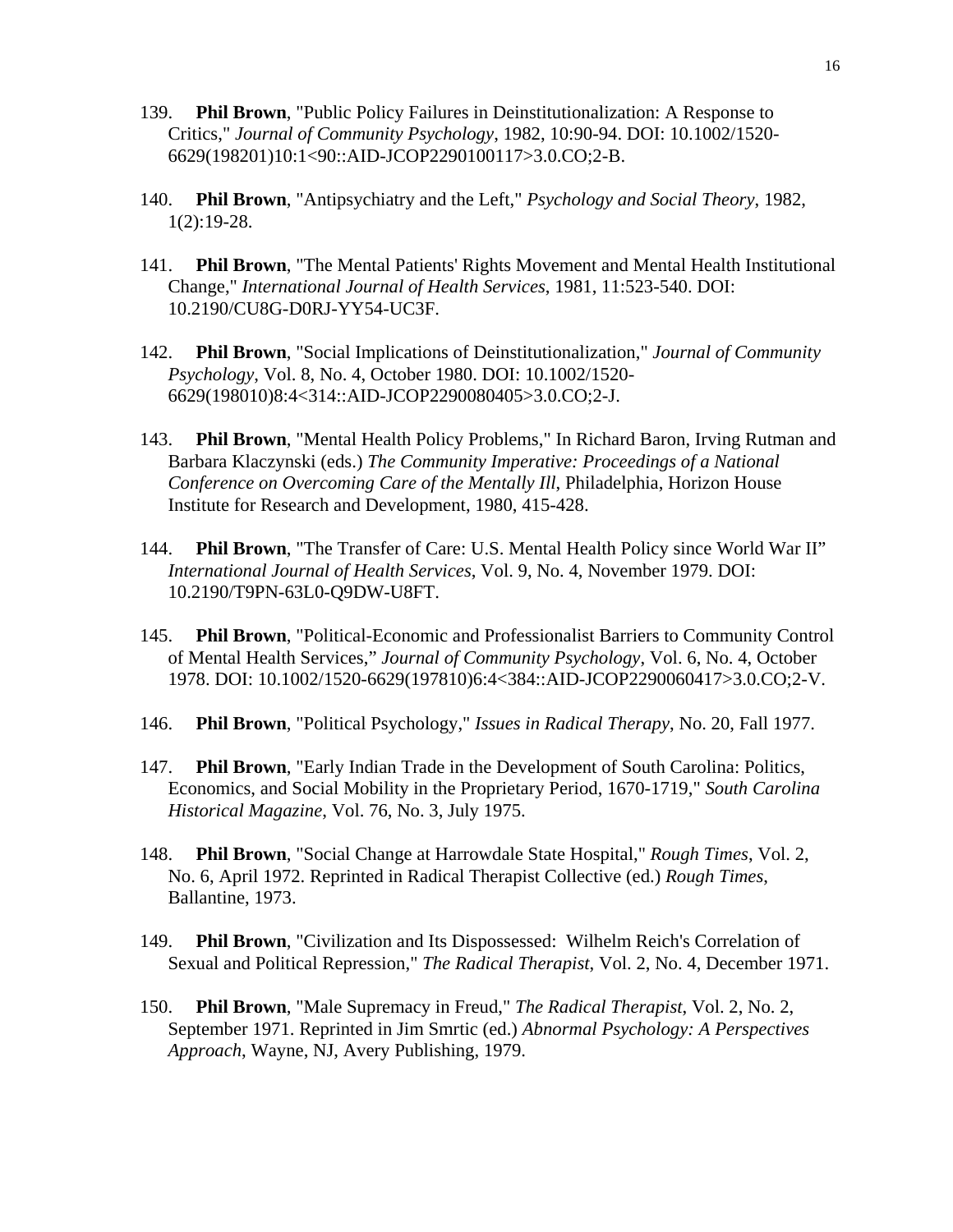151. **Phil Brown**, "Notes on Fanon," *The Radical Therapist*, Vol. 1, No. 2, June-July 1970. Reprinted in Radical Therapist Collective (ed.) *The Radical Therapist*, Ballantine, 1972.

# REPORTS

- 1. Sarah C. Dunagan, Julia G. Brody, Rachel Morello-Frosch, **Phil Brown**, Shaun Goho, Jessica Tovar, Sharylle Patton, and Rachel Danford, "When Pollution is Personal: Handbook for Reporting Results to Participants in Biomonitoring and Personal Exposure Studies," Newton, MA: Silent Spring Institute, 2013.
- 2. Laura Senier, Brian Mayer, **Phil Brown,** "Boston Public Schools Green Cleaners Project: Pilot Program Assessment," Report to Massachusetts Committee on Occupational Safety and Health and Boston Urban Asthma Coalition, 2005.
- 3. Christopher Sellers, Lindsey Dillon, Jennifer Liss Ohayon, Nick Shapiro, Marianne Sullivan, Chris Amoss, Stephen Bocking, **Phil Brown**, Vanessa De la Rosa, Jill Harrison, Sara Johns, Katherine Kulik, Rebecca Lave, Michelle Murphy, Liza Piper, Lauren Richter, Sara Wylie, and Environmental Data and Governance Initiative. "The EPA Under Siege: Trump's Assault in History and Testimony" Environmental Data and Governance Initiative. June 2017.
- 4. Britt S. Paris, Lindsey Dillon, Jennifer Pierre, Irene V. Pasquetto, Emily Marquez, Sara Wylie, Michelle Murphy, **Phil Brown**, Rebecca Lave, Chris Sellers, Becky Mansfield, Leif Fredrickson, Nicholas Shapiro, and Environmental Data and Governance Initiative "Pursuing a Toxic Agenda: Environmental Injustice in the Early Trump Administration." Environmental Data and Governance Initiative. September 2017.

#### RESEARCH FUNDING

# **Current**

- National Institute of Environmental Health Sciences "Health Assessment, Public Education, and Capacity-building in Communities Impacted by PFAS-contaminated Drinking Water" \$3,376,361. (Multiple PI. 2018-2023)
- National Science Foundation "The New Chemical Class Activism: Mobilization Around Per- and Polyfluoralkyl Substances" \$499,901 (PI. 2018-2021)
- National Institute of Environmental Health Sciences and Environmental Protection Agency "Center for Research on Early Childhood Exposure and Development in Puerto Rico (CRECE)" (\$4,999,537) (Co-PI and Core Co-Leader). 2015-2019.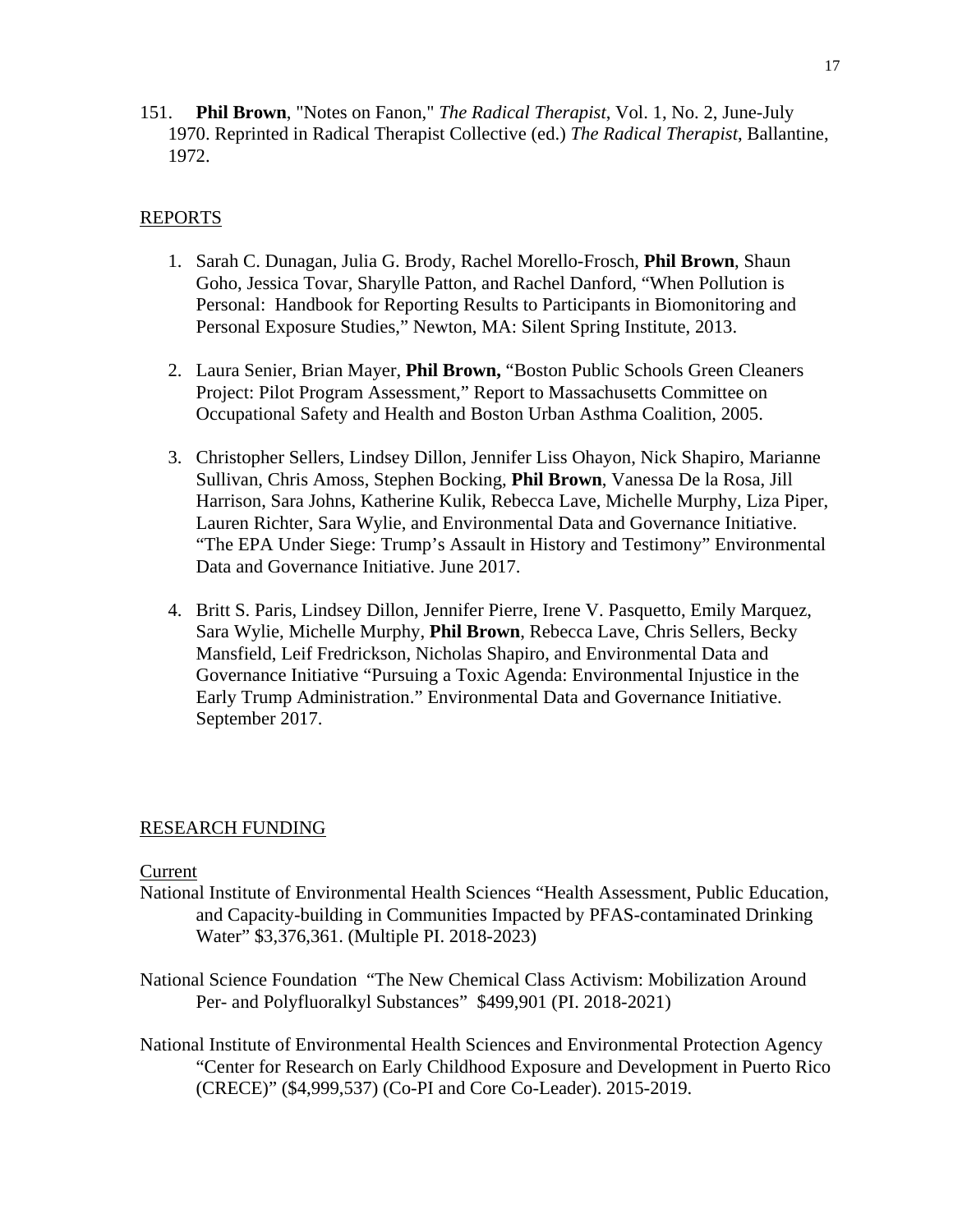- National Institute of Environmental Health Sciences "Transdisciplinary Training at the Intersection of Environmental Health and Social Science" (T-32 Training Program) Phil Brown and Julia Brody, Multiple PIs. (\$865,034) 2015-2020 (PI).
- National Science Foundation "Perfluorinated Chemicals: The Social Discovery of a Class of Emerging Contaminants" (\$343,163 plus \$41,230 Research Opportunities for Undergraduates Supplement) 2015-2018 (PI).
- National Institute of Health "Data Sharing and Privacy Protection in Digital-Age Environmental Health Studies" (\$1,987,867) 2012-2017 (Co-PI).
- Puerto Rican Testsite to Explore Contamination Threats (PROTECT)/Superfund Research Program (Approx. \$13.5 million) (NIEHS P42 Center) (Co-Director, Community Engagement Core and Co-Director, Research Translation Core). 2012-2019

## Past

- National Science Foundation "New Directions in Environmental Ethics: Emerging Contaminants, Emerging Technologies, and Beyond" (Training Program) (\$557,588) 2012-2016 (PI).
- National Institutes of Health "Ethical and Legal Challenges in Communicating Biomonitoring and Personal Exposure Results to Participants" (\$1,826,012) 2009- 2015 (Co-PI).
- National Institute of Environmental Health Sciences "Virtual Consortium for Translational/Transdisciplinary Environmental Research: 'Ethical and Legal Challenges in Communicating Individual Biomonitoring and Personal Exposure Results to Study Participants: Guidance for Researchers and Institutional Review Boards.'" (\$1,205,048) 2012-2015 (Co-PI).
- Social Science-Environmental Health Interdisciplinary Collaborations-Conference Grant (NIEHS) (\$20,000) 2014-2015 (PI).
- National Science Foundation "Northeast Ethics Education Partnership for Research Ethics/Cultural Competence Training" (\$400,000) 2013-2016 (Co-PI).
- National Science Foundation "Doctoral Dissertation Research: Urban Food System Alternatives" (\$5,000) 2011-2012 (PI).
- National Institute of Environmental Health Sciences and Environmental Protection Agency "Formative Center for the Evaluation of Environmental Impacts on Fetal Development - Children's Environmental Health Center (\$2,289,097) 2009-2012 (Co-PI and Director of Community Outreach and Translation Core).
- Brown University, Swearer Center for Public Service "The Community Environmental College of Rhode Island" (\$10,000) 2009-2010 (PI).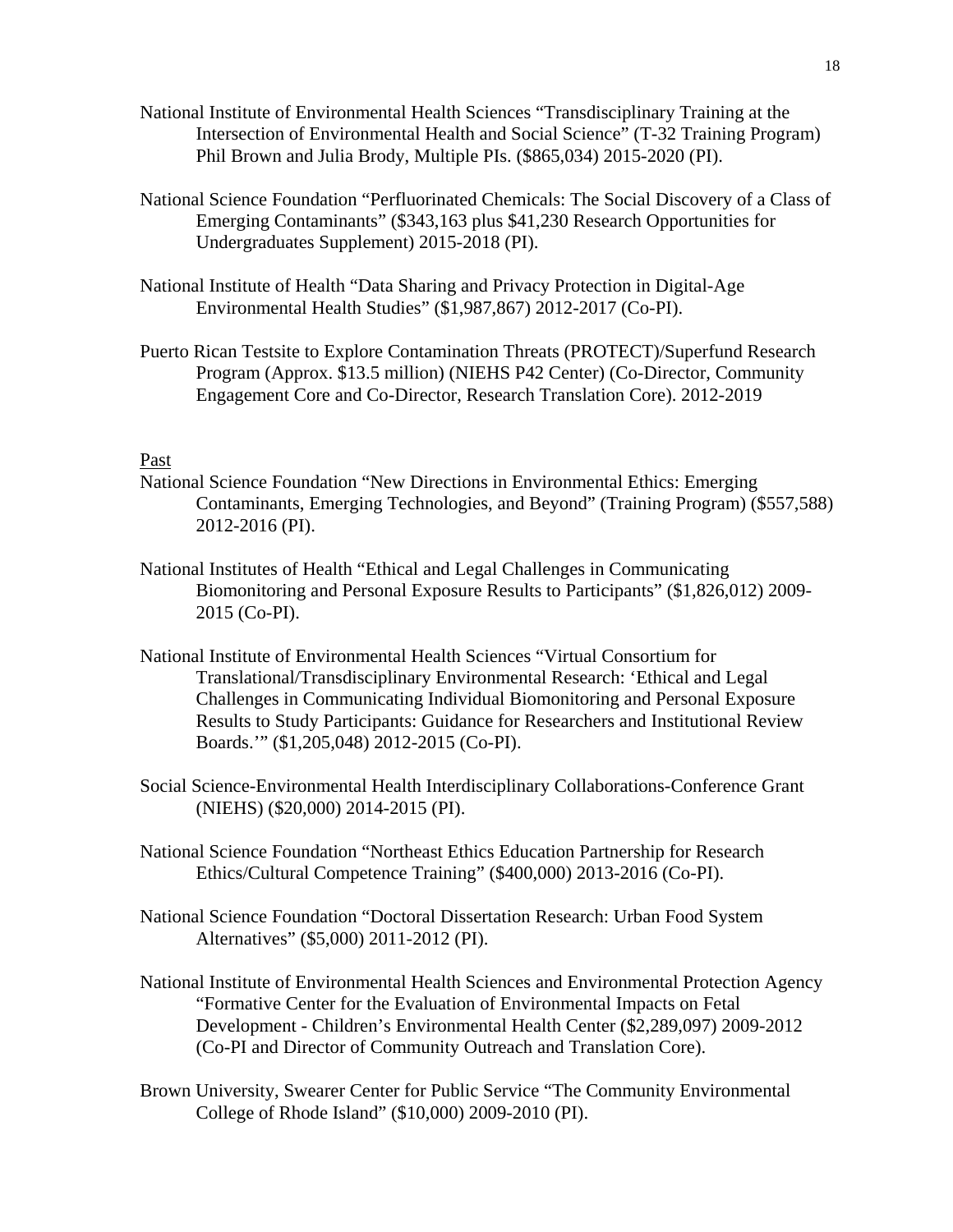- National Science Foundation "Flame Retardant Chemicals: Their Social Discovery as a Case Study for Emerging Contaminants" (\$432,676) 2009-2012 (PI).
- Environmental Protection Agency, CARE grant awarded to the Environmental Justice League of Rhode Island (\$100,000) 2008-2010 (Co-PI).
- National Institute of Environmental Health Sciences, Partnerships in Environmental Public Health supplement to "Linking Breast Cancer Advocacy and Environment Justice" (\$139,805) 2008-2009 (Co-PI).
- National Institute of Environmental Health Sciences (Superfund Basic Research Program) Supplement to Community Outreach Core of "Reuse in RI: A State-Based Approach to Complex Exposures" (\$36,000) 2008-2009 (Co-PI).
- National Science Foundation "Disaster, Resilience, and the Built Environment on the Gulf Coast" (\$749,420) 2007-2010 (Co-PI).
- National Science Foundation "Katrina and the Built Environment: Spatial and Social Impacts" (\$99,800) 2005-2006 (Co-PI).
- National Science Foundation "Micropatterned Nanotopography Chips for Probing the Cellular Basis of Biocompatibility and Toxicity" (\$1,200,000) 2005-2009 (Co-PI/Director of Social and Ethical Implications Core).
- National Institute of Environmental Health Sciences (Superfund Basic Research Program) "Reuse in RI: A State-Based Approach to Complex Exposures" (\$11,520,320) 2005- 2009; renewed (\$15,392,906) 2009-2014 (Co-PI/Community Outreach Core Director).
- National Science Foundation "The 'Research Right-to-Know': Ethics and Values in Communicating Research Data to Individuals and Communities" (\$300,000) 2005- 2008 (Co-PI).
- National Institute of Environmental Health Sciences "Linking Breast Cancer Advocacy and Environment Justice" (\$959,800) 2004-2008 (Co-PI).
- National Science Foundation "Doctoral Dissertation Research (Brian Mayer): Blue and Green Shades of Health: The Social Construction of Health Risks in the Labor and Environmental Movements" (\$7,500) 2004-2005 (PI).
- National Science Foundation "Doctoral Dissertation Research (Patricia Widener): Transnational Activism, Oil Politics and Environmental Justice in Ecuador" (\$7,300) 2003-2004 (PI).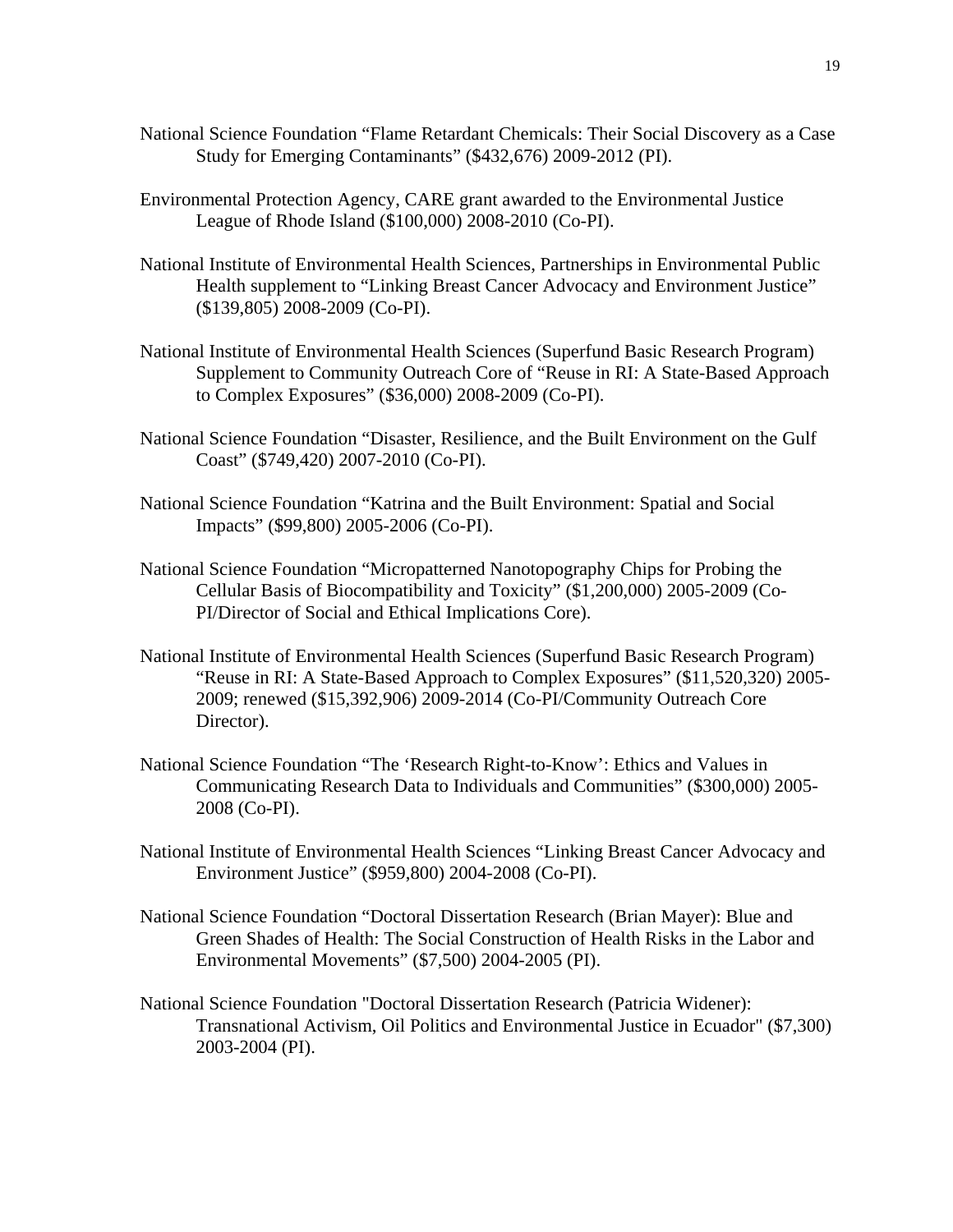- National Science Foundation "Blue and Green Shades of Health: The Social Construction of Health Risks in the Labor and Environmental Movements" (\$180,000) 2004-2007 (PI).
- Salomon Research Grant "The Precautionary Principle" (\$10,000) 2002-2003 (PI).
- National Science Foundation "Citizen-Science Alliances in Contested Environmental Diseases" (\$126,091) 2000-2003 (PI).
- Robert Wood Johnson Foundation "Contested Illnesses Disputes over Environmentally-Induced Disease" (\$249,973) 1999-2002 (PI).
- Brown University Graduate School Small Grant "Contested Illnesses Disputes over Environmentally-Induced Disease" (\$1,000) 1998-1999 (PI).
- Brown University Graduate School Small Grant "Using a 'Safety Index' to Examine Injury Morbidity and Mortality" (\$1,800) 1996 (PI).
- Henry J. Kaiser Family Foundation "Social Stratification and Environmental Health" (\$43,000) 1993-1994 (PI).
- Littauer Foundation "The Catskills as a Repository of Jewish Culture" (\$5,000) 1993-1994 (PI).
- Brown University Graduate School Small Grant "Community Response to Toxic Wastes" (\$1,500) 1992 (PI).
- Wayland Collegium "Democracy, Science and Knowledge: The Participation of an Informed Public in Social Applications of Science and Technology" (\$50,000) 1986-1987 (PI).
- Brown University Biomedical Research Support Grant (Various amounts in the \$3,000- \$5,000 range) 1980-1981, 1981-1982, 1983-1984, 1987-1988, 1988-1989.

#### Under Review

"Assessment of pediatric immunotoxicity, public education, and capacity-building in communities impacted by PFAS-contaminated drinking water" (NIEHS \$3,460,720; Northeastern portion \$626,638) Multiple PI

"The New Chemical Class Activism: Mobilization Around Per- and Polyfluorinated Compounds" (NSF \$499,901) PI

#### PAPERS PRESENTED AT PROFESSIONAL MEETINGS

March 26, 2018 Carmen M. Velez Vega, **Phil Brown**, Colleen Murphy, Hector Torres, Zulmarie Diaz, Nancy Cardona, Julia Brody, and Herb Sussman. "Developing Report-back for participants using Focus Groups and a Community Advisory Board" Northeast Regional Superfund Research Program Conference. Woods Hole Oceanographic Institute.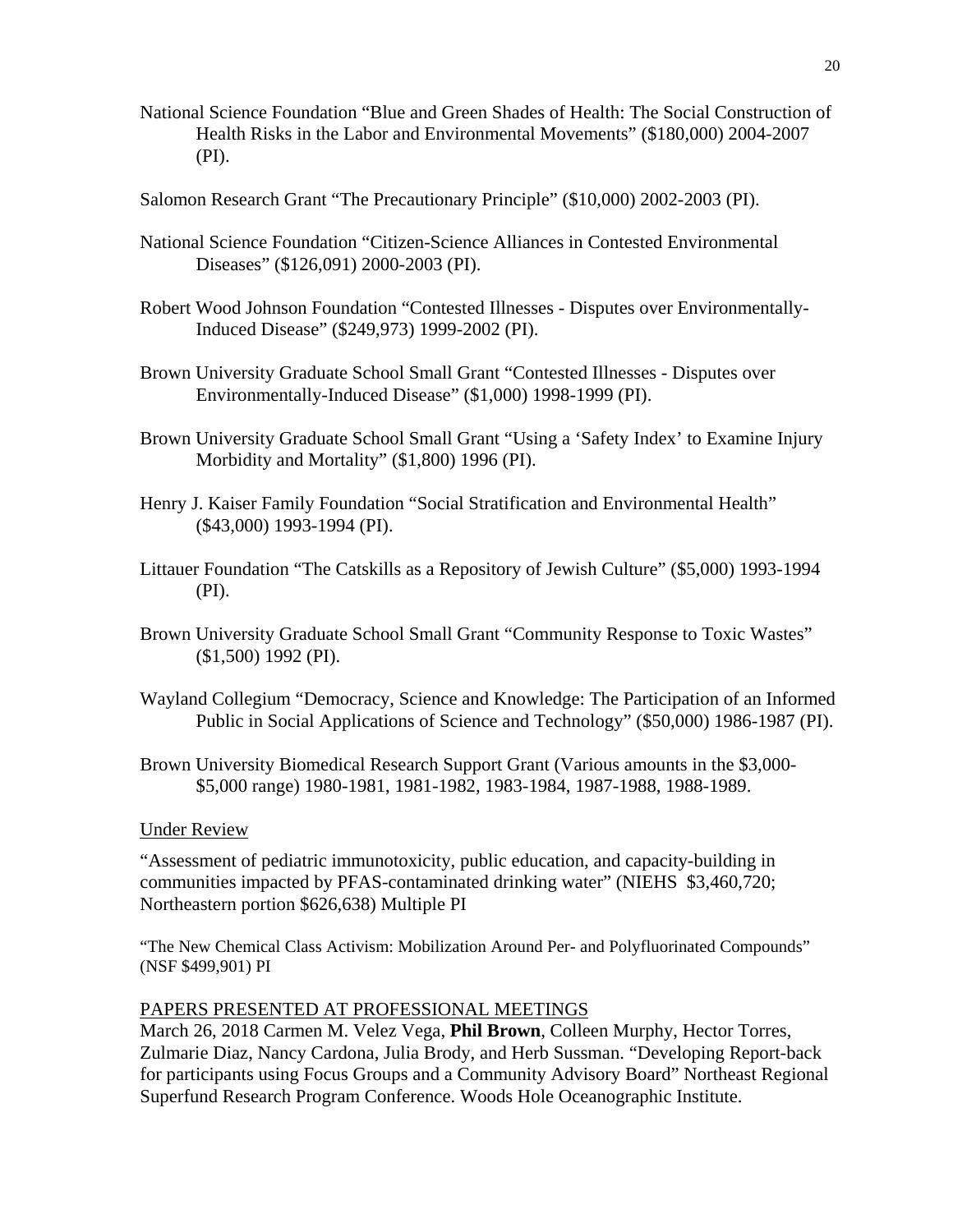November 7, 2017 "Non-Stick Science: Sixty Years of Research and (In)Action on Fluorinated Compounds" Tufts University – College of Engineering.

August 13, 2017 "Critique of Liam Downey's *Inequality, Democracy and the Environment"* – Author Meets Critics Session, American Sociological Association Annual Meeting, Montreal.

August 14, 2017 Tibrine da Fonseca, Lauren Richter, Alissa Cordner, **Phil Brown**, Marina Atlas, "From Community to Courtroom: Litigation, and Environmental Justice in the Case of PFAS Contamination," American Sociological Association Annual Meeting, Montreal.

May 3, 2017 "Toxic Trespass and Emerging Contaminants: Science, Activism, and Policy Concerning Chemicals In Our Bodies" Conference on "Pollution, Environmental Justice, and Citizen Science" University of Warwick (UK).

April 28, 2017 "Non-Stick Science: Sixty Years of Research and (In)Action on Fluorinated Compounds" Conference on "Environmental Justice and the Future of Environmental Health Research" Rutgers University.

March 5, 2017 **Phil Brown** and Toly Rinberg. "Keeping Environmental Data Public." Local Environmental Action Conference, Boston MA.

November 17, 2016 "Preparing the Environmental Health Community for Emerging Capabilities in Personal Environmental Exposure Measurements" National Academie of Science Conference on "Measuring Personal Environmental Exposures: Making Sense and Making Use of Emerging Capabilities" Washington DC

November 17, 2016 – Catherine Borkowski, Emily Zimmerman, and **Phil Brown**, "Educating Speech-Language Pathologists Working in Early Intervention on Environmental Health" American Speech-Language-Hearing Association Annual Meeting, Philadelphia, PA.

November 2, 2016. Carmen Velez-Vega, Colleen Murphy Vellena, and **Phil Brown**, "Community Engagement and Research Translation in Puerto Rico's Northern Karst Region: The PROTECT Superfund Research Program" American Public Health Association, Denver CO

August 22, 2016. "Science, Movements, and Social Inequality" American Sociological Association Annual Meeting, Seattle WA

August 21, 2016. Author Meets Critic – Dorceta Taylor, *Toxic Communities*. American Sociological Association Annual Meeting, Seattle WA

August 20, 2016. Elicia Cousins, Lauren Richter, Alissa Cordner, and **Phil Brown**, "Risky Business? Consumer, Manufacturer, and Retailer Approaches To Reducing Re-Emerging Chemical Exposures." American Sociological Association Annual Meeting, Seattle WA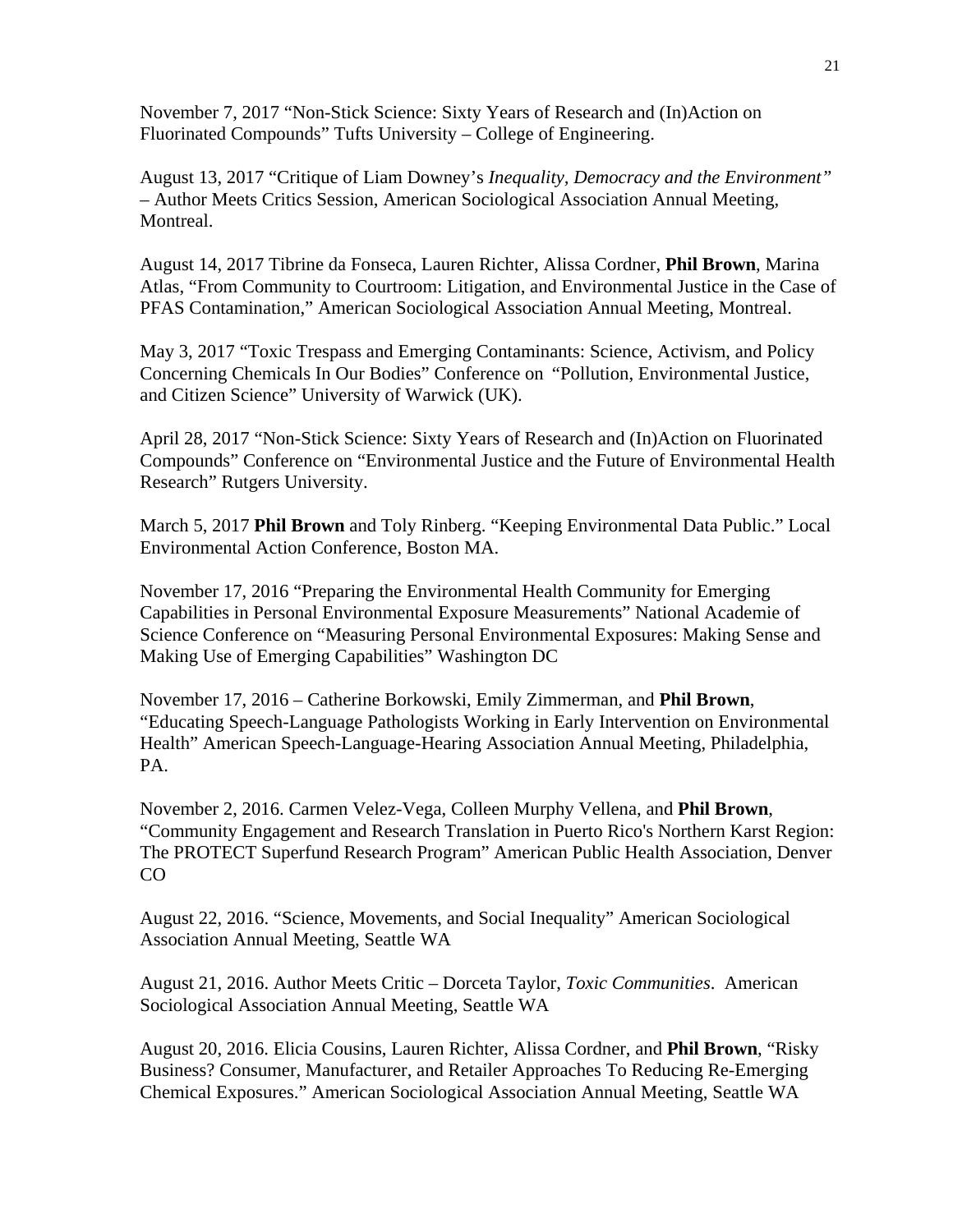August 20, 2016. Lauren Richter, Alissa Cordner, and **Phil Brown "**The Sticky Science of Non-Stick Chemicals: Forty Years of Research and (In)Action on Fluorinated Compounds." American Sociological Association Annual Meeting, Seattle WA

Carmen M. Vélez Vega, **Phil Brown**, PhD, Colleen Murphy, Community Engagement and Research Translation: The PROTECT Program, Plenary Presentation at CDC Global Health Research Center Annual Symposium at University of Rochester, NY, April, 2016

Carmen M. Vélez Vega, **Phil Brown**, and Colleen Murphy, Exposición Diferenciada a la Contaminación Ambiental, como Determinantes Sociales de la Salud Materno Infantil en la Zona del Karso en Puerto Rico: De la traducción de hallazgos a la ciencia ciudadana, Presentation at the International Union of Health Promotion (IUIPES), Curitiba, Brazil, May, 2016

November 18, 2015 – Julia Brody, Herb Susmann, Ruthann Rudel, Rachel Morello-Frosch, and **Phil Brown**, "Telling Participants About Personal Exposure to Chemicals - DERBI – a digital tool for report-back. Superfund Research Program Annual Meeting. San Juan, Puerto Rico.

January 22, 2015 - **Phil Brown,** "A Lake in the Other Room: Site-specific Memory, Trauma, and the Imagination in Art, Literature, and Medicine." "Memories of the Jewish Catskills" Conference, Radcliff Institute: Cambridge, MA.

December 2, 2014 - **Phil Brown,** "Transdisciplinary Collaborations to Increase Awareness of Preterm Birth in Puerto Rico: Lessons Learned from PROTECT Participants and the US Community" Conference on Transdisciplinary Collaborations: Evolving Dimensions of US and Global Health Equity," NIMHD: National Harbor, MD.

November 21, 2014 - **Phil Brown,** "Community Science and Public Policy: Lessons from Biomonitoring and Household Exposure Studies." Conference on "A Relational Model for Understanding the Use of Research in Public Policy," Arlington, VA: National Science Foundation.

August 16, 2014 - **Phil Brown,** "Sociologists Collaborating with Environmental Health Scientists to Prevent Exposure and Disease." American Sociological Association.

April 10, 2014 - **Phil Brown,** "Exposure Citizenship and the Socio-Exposome" Conference on "Conceptualizing Environmental Exposure," Chemical Heritage Foundation, Philadelphia, PA.

February 10, 2014 - **Phil Brown,** "The State of Citizen Science: Revisiting Popular Epidemiology, Citizen Monitoring, and Other Innovations." Conference on "Community Epidemiology Investigations at Hazardous Waste Sites," Brooklyn Law School.

December 17-19, 2013 - Alissa Cordner and **Phil Brown,** "Flame Retardants as a Prompt to Chemical Reform in the United States: A Multisector Alliance." Democratization of Risk Governance, Tel Aviv University and Bar-Ilan University.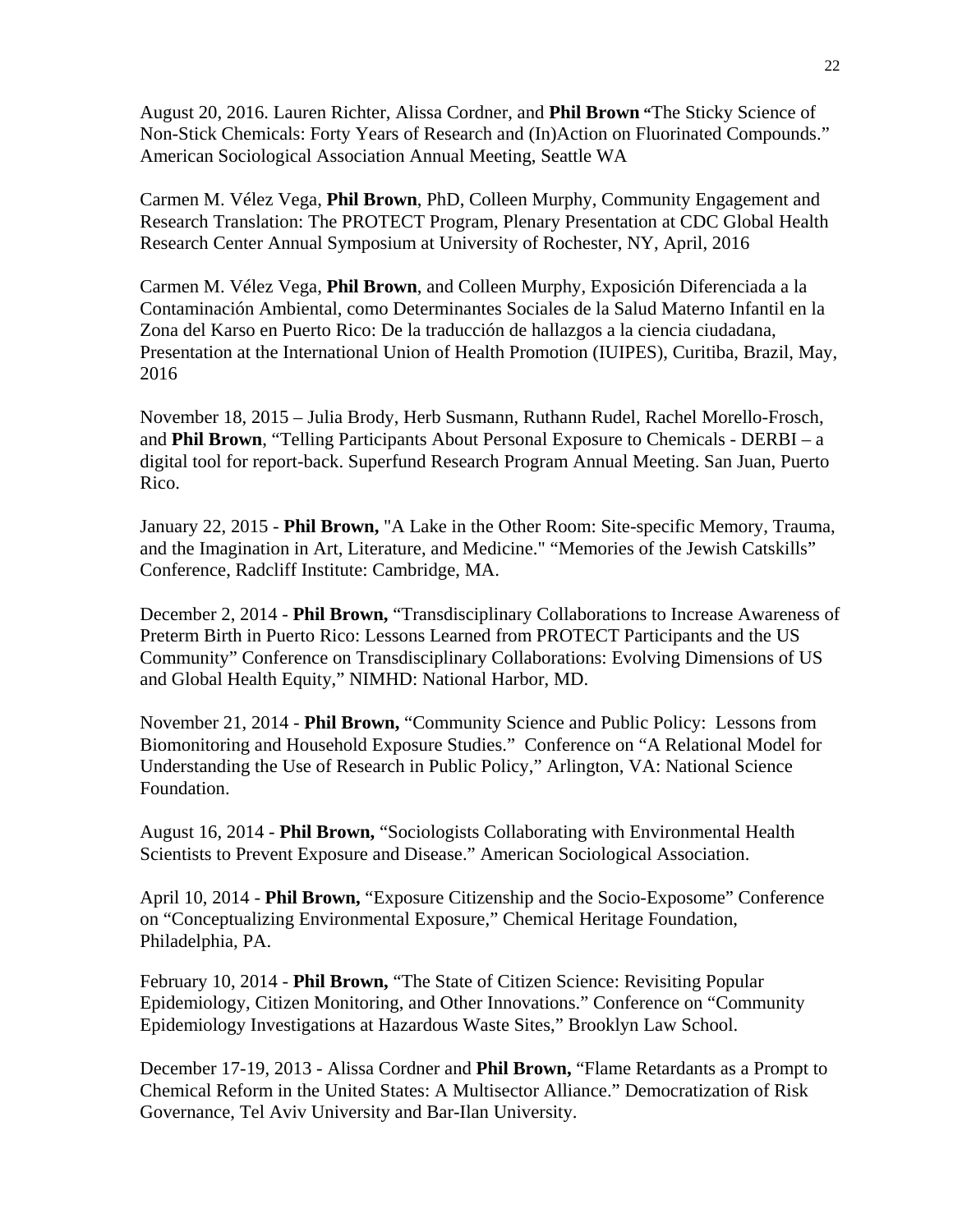November 17-21, 2013 - Liza Anzalota, J.D. Meeker, D.R. Kaeli, Akram Alshawabkeh, **Phil Brown**, Carmen Velez-Vega, D. Cantonwine, L. Rivera-Gonzalez, B. Jimenez-Velez, Jose Cordero, "Puerto Rico Testsite for Exploring Contamination Threats (PROTECT): Recruitment Profile and its Impact on Community Engagement." Society of Environmental Toxicology and Chemistry (SETAC) North America 34th Annual Meeting, Nashville, TN.

October 16, 2013 - James W Rice, Eric M Suuberg, Kelly G Pennell, Symma Finn, **Phil Brown**, and Beth Anderson, "Social, Psychological, and Economic Impacts of Superfund and Other Contaminated Sites: What Should Future Research Agendas and Ideal Research Teams Consist Of?" Superfund Research Program Annual Meeting.

July 30, 2013 - **Phil Brown**, "Social Science Approaches to Environmental Health." Partnerships in Environmental Public Health (National Institute of Environmental Health Sciences) Conference on "Environmental Health Disparities and Environmental Justice."

Oct. 28-Nov. 1, 2012 - Julia Brody, Rachel Morello-Frosch, S.C. Dunagan, S. Goho, J. Varshavsky, **Phil Brown**, Sharylle Patton, Robin Dodson, "Research Right to Know in Biomonitoring and Personal Environmental Exposure Studies." International Society of Exposure Science 22nd Annual Meeting, Westin Seattle, Seattle, WA.

October 31, 2012 - Alissa Cordner, Margaret Mulcahy and **Phil Brown**, "'What's More Ungreen Than a Fire?' Alliances between the Public Health, Environmental, and Firefighting Communities." American Public Health Association Annual Meeting.

October 18, 2012 - Alissa Cordner, Margaret Mulcahy and **Phil Brown,** "Flame Retardant Activism and Policy." Society for the Social Study of Science.

August 20, 2012 - Alissa Cordner, Margaret Mulcahy, and **Phil Brown**, "Playing with Fire: The World of Flame Retardant Activism and Policy." American Sociological Association Annual Meeting.

August 20, 2012 - **Phil Brown**, "Research Protections for Communities and Cultural Groups." Policy and Research Workshop, American Sociological Association Annual Meeting.

August 20, 2012 - **Phil Brown**, "From Popular Epidemiology to Contested Illnesses and Health Social Movements: Pathways in the Integration of Medical and Environmental Sociology" (Award Talk). American Sociological Association Annual Meeting.

August 17, 2012 - **Phil Brown**, Gayle Sulik, "Pink Ribbon Blues: How Breast Culture Undermines Women's Health." Author Meets Critics Session, American Sociological Association Annual Meeting.

February 12, 2012 - **Phil Brown** and Alissa Cordner, "Scientific, Social, and Political Moments of Uncertainty in Flame Retardant Regulation." Green Science Policy Symposium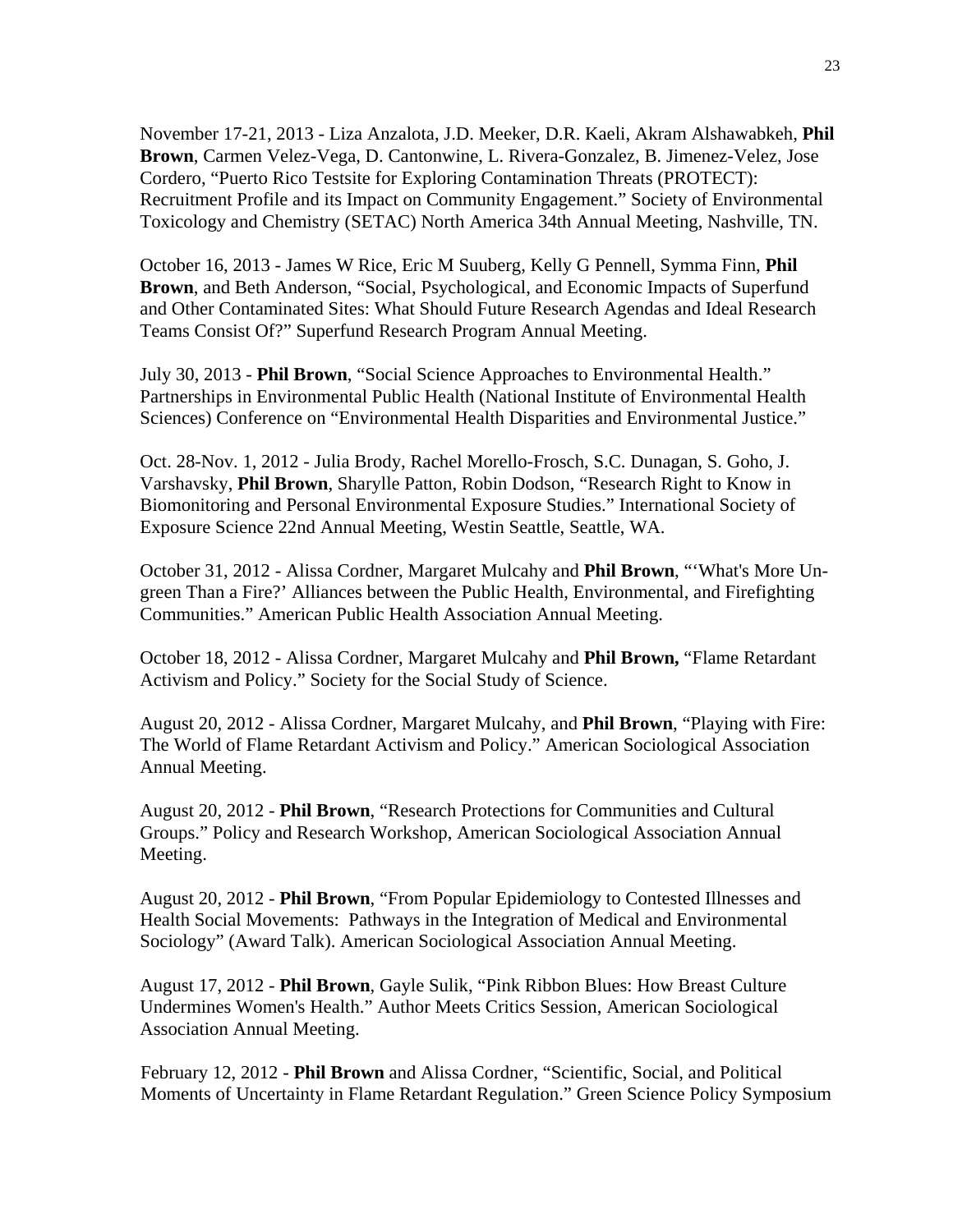-- The Fire Retardant Dilemma: Do Flame Retardants Save Lives?, University of California-Berkeley.

August 21, 2011 - **Phil Brown**, Mercedes Lyson, and Tania Jenkins, "From Diagnosis to Social Diagnosis." American Sociological Association Annual Meeting.

August 21, 2011 - Alissa Cordner and **Phil Brown**, "Moments of Uncertainty: Ethical Considerations and Emerging Contaminants." American Sociological Association Annual Meeting.

November 1 2010 - Alissa Cordner, **Phil Brown**, and Rachel Morello-Frosch, "Impact of Biomonitoring Research on Activism and Regulation of Flame Retardant Chemicals." American Public Health Association Annual Meeting.

August 28, 2010 - Alissa Cordner and **Phil Brown**, "Boundary-Work at the Nexus of Science, Activism, and Policy Concerning Flame Retardants." Society for the Social Study of Science Annual Meeting.

August 14, 2010 - Alissa Cordner and **Phil Brown**, "Citizenship and Science: The Challenge of the Environment." Panel Organizer and Commentator, American Sociological Association Annual Meeting.

August 8, 2009 - **Phil Brown**, "Author Meets Critics" panel on Phil Brown's *Toxic Exposures: Contested Illnesses and the Environmental Health Movement.* American Sociological Association Annual Meeting.

June 2009 - Alison Cohen, Alison Waters, and **Phil Brown**, "Superfund and Environmental Justice Education: Teaching Johnston and North Providence Middle School Students about Their Local Environment and Subsequent Evaluation of Program Effectiveness." National Environmental Health Association 2009 Conference, Atlanta, GA.

August 2, 2008 – Brian Mayer, **Phil Brown**, and Laura Senier, "Health, Labor, & the Environment." American Sociological Association Annual Meeting.

April 16, 2008 - **Phil Brown**, Julia Green Brody, Rebecca Altman, Ruthann Rudel, and Carla Perez, "Experts, Ethics, and Environmental Justice: New Approaches to Reporting on Body Burden and Household Exposure Data." Association of American Geographers Annual Meeting.

April 16, 2008 - Rachel Morello-Frosch and **Phil Brown**, "Emerging Collaborations Between Environmental Justice and Breast Cancer." Association of American Geographers Annual Meeting.

December 4, 2007 - **Phil Brown**, Laura Senier, Elizabeth Hoover, Crystal Adams, Rebecca Tillson, Alison Cohen, "Building Stakeholder Involvement in Brownfields Redevelopment: Crafting a Statewide Policy to Ensure Environmental Justice and Stakeholder Equity." NIEHS Superfund Basic Research Program Annual Meeting, Durham, NC.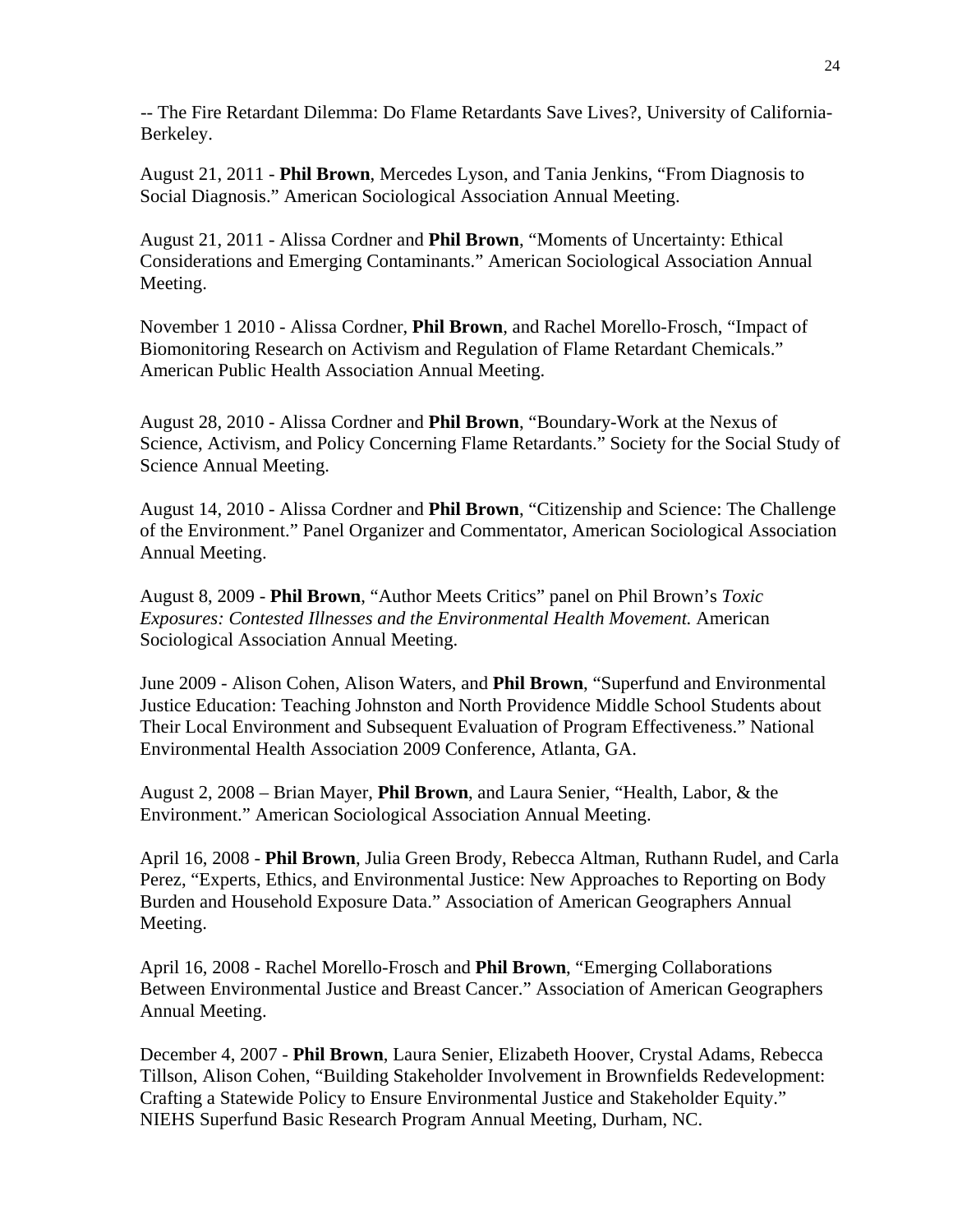October 2007 - **Phil Brown**, Laura Senier, Rachel Morello-Frosch, Rebecca Altman, Elizabeth Hoover, and Crystal Adams, "New Directions in Theory and Methods for Studying Health Social Movements." University of Michigan Health Social Movements Conference.

October 2007 – Rachel Morello-Frosch, Rebecca Altman, Laura Senier, and **Phil Brown**, "Research In Communities, With Communities: Case Studies Linking Research and Action in STS." Society for the Social Study of Science Annual Conference.

August 2007 - Rebecca Gasior Altman, Rachel Morello-Frosch, Julia Greene Brody, Ruthann Rudel, **Phil Brown**, and Mara Averick, "Pollution Comes Home and Gets Personal: Women's Experience of Household Toxic Exposure." American Sociological Association Annual Meeting.

August 2007 - Laura Senier, **Phil Brown**, Benjamin Hudson, Sarah Fort, Elizabeth Hoover, and Rebecca Tillson, "The Brown Superfund Basic Research Program: A Multistakeholder Partnership Addresses Real-World Problems in Contaminated Communities." American Sociological Association Annual Meeting.

December 5, 2006 – **Phil Brown**, Laura Senier, and Elizabeth Hoover, "A Model Home Equity Loan Program for Areas with Highly Contaminated Property." National Environmental Public Health Conference.

August 14, 2006 – Laura Senier, Brian Mayer, and **Phil Brown**, "School Custodians and Green Cleaners: New Approaches to Labor-Environment Coalitions." American Sociological Association Annual Meeting.

August 11, 2006 – Rachel Morello-Frosch, Julia Green Brody, Margaret Frye, **Phil Brown**, Rebecca Gasior Altman, Ruthann A. Rudel and AJ Napolis, "The Right to Know, the Right to Act, and the Right Not-to-Know: Ethical and Scientific Dilemmas of Reporting Data in Biomonitoring and Environmental Exposure Studies." American Sociological Association Annual Meeting.

August 14, 2005 – Brian Mayer and **Phil Brown**, "Constructing a Frame Pyramid in a Cross-Movement Coalition: New Jersey's Labor-Environmental Alliance." American Sociological Association Annual Meeting.

November 8, 2004 – Dianne Quigley, **Phil Brown**, Linda Silka, and Steve Wing, "Community Research Ethics for Environmental/Public Health." American Public Health Association Annual Meeting.

October 30, 2004 – **Phil Brown**, Rachel Morello-Frosch, and Rebecca Gasior Altman, "Linking Breast Cancer Advocacy and Environmental Justice." Conference on "Science, Technology, and the Environment," Rensselaer Polytechnic Institute, Troy, NY.

October 20, 2004 - Rachel Morello-Frosch, Stephen Zavestoski, **Phil Brown**, Rebecca Gasior, Sabrina McCormick, Brian Mayer, and Laura Senier, "Embodied Health Movements: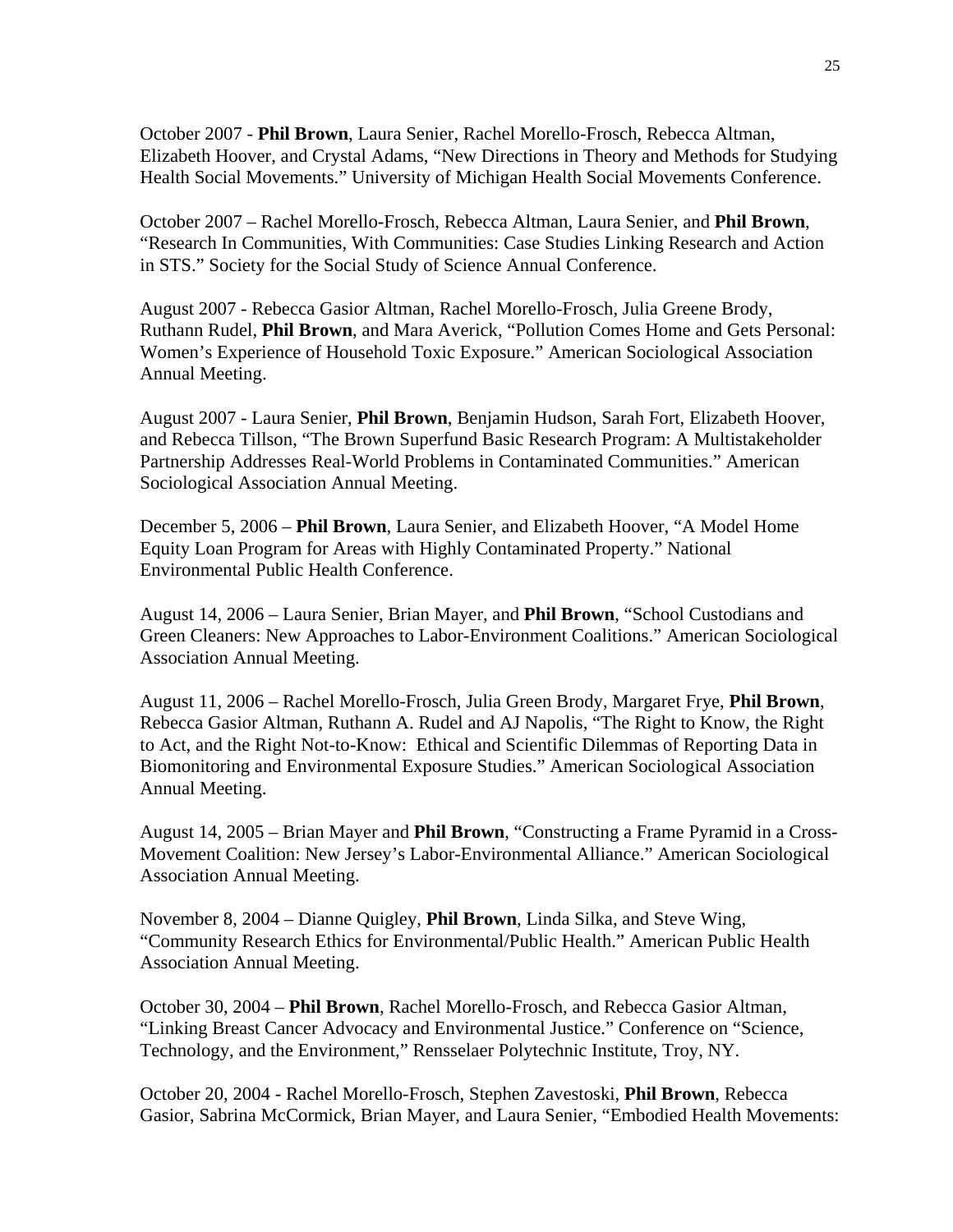Social Movement Responses to a Scientized World." Conference on "Environmental Justice: Politics, History, and Health," Drexel University.

August 15, 2004 – Rachel Morello-Frosch, Stephen Zavestoski, **Phil Brown**, Brian Mayer, Sabrina McCormick, and Rebecca Gasior Altman, "Embodied Health Movements: Responses to a 'Scientized' World." American Sociological Association Annual Meeting.

November 17, 2003 – **Phil Brown**, Sabrina McCormick, Brian Mayer, Steve Zavestoski, Rachel Morello-Frosch, Rebecca Gasior, and Pamela Webster, "Science, Knowledge, and Environmental Causation of Breast Cancer." American Public Health Association Annual Meeting.

October 18, 2003 – **Phil Brown**, Stephen Zavestoski, Sabrina McCormick, Brian Mayer, Rachel Morello-Frosch, and Rebecca Gasior, "Health Social Movements and Contested Illnesses." Society for the Social Study of Science Annual Meeting.

August 18, 2003 – **Phil Brown**, Stephen Zavestoski, Sabrina McCormick, Brian Mayer, Rachel Morello-Frosch, and Rebecca Gasior, "Embodied Health Movements: Uncharted Territory in Social Movement Research." American Sociological Association Annual Meeting.

March 1, 2003 – **Phil Brown**, "The Sociologist in the Catskills." Eastern Sociological Society Annual Meeting.

August 18, 2002 – **Phil Brown**, "Author Meets Critic" – Theodore Marmor, *The Politics of Medicare* (revised edition). American Sociological Association Annual Meeting.

August 18, 2002 – **Phil Brown**, Brian Mayer, Stephen Zavestoski, Sabrina McCormick, and Pamela Webster, "Policy Outcomes for Contested Environmental Diseases." American Sociological Association Annual Meeting.

August 18, 2002 – Stephen Zavestoski, **Phil Brown**, Sabrina McCormick, Brian Mayer, Maryhelen D'Ottavi, and Jaime Lucove, "Illness Experience and Patient Activism: Gulf War-related Illness and Other Medically Unexplained Physical Symptoms." American Sociological Association Annual Meeting.

August 17, 2002 – **Phil Brown**, Sabrina McCormick, Steve Zavestoski, and Brian Mayer, "Science, Knowledge, and Environmental Causation of Breast Cancer." American Sociological Association Annual Meeting.

August 14, 2002 – **Phil Brown**, Stephen Zavestoski, Sabrina McCormick, and Brian Mayer, "Health Social Movements: Uncharted Territory in Social Movement Research." "Authority in Contention" Conference of the Collective Behavior and Social Movements Section of the American Sociological Association, Notre Dame University.

November 3, 2001 – **Phil Brown**, Steve Zavestoski, Sabrina McCormick, Brian Mayer, Joshua Mandelbaum, and Theo Luebke, "Something in the Air: Citizen-Science Alliances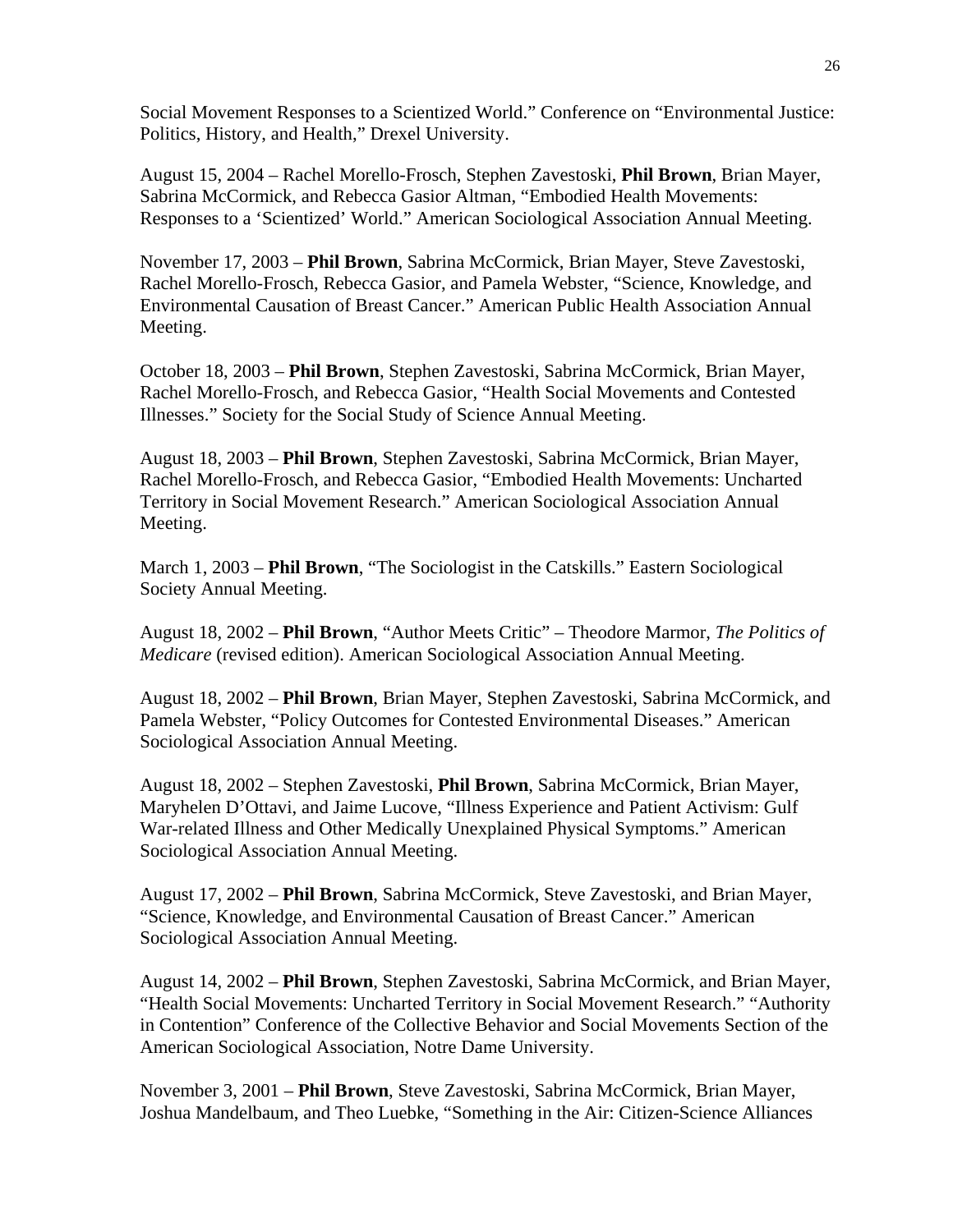and the Dispute over Environmental Factors in Asthma." Society for the Social Study of Science Annual Meeting.

October 24, 2001 – Sabrina McCormick, Ruth Polk, Julia Brody, and **Phil Brown**, "Public Involvement in Breast Cancer Research: An Analysis and Model for Future Research." American Public Health Association Annual Meeting.

October 23, 2001 – **Phil Brown**, "'Who's Got the Cause': Citizen-science Alliances on Environmental Health Research." American Public Health Association Annual Meeting.

October 23, 2001 – **Phil Brown**, Steve Zavestoski, Sabrina McCormick, Brian Mayer, Joshua Mandelbaum, Theo Luebke, and Meadow Linder, "Gulf War Illnesses: Toxics, Stress, and Other Approaches to Mysterious Ailments." American Public Health Association Annual Meeting.

August 21, 2001 – Joshua Mandelbaum, **Phil Brown**, and Sabrina McCormick, "Race, Class, and Contested Illnesses: A Comparison of the Environmental Breast Cancer Movement and the Environmental Asthma Movement." American Sociological Association Annual Meeting.

August 20, 2001 – Sabrina McCormick and **Phil Brown**, "The Personal is Scientific, the Scientific is Political: The Environmental Breast Cancer Movement." American Sociological Association Annual Meeting.

August 20, 2001 – **Phil Brown**, Brian Mayer, and Meadow Linder, "Moving Further Upstream: From Toxics Reduction to the Precautionary Principle." American Sociological Association Annual Meeting.

August 19, 2001 – **Phil Brown**, Steve Zavestoski, Theo Luebke, Joshua Mandelbaum, Sabrina McCormick, and Brian Mayer, "The Politics of Asthma Suffering: Environmental Justice and the Social Movement Transformation of Illness Experience." American Sociological Association Annual Meeting.

July 6, 2001 - Stephen Zavestoski, **Phil Brown**, and Sabrina McCormick, "Gendered Bodies and Disease: Environmental Breast Cancer Activists' Challenges to Science, the Biomedical Model, and Policy." International Sociological Association, Research Committee 24 Conference, Cambridge, UK.

July 5, 2001 - Sabrina McCormick and **Phil Brown**, "Contesting Paradigms of Breast Cancer: The Alliance of Activism and Research." International Sociological Association, Research Committee 24 Conference, Cambridge, UK.

March 10, 2001 – **Phil Brown**, "The Larger Impact of Toxic Struggles: How Will the Toxics Movement be Written about in Your Children's Textbooks?" Toxics Action Center Annual Conference.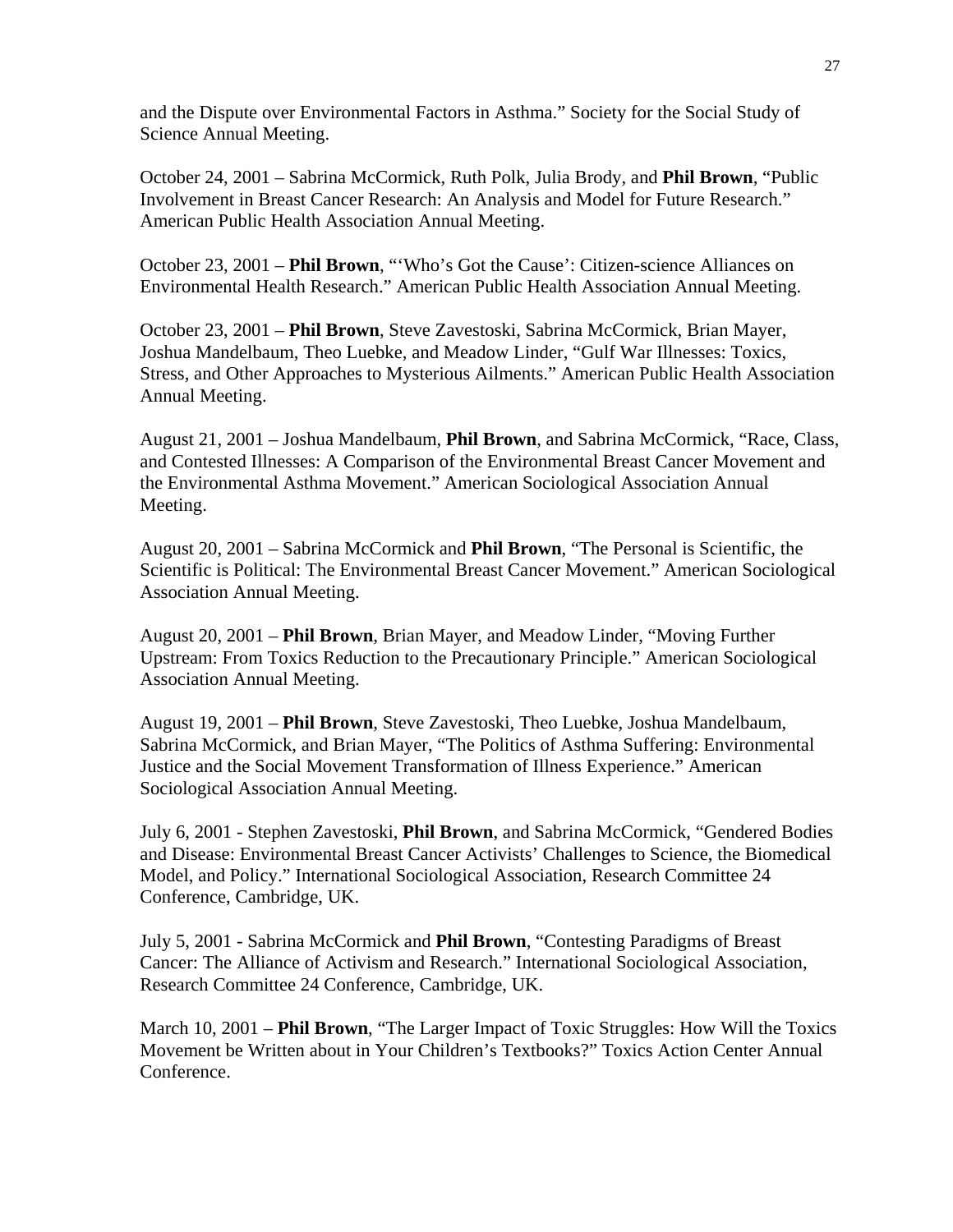November 18, 2000 – **Phil Brown**, "Memory and History: Understanding the Legacy of State Hospitals." Conference on "The State Hospital: In Memoriam," Smith College.

November 13, 2000 – **Phil Brown**, "Contested Environmental Illnesses: Citizen-Science Alliances and the Challenge to the Dominant Epidemiological Paradigm." American Public Health Association Annual Meeting.

August 15, 2000 - **Phil Brown**, Steve Zavestoski, Sabrina McCormick, Joshua Mandelbaum, Aracely Alicea, and Theo Luebke, "Print Media Coverage of Environmental Causation of Breast Cancer." American Sociological Association Annual Meeting.

August 14, 2000 - **Phil Brown**, Steve Zavestoski, Sabrina McCormick, Joshua Mandelbaum, Theo Luebke, Meadow Linder, and Aracely Alicea, "A Gulf of Difference: Disputes over Gulf War-related Illnesses." American Sociological Association Annual Meeting.

November 7, 1999 – **Phil Brown**, "A Century of Catskills History." Rhode Island Jewish Historical Society.

June 25, 1999 – **Phil Brown**, "Contested Environmental Illnesses: Knowledge, Power, and Social Inequalities." Conference on The Role of Lay Knowledge and Social Activism in Public Health: Exploring the Research Agenda, University of Salford, Manchester, England.

August 16, 1996 - **Phil Brown**, Desiree Ciambrone, and Lori Hunter, "Does Green Mask Gray?: Environmental Equity Issues at the Metropolitan Level." American Sociological Association Annual Meeting.

March 31, 1995 - Martha Lang and **Phil Brown**, "Skepticism, Acknowledgement, and Reinstatement; Psychiatry's Response to Neuroleptic Malignant Syndrome." Eastern Sociological Society Annual Meeting.

October 31, 1994 - **Phil Brown**, Peter Conrad, Jonathan Howland, Nicole Bell, and Martha Lang, "State Level Clustering of Safety Measures and Its Relationship to Injury Mortality." American Public Health Association Annual Meeting.

October 31, 1994 – **Phil Brown**, "Race, Class, and Environmental Health." American Public Health Association Annual Meeting.

September 11, 1994 – **Phil Brown**, "Scientific Evidence Versus the Experiential Perspective on the Health Effects of Low-Dose Radiation." Hanford Health Information Network, Conference on Radiation Health Effects and Hanford.

August 9, 1994 – **Phil Brown**, "Integrating Environmental Sociology and Medical Sociology." American Sociological Association Annual Meeting.

September 17, 1993 – **Phil Brown**, "Popular Epidemiology and the Discovery of Environmental Hazards." Environmental Health Network Annual Conference.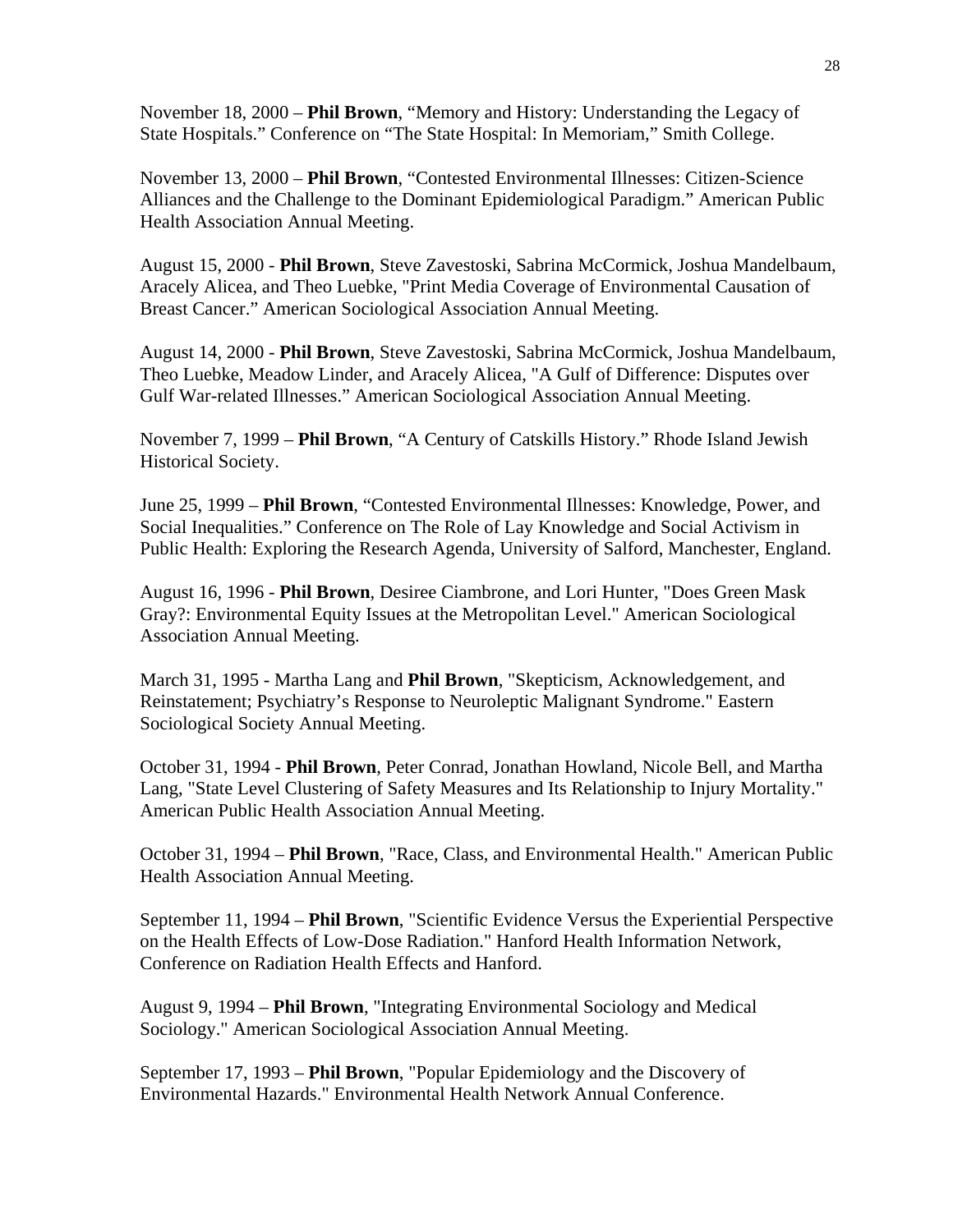August 15, 1993 – **Phil Brown**, "The Social Construction of Diagnosis and Illness." American Sociological Association Annual Meeting.

August 21, 1992 - **Phil Brown** and Faith Ferguson, "Women and Toxic Waste Activism." American Sociological Association Annual Meeting.

November 25, 1991 – **Phil Brown**, "Self-Care Beliefs and Practices of Elderly People." Gerontological Society of America Annual Meeting.

August 23, 1991 – **Phil Brown**, "Health Care Rationing: A Sociological Perspective." American Sociological Association.

August 15, 1990 – **Phil Brown**, "Negotiated Interaction in the Psychiatric Walk-in Clinic." American Sociological Association Annual Meeting.

August 15, 1990 – **Phil Brown**, "Public Reaction to Toxic Waste Contamination: Analysis of a Social Movement." American Sociological Association Annual Meeting.

August 12, 1989 – **Phil Brown**, "'Some of These Questions May Sound Silly': Empirical Standardization versus Clinical Application of the Mental Status Examination." American Sociological Association Annual Meeting.

August 27, 1988 – **Phil Brown**, "Conflicts between Lay and Professional Approaches to Environmental Health Risks." American Sociological Association Annual Meeting.

August 30, 1986 – **Phil Brown**, "Diagnostic Uncertainty in Psychiatry." American Sociological Association Annual Meeting.

August 26, 1986 – **Phil Brown**, "Corporate Trends in Mental Health Care." Commentator on panel on "Advocacy in the Mental Health System." Society for the Study of Social Problems Annual Meeting.

August 30, 1985 – **Phil Brown**, "Tardive Dyskinesia: Problems in the Recognition of an Iatrogenic Illness." American Sociological Association Annual Meeting.

June 15, 1984 – **Phil Brown**, "Psychiatric Treatment Refusal, Patient Competence, and Informed Consent." Tenth International Congress on Law and Psychiatry.

September 2, 1983 – **Phil Brown**, "The Effects of Mental Patients' Rights on Psychiatric Hospital Staff." American Sociological Association Annual Meeting.

September 4, 1982 – **Phil Brown**, "The Right to Refuse Treatment: Social Movements, Psychiatric Power, and Institutional Resistance." Society for the Study of Social Problems.

August 22, 1981 – **Phil Brown**, "Medicalization and the Reorganization of the Mental Health Sector in the U.S." Society for the Study of Social Problems Annual Meeting.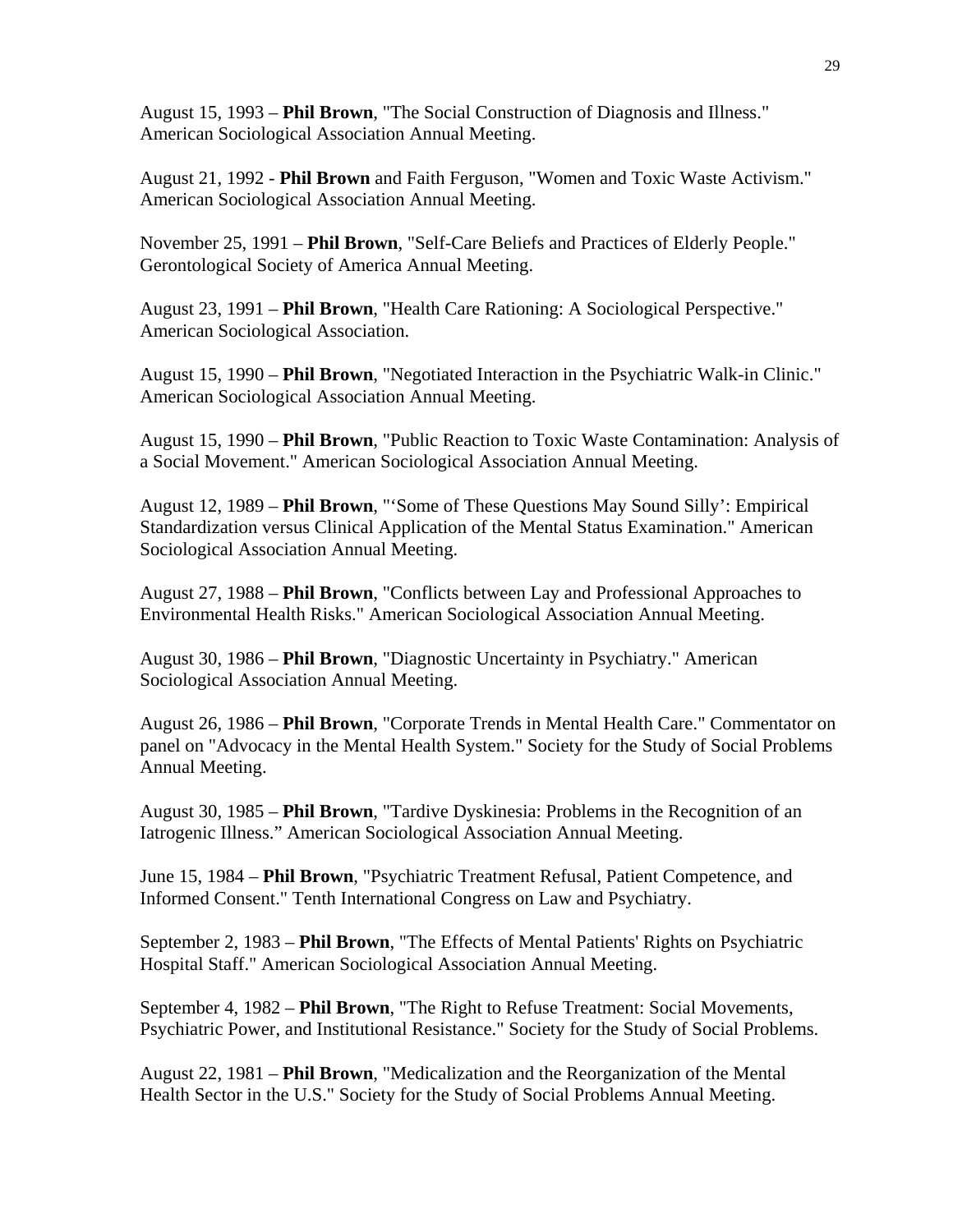April 25, 1981 – **Phil Brown**, "Professional, Activist, and Lay Attitudes toward Mental Patients' Rights: A National Survey." Massachusetts Sociological Association Spring Meeting.

August 24, 1980 – **Phil Brown**, "The Mental Patients' Rights Movement and Mental Health Institutional Change." Society for the Study of Social Problems Annual Meeting.

November 3, 1979 – **Phil Brown**, "Social Implications of Deinstitutionalization." Massachusetts Sociological Association Fall Meeting.

#### INVITED LECTURES

- October 23, 2015 "Toxic Trespass: Science, Activism, and Policy Concerning Chemicals In Our Bodies," Wilson Centre, University of Toronto Medical School
- April 23, 2014 "Toxic Trespass: Science, Activism, and Policy Concerning Chemicals In Our Bodies," University of Miami, Department of Sociology.
- April 15, 2014 "Health Social Movements" Life Science Foundation, Cambridge, MA.
- March 9, 2014 "Blue-Green Alliances" *New Solutions* book release workshop, Brookline, MA
- February 26, 2014 "A Summer Eden: The Jewish Experience in the Catskills" Ohio State University, Melton Center for Jewish Studies.
- February 10, 2014 "Community Epidemiology Investigations at Hazardous Waste Sites" Brooklyn Law School.
- November 7, 2011 "Engaged Scholarship in the Sciences: Community-Based Research, Service Learning, Grants, and Publications" Tulane University.
- April 26-27, 2010 "Community Partnership for Environmental Justice in Rhode Island" NIEHS Partnerships in Environmental Public Health Conference.
- August 29, 2008 "Creating and Running the Contested Illnesses Research Group" Brandeis University, Department of Sociology.
- November 12, 2008 "Toxic Exposures: Contested Illnesses and the Environmental Health Movement" Boston University School of Public Health.
- May 15, 2008 "Contested Illnesses and Medically Unexplained Illnesses" Columbia University, Department of Psychiatry.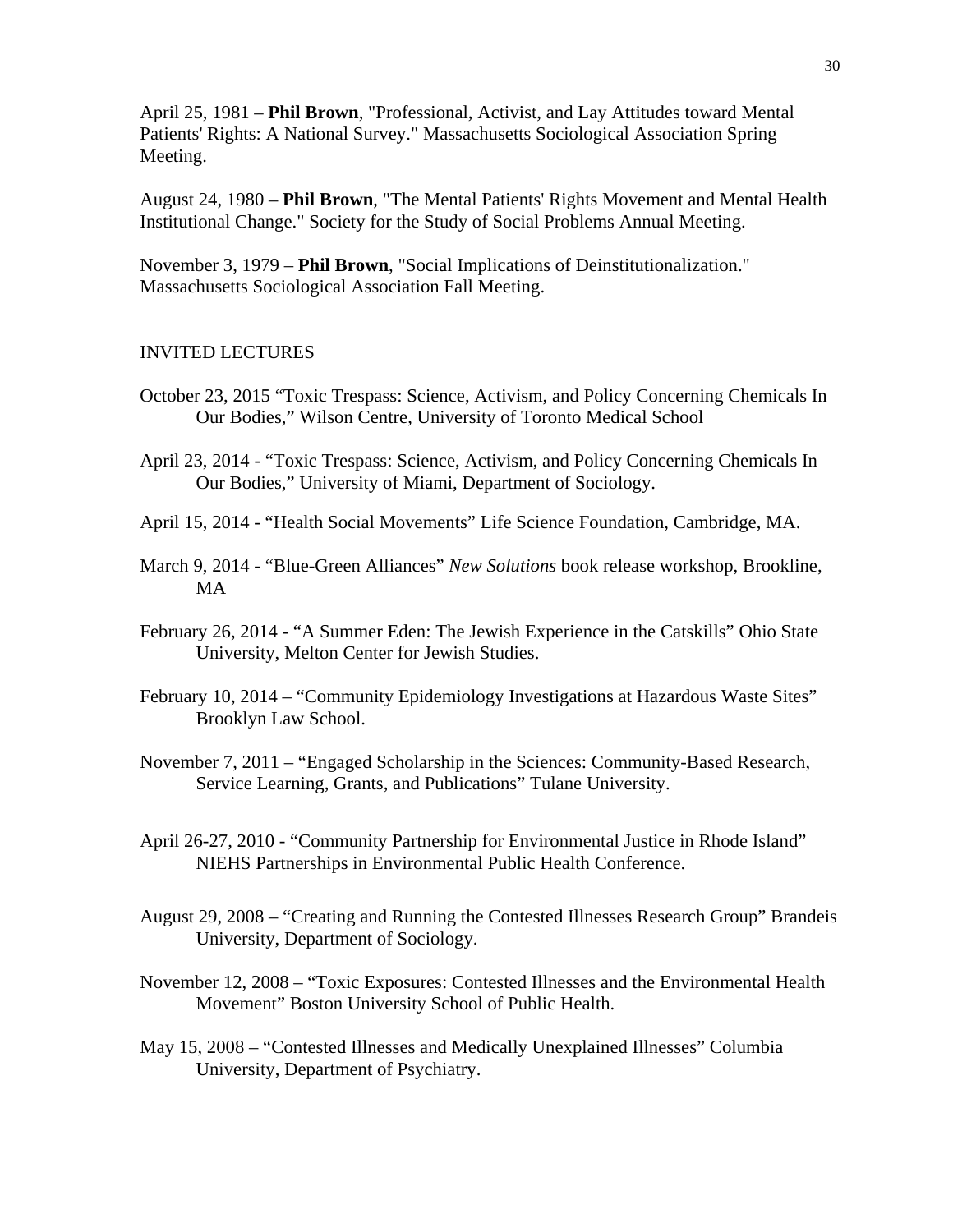- August 29, 2008 "Creating and Running the Contested Illnesses Research Group" Brandeis University, Department of Sociology.
- November 12, 2008 "Toxic Exposures: Contested Illnesses and the Environmental Health Movement" Boston University School of Public Health.
- May 15, 2008 "Contested Illnesses and Medically Unexplained Illnesses" Columbia University, Department of Psychiatry.
- October 25, 2007 "The Catskills in Film" Museum of the American Jewish Heritage, New York.
- February 11, 2006 "Jewish Summer Vacationing" Jewish Museum of Maryland.
- September 7, 2006 "Environmental Justice" University of Rhode Island, Narragansett Campus, Metcalf Diversity in Reporting Fellows.
- February 10, 2006 "Biomonitoring and Right-to-Know" California Department of Health Services.
- October 27, 2005 "Embodied Health Movements" Smith College.
- October 19, 2004 "Health Social Movements and Cities" Hunter College/CUNY Graduate Center.
- April 10, 2003 "A Summer Eden: The Jewish Experience in the Catskills" Rutgers University, Bildner Center for the Study of Jewish Life.

April 10, 2003 – "Contested Environmental Illnesses: Citizen-Science Alliances and the Challenge to the Dominant Epidemiological Paradigm" Rutgers University, Institute for Health, Health Care Policy and Aging Research.

March 25, 2003 – "The Politics of Asthma Suffering: Environmental Justice and Collective Illness Experience" University of North Carolina, Greensboro, Department of Sociology.

March 24, 2003 – "Contested Environmental Illnesses: Citizen-Science Alliances and the Challenge to the Dominant Epidemiological Paradigm" University of North Carolina, Chapel Hill, Department of Epidemiology.

August 6, 2002 – "Contested Environmental Illnesses." National Institute of Environmental Health Sciences.

October 3, 2001 – "The History of Jewish Life in the Catskills" SUNY New Paltz.

April 25, 2000 – The Dr. Maurice Sitomer Lecture: "A Summer Eden: The Jewish Experience in the Catskills" Vassar College.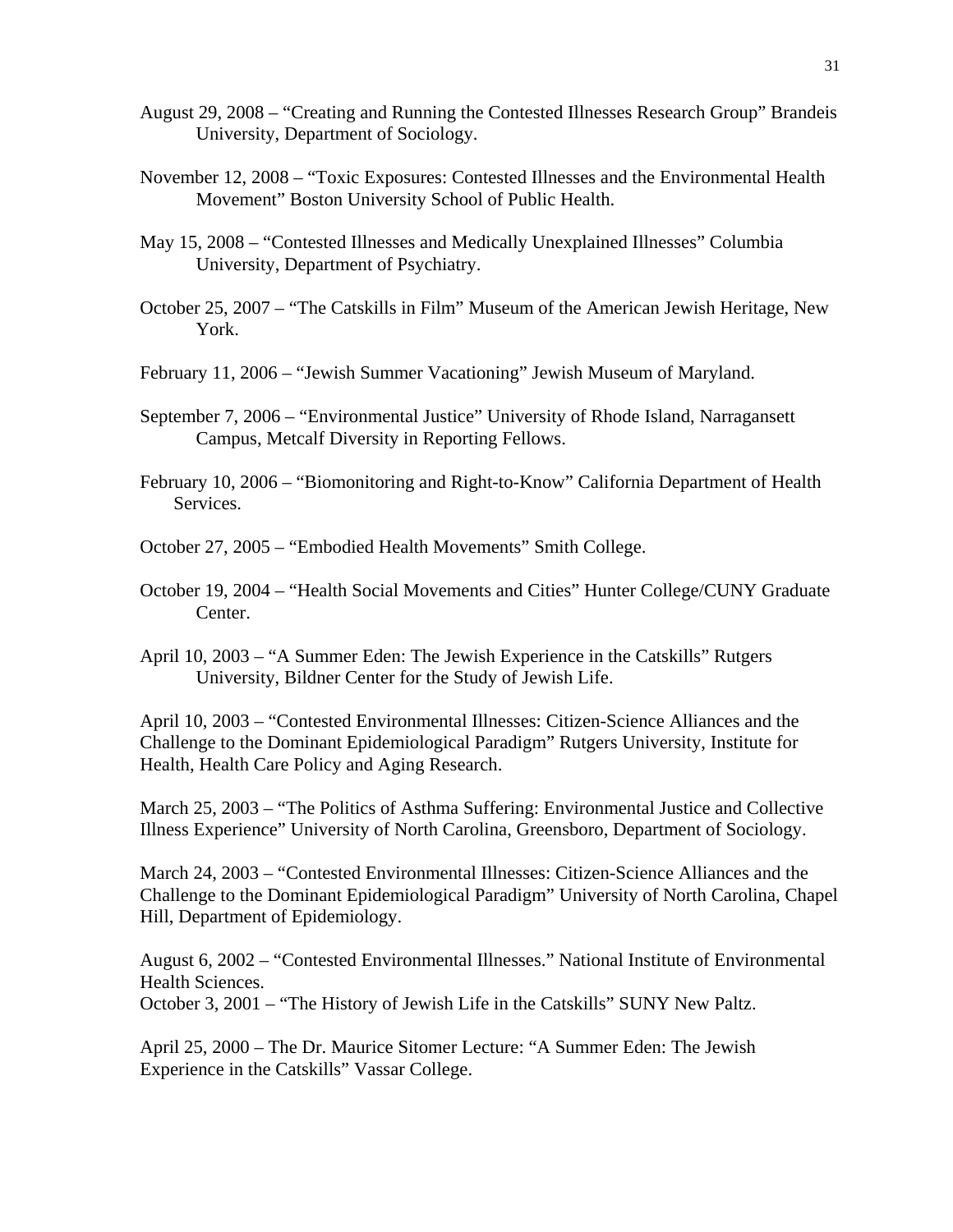August 11, 1999 - "The Jewish Catskills: Memories of the Century" Ethelbert Crawford Public Library, Monticello, NY.

November 12, 1998 – "Citizen Detection of Environmental Problems" Tufts University, Department of Urban and Environmental Policy.

March 4, 1998 - "Contested Illnesses: Lay, Professional, and Governmental Perspectives on Environmentally Induced Diseases" Rensselaer Polytechnic Institute, Department of Science, Technology and Society.

December 6, 1997 - "Emergent Illnesses, Social Constructionism, and Popular Epidemiology" Emory University, Center for the Study of Public Scholarship.

October 29, 1996 - "Lay Involvement in Identifying Toxic Waste-Induced Diseases" Tufts Medical School.

April 28, 1996 - "Popular Epidemiology: An Informed Citizenry and a Democratic Science" Evergreen State College, Olympia, WA.

November 7, 1995 - "Catskill Culture: The Jewish American Resort Experience" Dartmouth College, Department of Asian Studies.

December 19, 1994 - Harvard School of Public Health. "Social Inequalities and Environmental Health."

October 19, 1993 - "Research Silences in the Relationship between Environment and Cancer" Harvard School of Public Health.

April 12, 1993 - "Science, Democracy, and Knowledge: The Toxic Waste Movement Challenges Traditional Science" Massachusetts Institute of Technology, Program in Science, Technology and Society.

June 25, 1992 - "The Political-Economy of the Mental Health System" University of Pennsylvania, Department of Psychiatry.

October 23, 1991 - "Popular Epidemiology and Toxic Waste Contamination" Tufts Medical School, The Health Institute.

October 18, 1991 - "Pumps and Dumps: Popular Epidemiology and the Discovery of Environmental Hazards" New York University, Committee on Theory and Culture.

May 10, 1991 - "The Ins and Outs of Institutions" VA Medical Center, Castle Point, NY. February 28, 1991 - "Popular Epidemiology and Toxic Waste Contamination" Tufts University, Community Health Program.

December 3, 1990 - "Lay Contributions to Environmental Epidemiology" Cornell University, Program in Science, Technology, and Society.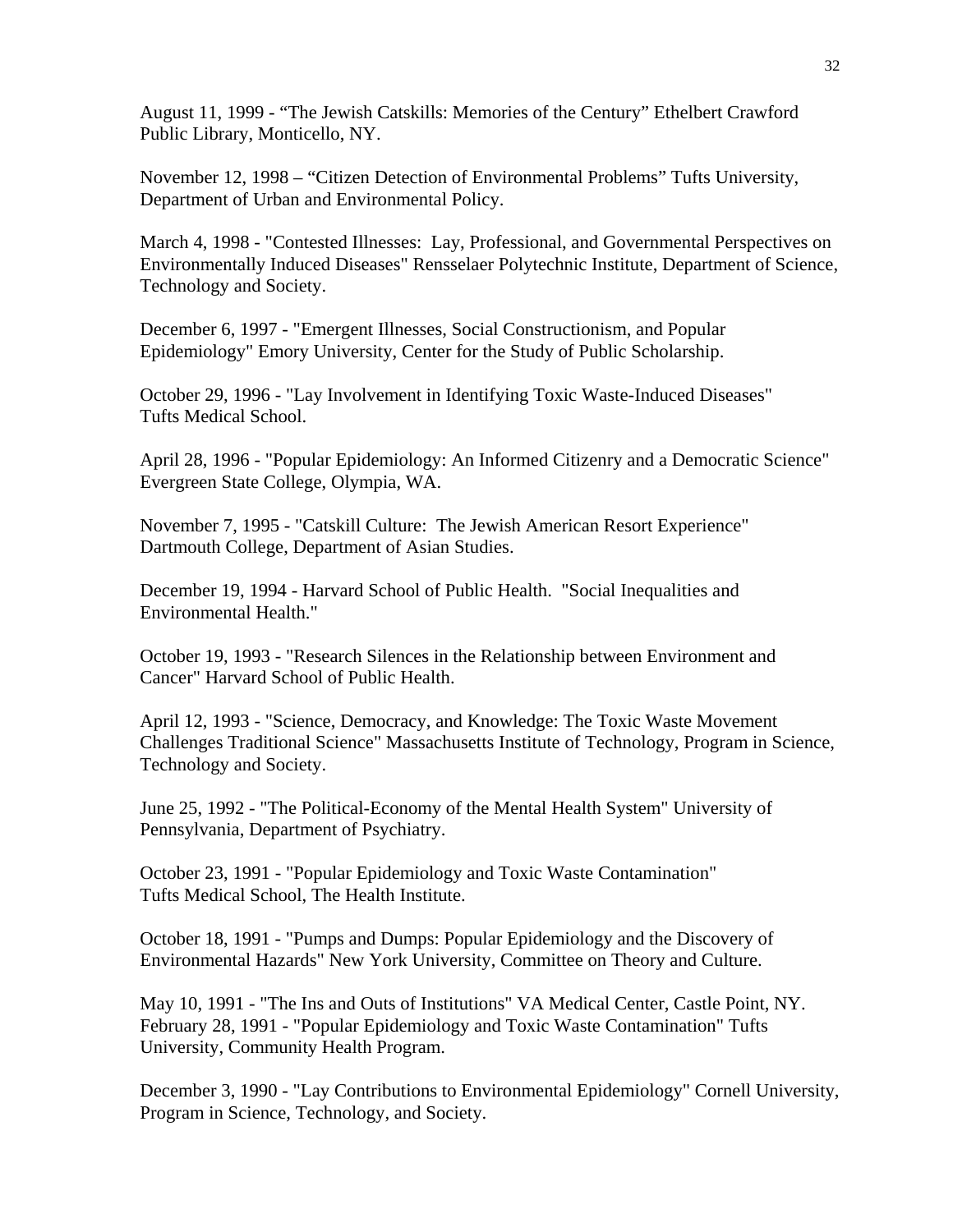November 19, 1990 - "Popular Epidemiology and Toxic Waste Contamination: New Science and New Social Movements" Rutgers University, Robert Wood Johnson Medical School, Department of Community and Environmental Medicine, Piscataway, NJ.

July 24, 1990 - "Psychosocial Effects of Toxic Waste Contamination" National Academy of Sciences, Committee on Environmental Epidemiology, Woods Hole, MA.

June 1, 1990 - "Mental Health Policy and Biopsychiatry" Conference on Asylum: Deinstitutionalization, Worcester State Hospital, Worcester, MA.

April 17, 1989 - "Risk Reporting in the Mass Media" Harvard School of Public Health, Boston, MA.

November 12, 1987 - "Mental Health Policy - Planned or Unplanned" The Providence Center, Providence, RI.

October 29, 1987 - "'The Transfer of Care' Psychiatric Deinstitutionalization and its Aftermath" New England Conference of National Council of Community Mental Health Centers, Newport, RI.

June 19, 1987 - "The Search for Safeguards: Safeguarding Professional Judgement: The Example of Tardive Dyskinesia" Education for Community Initiatives, Holyoke, MA.

May 15, 1984 – "The Changing Mental Health System - General Hospitals" Rhode Island Hospital, Psychiatry Department.

June 2, 1978 - "Mental Health Policy Problems" Horizon House Institute, Conference on "The Community Imperative," a deinstitutionalization project jointly funded by the National Institute of Mental Health and National Endowment for the Humanities, Washington, D.C.

April 29, 1977 - "The Political Economy of Social Services" Boston University School of Social Work, 10th Annual Conference.

November 14, 1975 - "Marxism and Psychology" University of Massachusetts, Amherst, Economics Department Graduate Students Colloquium.

September 20, 1974 - "Social-Psychological Aspects of Power and Powerlessness" Delaware Valley Mental Health Foundation, Third Annual Symposium, Doylestown, PA.

November 16, 1972 - "The Radical Therapy Movement" University of British Columbia, Vancouver, Graduate Student Association Lecture Series. March 13, 1972 - "Patients' Rights in the Hospital" Research Department Workshop, Harrisburg State Hospital, Harrisburg, PA.

REVIEW PANELS NIEHS K-Awards November 29-30, 2012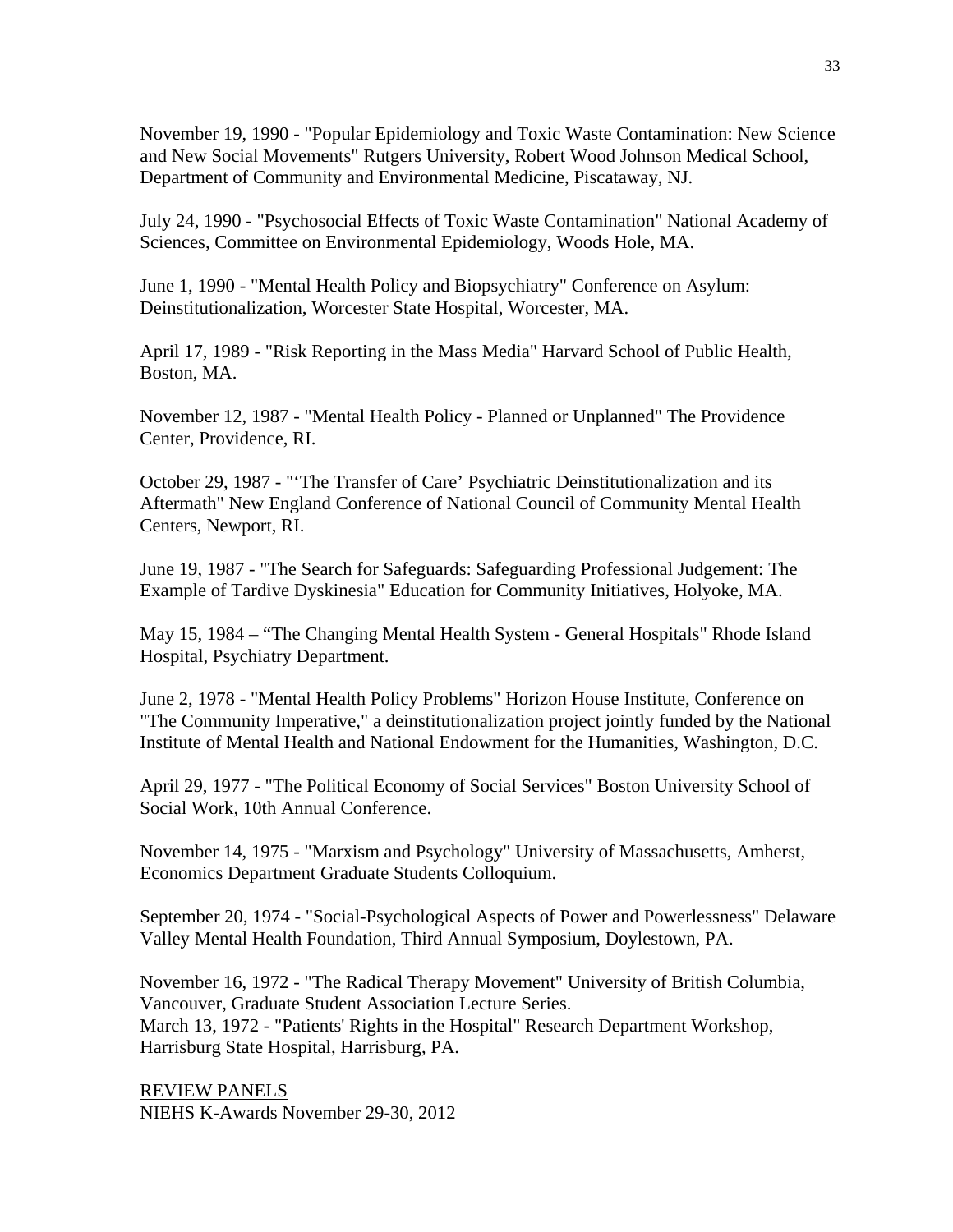- NIEHS Superfund Research Program: November 1-2, 2012
- NIEHS Deepwater Horizon Oil Spill Centers: 2011
- NIEHS Conference Grants: June 30, 2010; June 4, 2013
- NIH Building Sustainable Community-Linked Infrastructure to Enable Health Science Research/CRI Centers: March 25-26, 2010
- NIEHS Environmental Health Core Centers: 2009, 2010, 2011
- NSF Science and Technology Studies Program, Sociology Program 2008-Present

#### SERVICE TO NATIONAL INSTITUTE OF ENVIRONMENTAL HEALTH SCIENCES

- Planning Committee, Superfund Research Program Annual Conference December 6-8, 2017
- Member of National Advisory Environmental Health Council (NIEHS Council): 2014- Present
- Member of Evaluation Committee for Environmental Health Science Core Centers: 2014- 2015
- Host Committee, Superfund Research Program Annual Conference: November 2015
- Planning Committee, Conference on Social, Psychological, and Economic Impacts of Hazardous Waste: May 9-10, 2012
- Planning Committee Children's Environmental Health Center Annual Meeting: March 6-7, 2012
- Contributor to and Reviewer of "Evaluation Metrics Manual" 2010
- Partnerships in Environmental Public Health Material Requirements Focus Group Teleconference: September 12, 2010
- Planning Committee, Formation of Partnerships in Environmental Public Health: June 30 July 1, 2008

#### PODCASTS AND WEBINARS

- Children's Environmental Health Center Webinar "Hospitals for a Healthy Environment" February 13, 2013
- NIEHS Partnerships in Environmental Public Health podcast "School Siting on Contaminated Land" January 14, 2013
- NIEHS Partnerships in Environmental Public Health Webinar "ECO Youth: Education and Community Advocacy by Providence High School Students" June 2, 2011

#### EDITORIAL BOARDS

#### Current

*Sociology of Health and Illness Environmental Sociology* 

#### Past

*Journal of Health and Social Behavior The American Sociologist Health Social Science and Medicine Contexts International Journal of Health Services*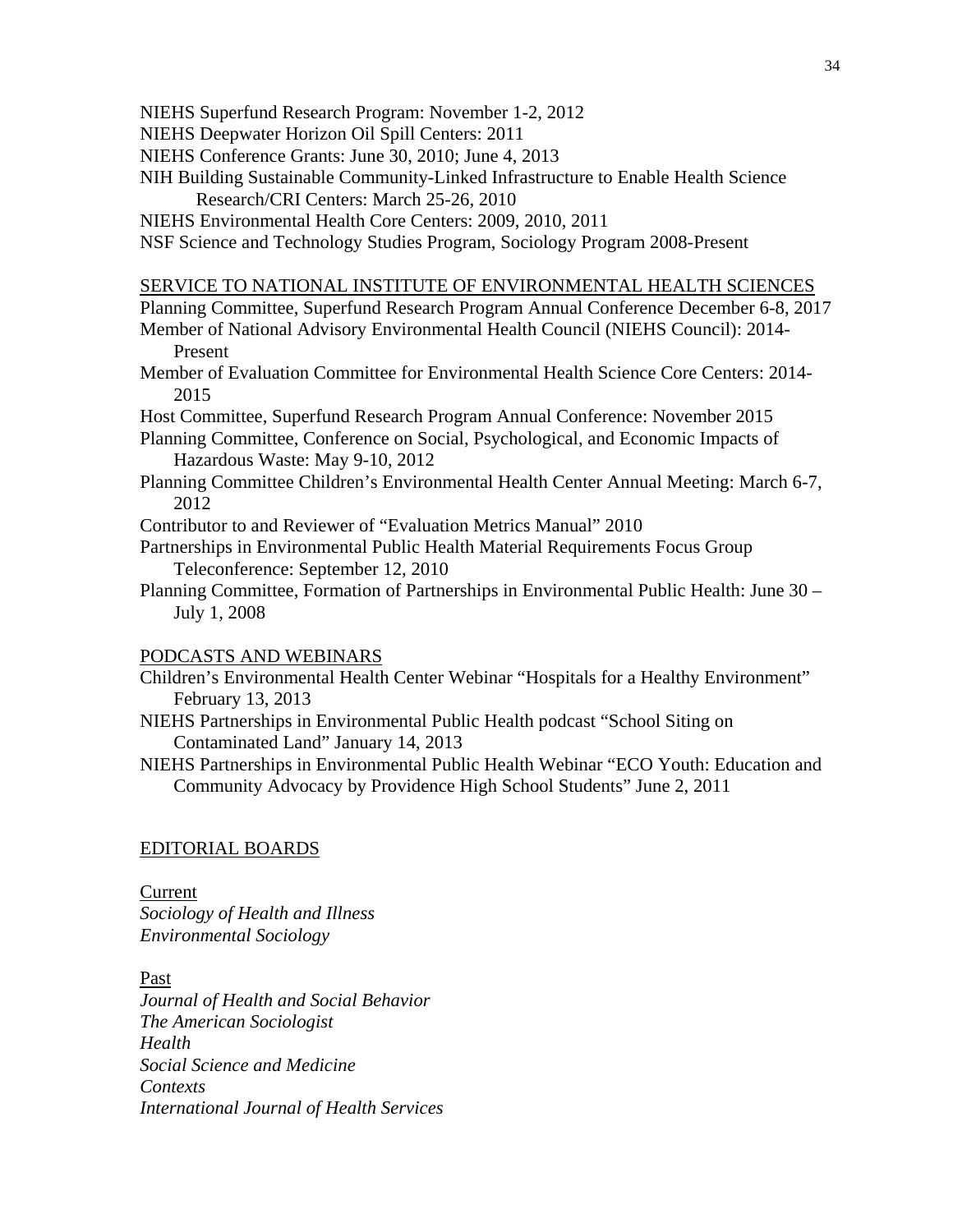# OTHER MAJOR ACTIVITIES

Co-founder and President of the Catskills Institute, a non-profit organization that studies the history and culture of American Jews in the Catskill Mountains (1994-Present). This organization ran 13 annual History of the Catskills Conferences, publishes a newsletter, operates a website, maintains a major archive, and produces museum exhibits.

Chair, Medical Sociology Section of the American Sociological Association, 1996-7.

Chair, Environment and Technology Section of the American Sociological Association, 2003-2005.

Guest editor, special section on "The Contributions of Sol Levine," *Social Science and Medicine* 1999.

Guest editor, special issue on "Health and the Environment," *Annals of the American Academy of Political and Social Science* November 2002.

Guest editor, special issue on "Social Movements in Health," *Sociology of Health and Illness* 2004.

Founder of Hospitals for a Healthy Environment in Rhode Island, 2011. Statewide alliance of hospitals, hospital associations, professional associations, food groups, government agencies, and others involved in environmental sustainability in the health care system. Has held four annual conferences.

Guest Editor, special issue on" Social Science-Environmental Health Collaborations" *New Solutions,* 2016.

Co-Founder, Director of Development, and Steering Committee member of Environmental Data and Governance Initiative (EDGI). The Environmental Data and Governance Initiative (EDGI) https://envirodatagov.org/ is an international network of academics and non-profits addressing potential threats to federal environmental and energy policy, and to the scientific research infrastructure built to investigate, inform, and enforce. EDGI builds online tools, events, and research networks to proactively archive public environmental data and ensure its continued publicly availability. EDGI monitors changes to federal regulation, enforcement, research, funding, websites and general agency management at EPA, DoE, NASA, NOAA, and OSHA. EDGI also produces many report and develops a model for future democratic environmental governance.

# **HONORS**

- 2015 Recipient of the Practice and Outreach Award, American Sociological Association Environment and Technology Section
- 2012 Recipient of the Leo G. Reeder Award for Distinguished Contribution to Medical Sociology, American Sociological Association Medical Sociology Section